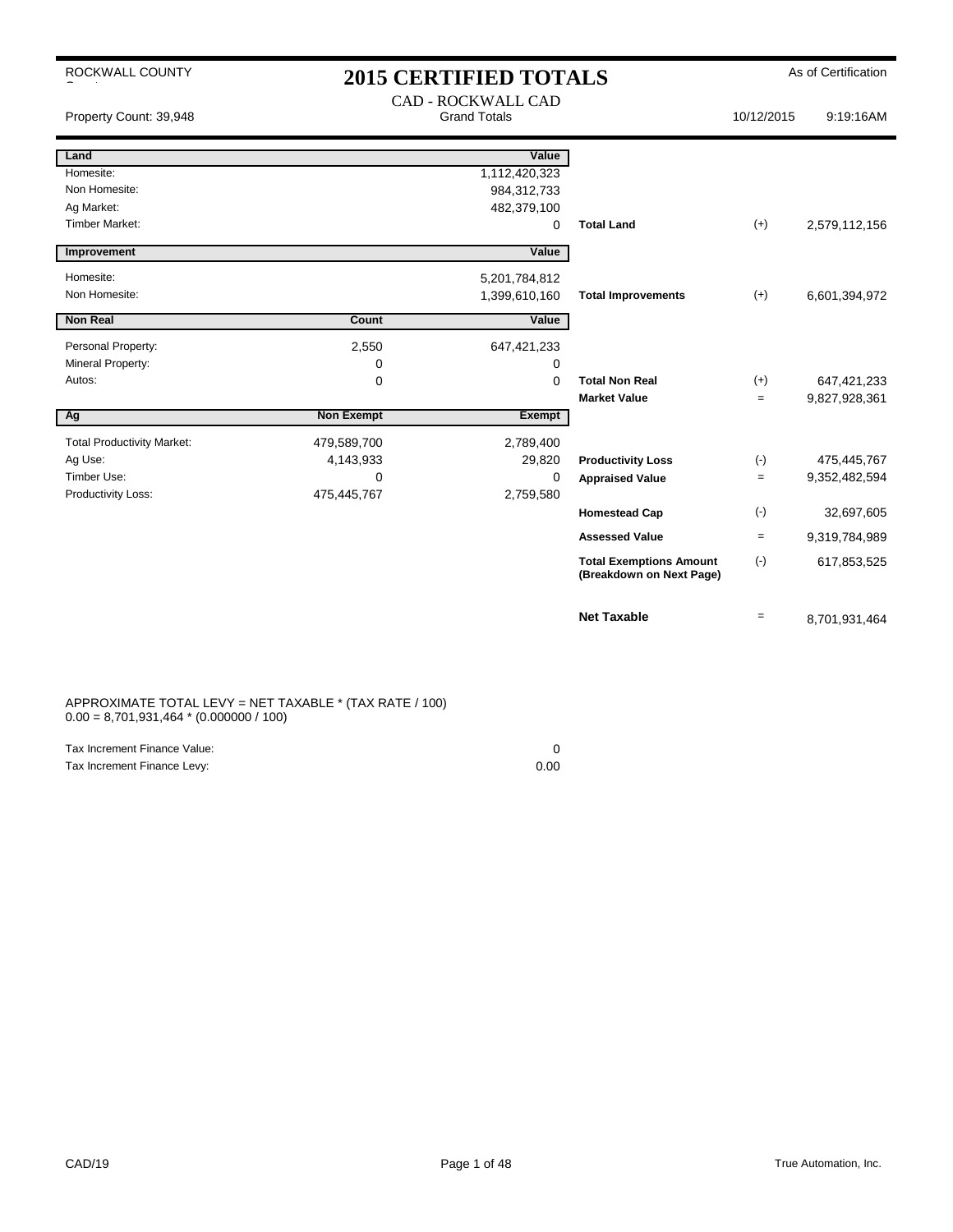## 2015 CERTIFIED TOTALS As of Certification CAD - ROCKWALL CAD

Property Count: 39,948 Grand Totals 10/12/2015 9:19:18AM

| <b>Exemption</b>  | Count          | Local     | <b>State</b> | Total       |
|-------------------|----------------|-----------|--------------|-------------|
| AB                |                | 0         | 0            |             |
| CHODO (Partial)   |                | 2,373,575 | $\Omega$     | 2,373,575   |
| DV <sub>1</sub>   | 185            | 0         | 1,445,000    | 1,445,000   |
| DV <sub>1</sub> S | 3              | 0         | 15,000       | 15,000      |
| DV <sub>2</sub>   | 125            | 0         | 1,063,500    | 1,063,500   |
| DV2S              | 4              | 0         | 30,000       | 30,000      |
| DV <sub>3</sub>   | 110            | 0         | 1,129,000    | 1,129,000   |
| DV3S              | $\overline{2}$ | 0         | 20,000       | 20,000      |
| DV4               | 260            | 0         | 1,721,420    | 1,721,420   |
| DV4S              | 16             | 0         | 180,000      | 180,000     |
| <b>DVHS</b>       | 170            | 0         | 41,036,364   | 41,036,364  |
| <b>DVHSS</b>      |                | 0         | 144,050      | 144,050     |
| EX                |                | 0         | 18,080       | 18,080      |
| EX-XF             | 2              | 0         | 1,625,250    | 1,625,250   |
| EX-XG             | 2              | 0         | 185,690      | 185,690     |
| EX-XI             | 6              | 0         | 4,291,600    | 4,291,600   |
| EX-XJ             | 4              | 0         | 1,694,870    | 1,694,870   |
| EX-XL             | 21             | 0         | 13,410,180   | 13,410,180  |
| EX-XR             | 27             | 0         | 2,673,040    | 2,673,040   |
| EX-XU             | 1              | 0         | 32,660       | 32,660      |
| EX-XV             | 567            | 0         | 542,899,430  | 542,899,430 |
| EX-XV (Prorated)  | 1              | 0         | 18,816       | 18,816      |
| EX366             | 47             | 0         | 7,430        | 7,430       |
| <b>FR</b>         | 17             | 0         | 0            | $\mathbf 0$ |
| PC                | 15             | 1,838,570 | $\Omega$     | 1,838,570   |
|                   | <b>Totals</b>  | 4,212,145 | 613,641,380  | 617,853,525 |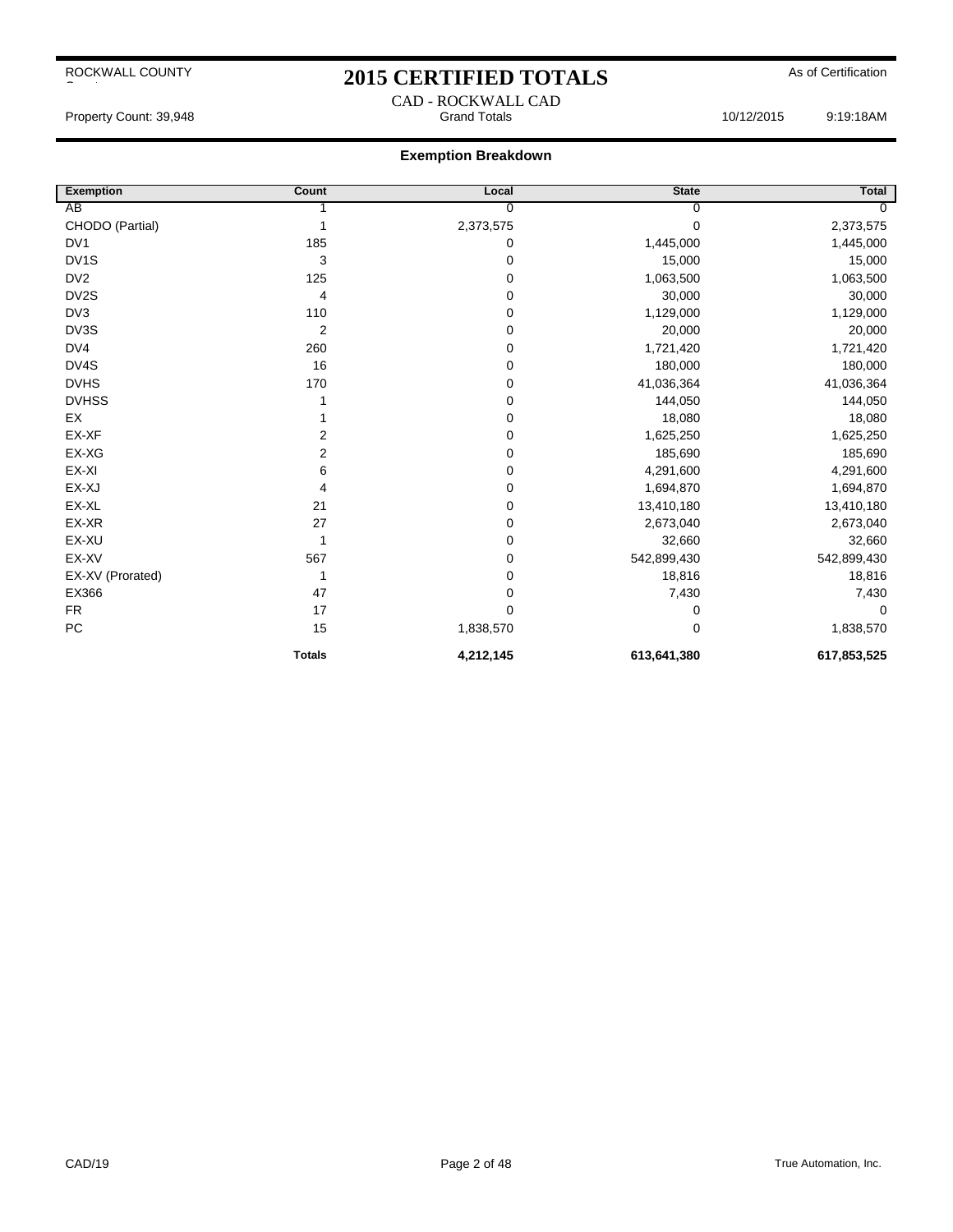| ROCKWALL COUNTY                   | <b>2015 CERTIFIED TOTALS</b> |                                                    |                                                            |            | As of Certification |
|-----------------------------------|------------------------------|----------------------------------------------------|------------------------------------------------------------|------------|---------------------|
| Property Count: 13                |                              | <b>CDA - CITY OF DALLAS</b><br><b>Grand Totals</b> |                                                            | 10/12/2015 | 9:19:16AM           |
| Land                              |                              | Value                                              |                                                            |            |                     |
| Homesite:                         |                              | $\Omega$                                           |                                                            |            |                     |
| Non Homesite:                     |                              | 1,163,840                                          |                                                            |            |                     |
| Ag Market:                        |                              | 0                                                  |                                                            |            |                     |
| <b>Timber Market:</b>             |                              | 0                                                  | <b>Total Land</b>                                          | $(+)$      | 1,163,840           |
| Improvement                       |                              | Value                                              |                                                            |            |                     |
| Homesite:                         |                              | $\Omega$                                           |                                                            |            |                     |
| Non Homesite:                     |                              | 15,393,040                                         | <b>Total Improvements</b>                                  | $(+)$      | 15,393,040          |
| <b>Non Real</b>                   | Count                        | Value                                              |                                                            |            |                     |
| Personal Property:                | 8                            | 3,609,780                                          |                                                            |            |                     |
| Mineral Property:                 | 0                            | 0                                                  |                                                            |            |                     |
| Autos:                            | 0                            | 0                                                  | <b>Total Non Real</b>                                      | $(+)$      | 3,609,780           |
|                                   |                              |                                                    | <b>Market Value</b>                                        | $\equiv$   | 20,166,660          |
| Ag                                | <b>Non Exempt</b>            | <b>Exempt</b>                                      |                                                            |            |                     |
| <b>Total Productivity Market:</b> | $\mathbf 0$                  | 0                                                  |                                                            |            |                     |
| Ag Use:                           | 0                            | 0                                                  | <b>Productivity Loss</b>                                   | $(\cdot)$  | $\Omega$            |
| Timber Use:                       | 0                            | 0                                                  | <b>Appraised Value</b>                                     | $\equiv$   | 20,166,660          |
| Productivity Loss:                | 0                            | $\mathbf 0$                                        |                                                            |            |                     |
|                                   |                              |                                                    | <b>Homestead Cap</b>                                       | $(\cdot)$  | $\Omega$            |
|                                   |                              |                                                    | <b>Assessed Value</b>                                      | $\equiv$   | 20,166,660          |
|                                   |                              |                                                    | <b>Total Exemptions Amount</b><br>(Breakdown on Next Page) | $(-)$      | 1,451,840           |
|                                   |                              |                                                    | <b>Net Taxable</b>                                         | $=$        | 18,714,820          |

#### APPROXIMATE TOTAL LEVY = NET TAXABLE \* (TAX RATE / 100) 149,157.12 = 18,714,820 \* (0.797000 / 100)

| Tax Increment Finance Value: |      |
|------------------------------|------|
| Tax Increment Finance Levy:  | 0.00 |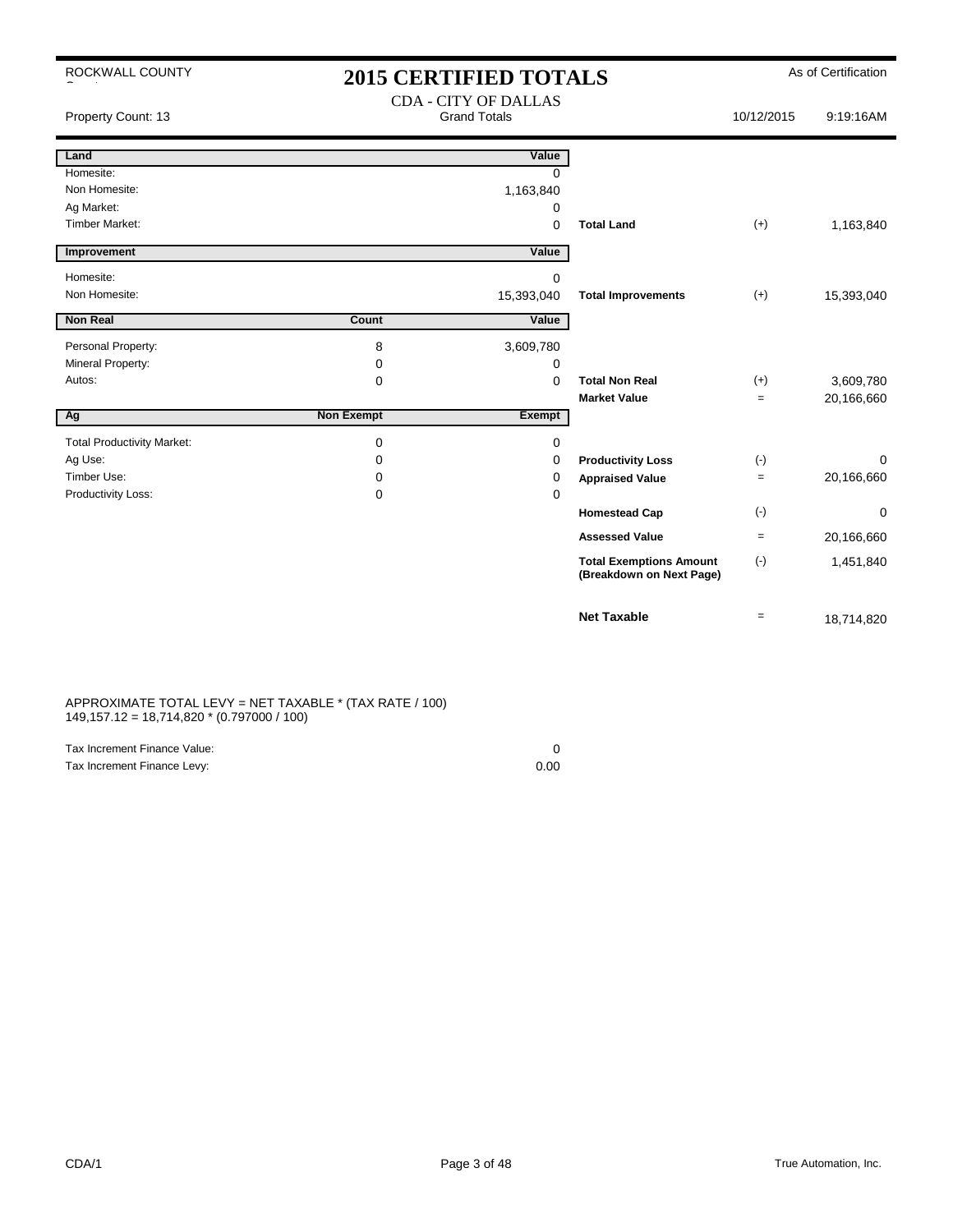# 2015 CERTIFIED TOTALS As of Certification

#### CDA - CITY OF DALLAS Property Count: 13 **Property Count: 13** Crand Totals 10/12/2015 9:19:18AM

| <b>Exemption</b> | Count         | Local | <b>State</b> | <b>Total</b> |
|------------------|---------------|-------|--------------|--------------|
| EX-XV            |               |       | .451,840     | ,451,840     |
| EX366            |               |       |              |              |
|                  | <b>Totals</b> |       | 1,451,840    | 1,451,840    |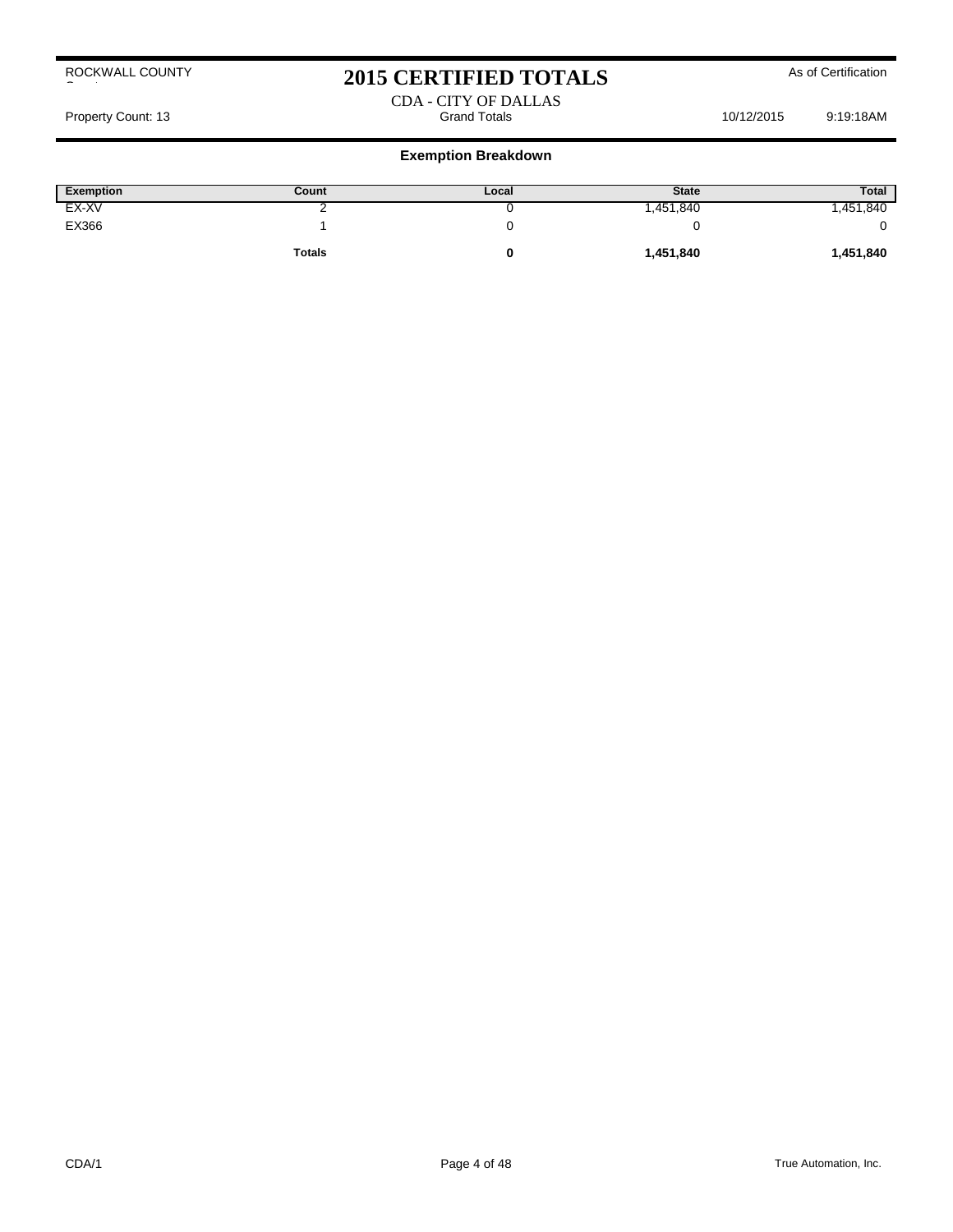| ROCKWALL COUNTY                   |                   | <b>2015 CERTIFIED TOTALS</b> |                                                            |                   | As of Certification |
|-----------------------------------|-------------------|------------------------------|------------------------------------------------------------|-------------------|---------------------|
|                                   |                   | <b>CFA - CITY OF FATE</b>    |                                                            |                   |                     |
| Property Count: 4,118             |                   | <b>Grand Totals</b>          |                                                            | 10/12/2015        | 9:19:16AM           |
|                                   |                   |                              |                                                            |                   |                     |
| Land                              |                   | Value                        |                                                            |                   |                     |
| Homesite:                         |                   | 95,674,680                   |                                                            |                   |                     |
| Non Homesite:                     |                   | 49,977,110                   |                                                            |                   |                     |
| Ag Market:                        |                   | 33,195,490                   |                                                            |                   |                     |
| <b>Timber Market:</b>             |                   | 0                            | <b>Total Land</b>                                          | $(+)$             | 178,847,280         |
| Improvement                       |                   | Value                        |                                                            |                   |                     |
| Homesite:                         |                   | 534,422,820                  |                                                            |                   |                     |
| Non Homesite:                     |                   | 55,225,790                   | <b>Total Improvements</b>                                  | $(+)$             | 589,648,610         |
|                                   |                   |                              |                                                            |                   |                     |
| <b>Non Real</b>                   | Count             | Value                        |                                                            |                   |                     |
| Personal Property:                | 212               | 22,203,670                   |                                                            |                   |                     |
| Mineral Property:                 | 0                 | 0                            |                                                            |                   |                     |
| Autos:                            | 0                 | $\Omega$                     | <b>Total Non Real</b>                                      | $(+)$             | 22,203,670          |
|                                   |                   |                              | <b>Market Value</b>                                        | $=$               | 790,699,560         |
| Ag                                | <b>Non Exempt</b> | Exempt                       |                                                            |                   |                     |
| <b>Total Productivity Market:</b> | 33,195,490        | 0                            |                                                            |                   |                     |
| Ag Use:                           | 304,470           | 0                            | <b>Productivity Loss</b>                                   | $(\cdot)$         | 32,891,020          |
| Timber Use:                       | $\Omega$          | 0                            | <b>Appraised Value</b>                                     | $\qquad \qquad =$ | 757,808,540         |
| Productivity Loss:                | 32,891,020        | 0                            |                                                            |                   |                     |
|                                   |                   |                              | <b>Homestead Cap</b>                                       | $(-)$             | 1,897,326           |
|                                   |                   |                              | <b>Assessed Value</b>                                      | $=$               | 755,911,214         |
|                                   |                   |                              | <b>Total Exemptions Amount</b><br>(Breakdown on Next Page) | $(-)$             | 45,736,527          |
|                                   |                   |                              | <b>Net Taxable</b>                                         | $=$               | 710,174,687         |

#### APPROXIMATE TOTAL LEVY = NET TAXABLE \* (TAX RATE / 100) 2,178,105.77 = 710,174,687 \* (0.306700 / 100)

| Tax Increment Finance Value: |      |
|------------------------------|------|
| Tax Increment Finance Levy:  | 0.00 |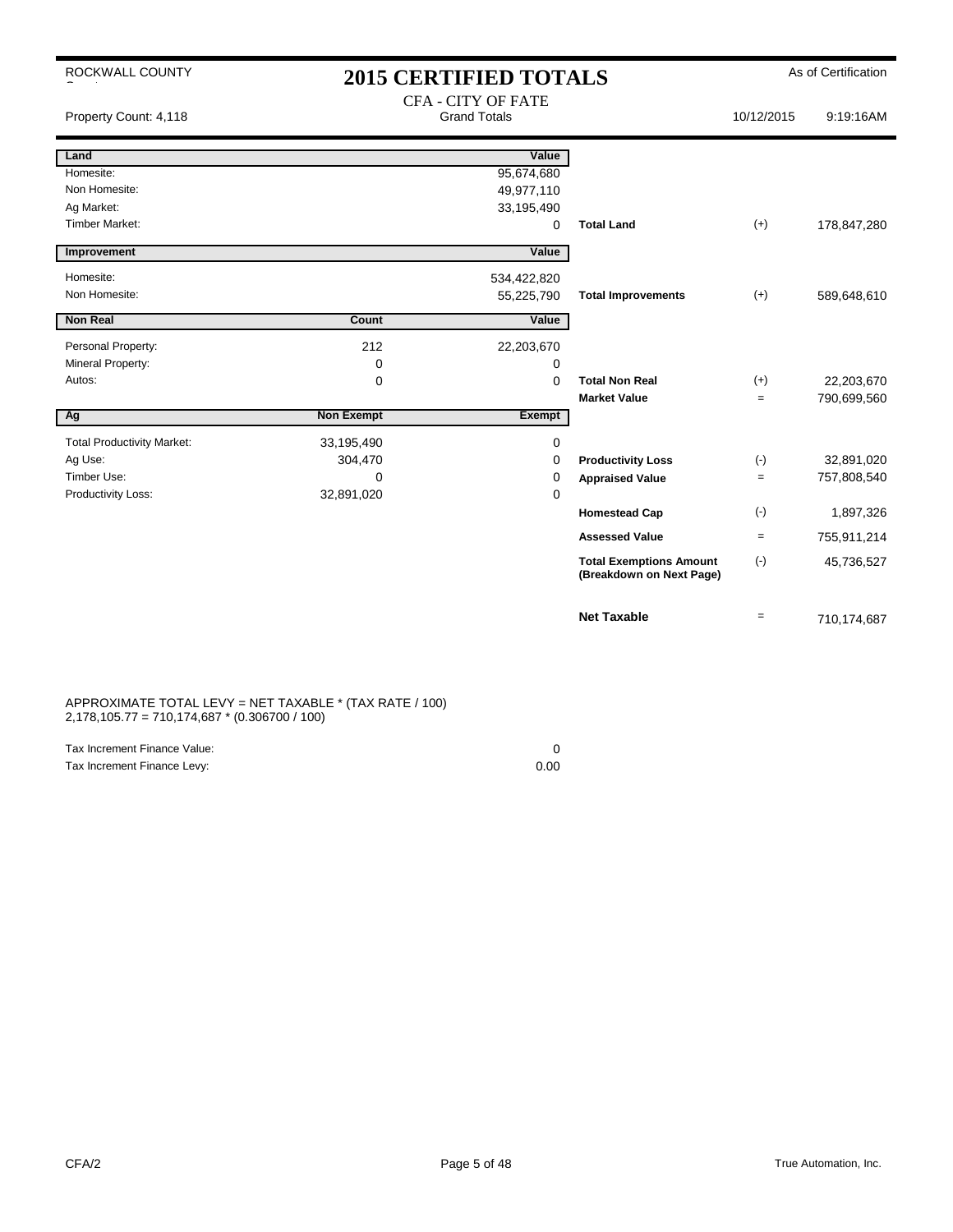# 2015 CERTIFIED TOTALS As of Certification

# CFA - CITY OF FATE **Exemption Breakdown**

| <b>Total</b> | <b>State</b> | Local     | Count         | <b>Exemption</b> |
|--------------|--------------|-----------|---------------|------------------|
| 950,000      | U            | 950,000   | 40            | DP               |
| 136,000      | 136,000      | 0         | 23            | DV <sub>1</sub>  |
| 136,500      | 136,500      | 0         | 17            | DV <sub>2</sub>  |
| 124,000      | 124,000      | 0         | 12            | DV3              |
| 10,000       | 10,000       | 0         |               | DV3S             |
| 368,640      | 368,640      | 0         | 46            | DV4              |
| 4,418,917    | 4,418,917    | 0         | 22            | <b>DVHS</b>      |
| 18,080       | 18,080       | 0         |               | EX               |
| 39,960       | 39,960       | 0         | 3             | EX-XR            |
| 30,930,960   | 30,930,960   | 0         | 41            | EX-XV            |
| 2,540        | 2,540        | 0         | 15            | EX366            |
| 8,550,000    | 0            | 8,550,000 | 350           | OV65             |
| 50,000       | 0            | 50,000    | 2             | OV65S            |
| 930          | 0            | 930       |               | PC               |
| 45,736,527   | 36,185,597   | 9,550,930 | <b>Totals</b> |                  |

Property Count: 4,118 **Property Count: 4,118** Crand Totals **Grand Totals** 10/12/2015 9:19:18AM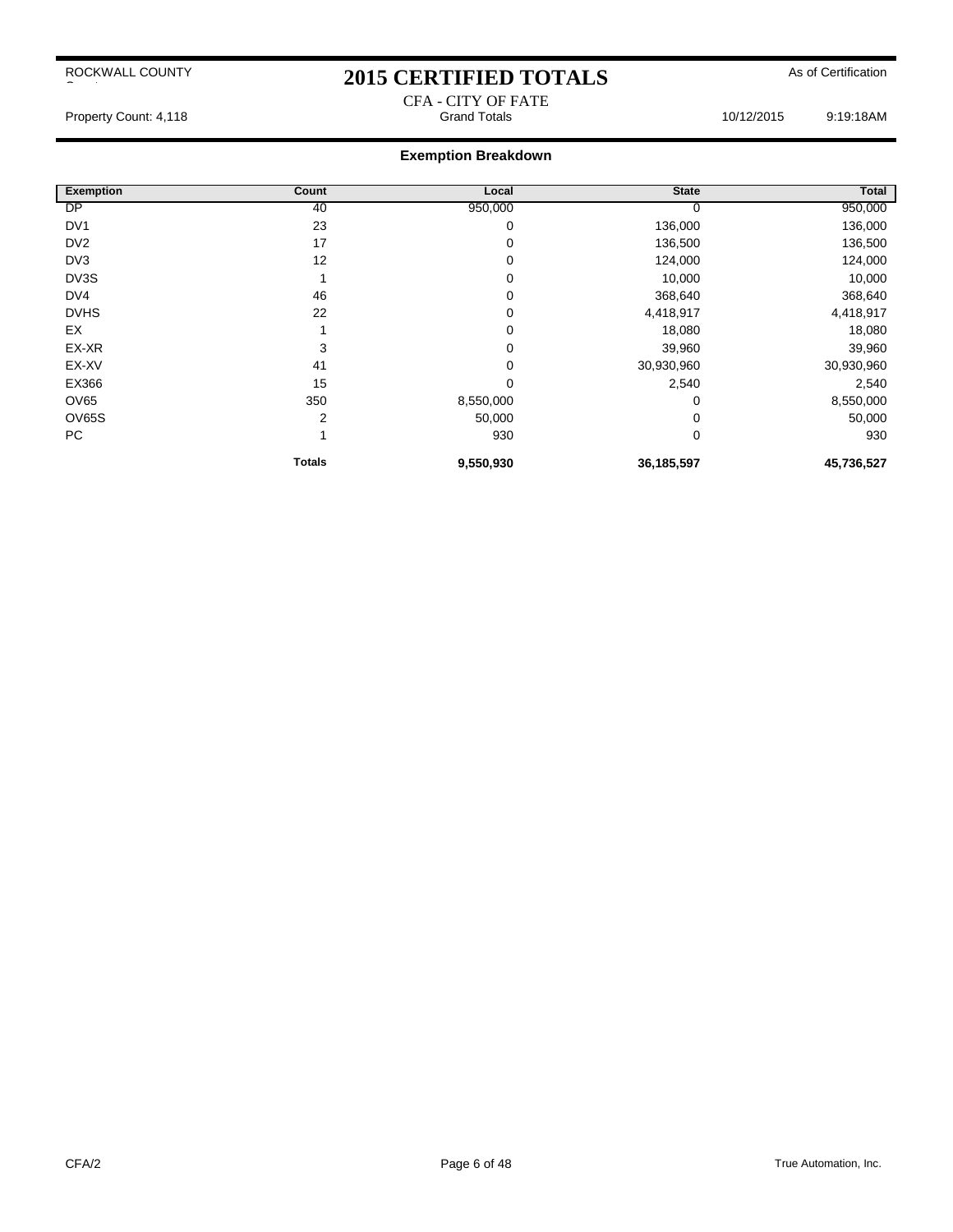| ROCKWALL COUNTY |  |
|-----------------|--|
|-----------------|--|

County

 $\overline{1}$ 

 $\overline{\phantom{a}}$ 

### 2015 CERTIFIED TOTALS As of Certification CGA - CITY OF GARLAND

| Property Count: 1                 |                   | $COP - CII + OI$ OAKLAND<br><b>Grand Totals</b> |                                                            | 10/12/2015 | 9:19:16AM   |
|-----------------------------------|-------------------|-------------------------------------------------|------------------------------------------------------------|------------|-------------|
| Land                              |                   | Value                                           |                                                            |            |             |
| Homesite:                         |                   | 0                                               |                                                            |            |             |
| Non Homesite:                     |                   | $\mathbf 0$                                     |                                                            |            |             |
| Ag Market:                        |                   | 73,180                                          |                                                            |            |             |
| <b>Timber Market:</b>             |                   | $\mathbf 0$                                     | <b>Total Land</b>                                          | $(+)$      | 73,180      |
| Improvement                       |                   | Value                                           |                                                            |            |             |
| Homesite:                         |                   | 0                                               |                                                            |            |             |
| Non Homesite:                     |                   | 0                                               | <b>Total Improvements</b>                                  | $(+)$      | $\mathbf 0$ |
| <b>Non Real</b>                   | Count             | Value                                           |                                                            |            |             |
| Personal Property:                | 0                 | 0                                               |                                                            |            |             |
| Mineral Property:                 | 0                 | 0                                               |                                                            |            |             |
| Autos:                            | 0                 | $\mathbf 0$                                     | <b>Total Non Real</b>                                      | $(+)$      | 0           |
|                                   |                   |                                                 | <b>Market Value</b>                                        | $=$        | 73,180      |
| Ag                                | <b>Non Exempt</b> | Exempt                                          |                                                            |            |             |
| <b>Total Productivity Market:</b> | 73,180            | 0                                               |                                                            |            |             |
| Ag Use:                           | 230               | 0                                               | <b>Productivity Loss</b>                                   | $(\cdot)$  | 72,950      |
| Timber Use:                       | 0                 | 0                                               | <b>Appraised Value</b>                                     | $=$        | 230         |
| Productivity Loss:                | 72,950            | 0                                               |                                                            |            |             |
|                                   |                   |                                                 | <b>Homestead Cap</b>                                       | $(\cdot)$  | 0           |
|                                   |                   |                                                 | <b>Assessed Value</b>                                      | $=$        | 230         |
|                                   |                   |                                                 | <b>Total Exemptions Amount</b><br>(Breakdown on Next Page) | $(\cdot)$  | $\mathbf 0$ |
|                                   |                   |                                                 | <b>Net Taxable</b>                                         | $=$        | 230         |

APPROXIMATE TOTAL LEVY = NET TAXABLE \* (TAX RATE / 100)  $1.62 = 230 * (0.704600 / 100)$ 

| Tax Increment Finance Value: |      |
|------------------------------|------|
| Tax Increment Finance Levy:  | 0.00 |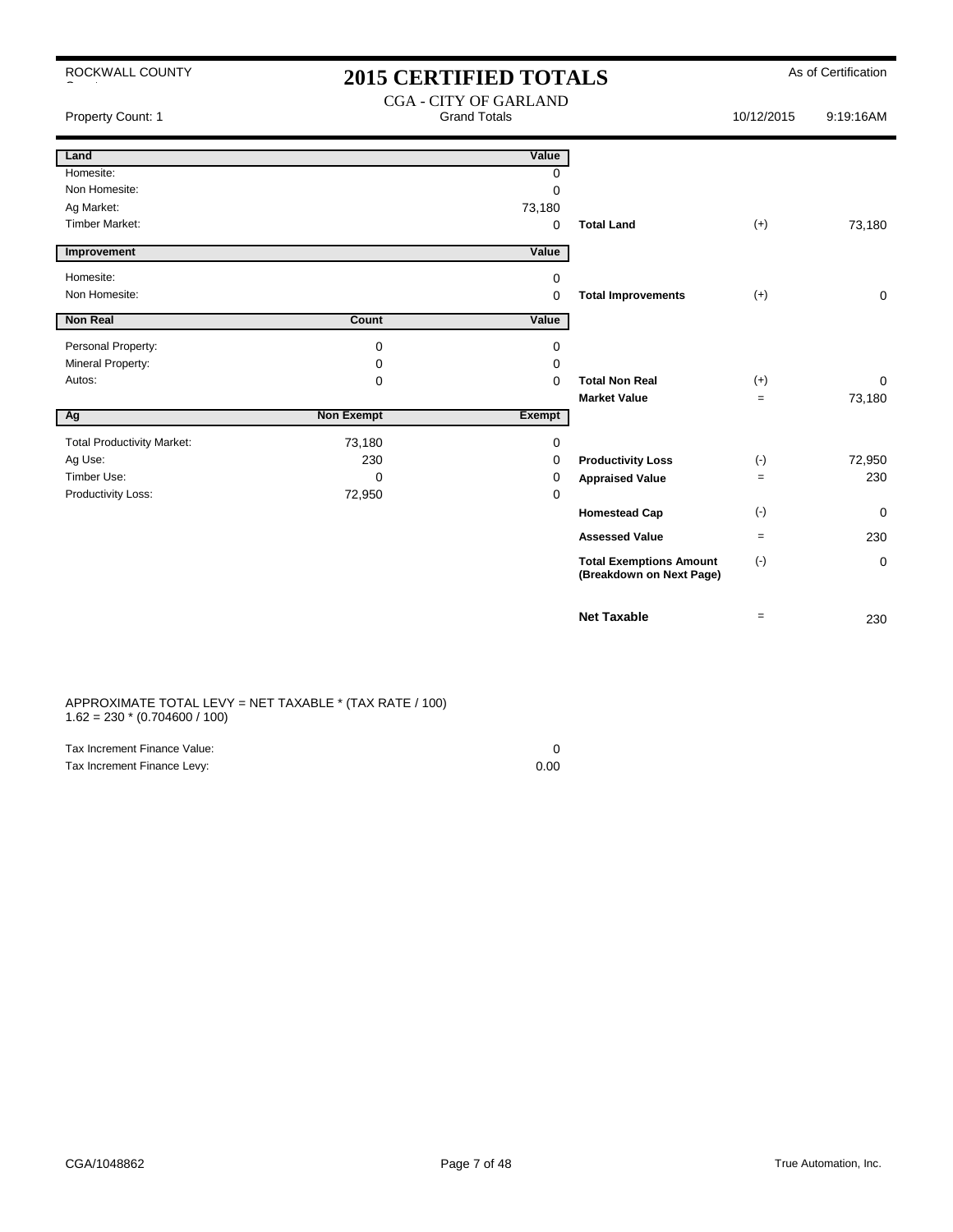# 2015 CERTIFIED TOTALS As of Certification

#### CGA - CITY OF GARLAND Property Count: 1 and Totals Count: 1 and Totals 10/12/2015 9:19:18AM

| Exemption | Count  | Local | <b>State</b> | Total |
|-----------|--------|-------|--------------|-------|
|           |        |       |              |       |
|           | Totals |       |              |       |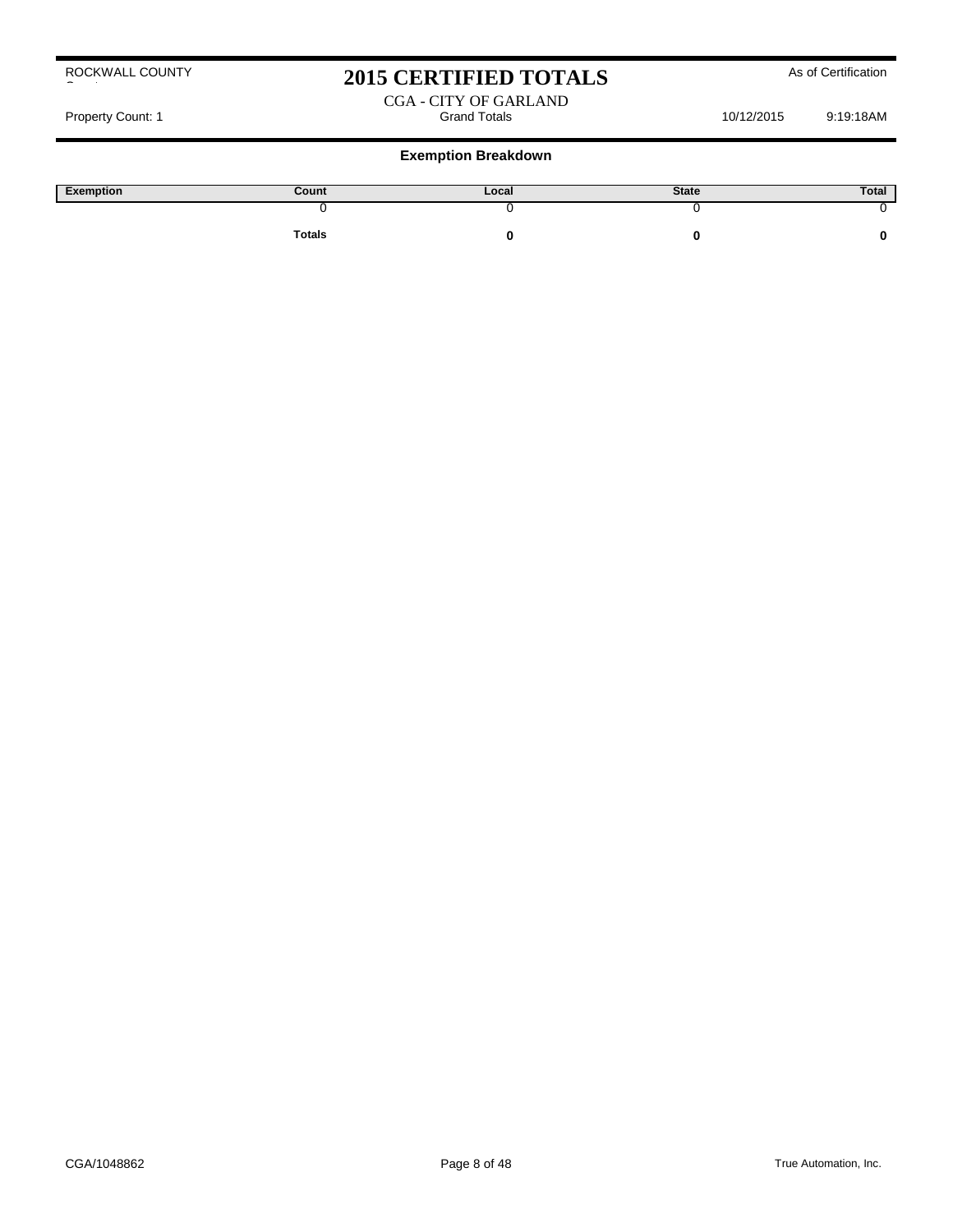| ROCKWALL COUNTY                   | <b>2015 CERTIFIED TOTALS</b> |                                                   |                                                            |                   | As of Certification |  |
|-----------------------------------|------------------------------|---------------------------------------------------|------------------------------------------------------------|-------------------|---------------------|--|
| Property Count: 3,742             |                              | <b>CHE - CITY OF HEATH</b><br><b>Grand Totals</b> |                                                            | 10/12/2015        | 9:19:16AM           |  |
| Land                              |                              | Value                                             |                                                            |                   |                     |  |
| Homesite:                         |                              | 230,669,950                                       |                                                            |                   |                     |  |
| Non Homesite:                     |                              | 76,836,610                                        |                                                            |                   |                     |  |
| Ag Market:                        |                              | 54, 161, 640                                      |                                                            |                   |                     |  |
| Timber Market:                    |                              | 0                                                 | <b>Total Land</b>                                          | $(+)$             | 361,668,200         |  |
| Improvement                       |                              | Value                                             |                                                            |                   |                     |  |
| Homesite:                         |                              | 955,891,374                                       |                                                            |                   |                     |  |
| Non Homesite:                     |                              | 102,804,609                                       | <b>Total Improvements</b>                                  | $(+)$             | 1,058,695,983       |  |
| <b>Non Real</b>                   | Count                        | Value                                             |                                                            |                   |                     |  |
|                                   |                              |                                                   |                                                            |                   |                     |  |
| Personal Property:                | 165                          | 21,756,470                                        |                                                            |                   |                     |  |
| Mineral Property:                 | 0                            | 0                                                 |                                                            |                   |                     |  |
| Autos:                            | 0                            | $\Omega$                                          | <b>Total Non Real</b>                                      | $(+)$             | 21,756,470          |  |
|                                   |                              |                                                   | <b>Market Value</b>                                        | $\equiv$          | 1,442,120,653       |  |
| Ag                                | <b>Non Exempt</b>            | Exempt                                            |                                                            |                   |                     |  |
| <b>Total Productivity Market:</b> | 54,161,640                   | 0                                                 |                                                            |                   |                     |  |
| Ag Use:                           | 219,860                      | 0                                                 | <b>Productivity Loss</b>                                   | $(\cdot)$         | 53,941,780          |  |
| Timber Use:                       | $\Omega$                     | 0                                                 | <b>Appraised Value</b>                                     | $\qquad \qquad =$ | 1,388,178,873       |  |
| Productivity Loss:                | 53,941,780                   | $\mathbf 0$                                       |                                                            |                   |                     |  |
|                                   |                              |                                                   | <b>Homestead Cap</b>                                       | $(-)$             | 3,276,715           |  |
|                                   |                              |                                                   | <b>Assessed Value</b>                                      | $\qquad \qquad =$ | 1,384,902,158       |  |
|                                   |                              |                                                   | <b>Total Exemptions Amount</b><br>(Breakdown on Next Page) | $(\cdot)$         | 119,374,987         |  |
|                                   |                              |                                                   | <b>Net Taxable</b>                                         | $\equiv$          | 1,265,527,171       |  |

#### APPROXIMATE TOTAL LEVY = NET TAXABLE \* (TAX RATE / 100) 5,398,738.91 = 1,265,527,171 \* (0.426600 / 100)

| Tax Increment Finance Value: |      |
|------------------------------|------|
| Tax Increment Finance Levy:  | 0.00 |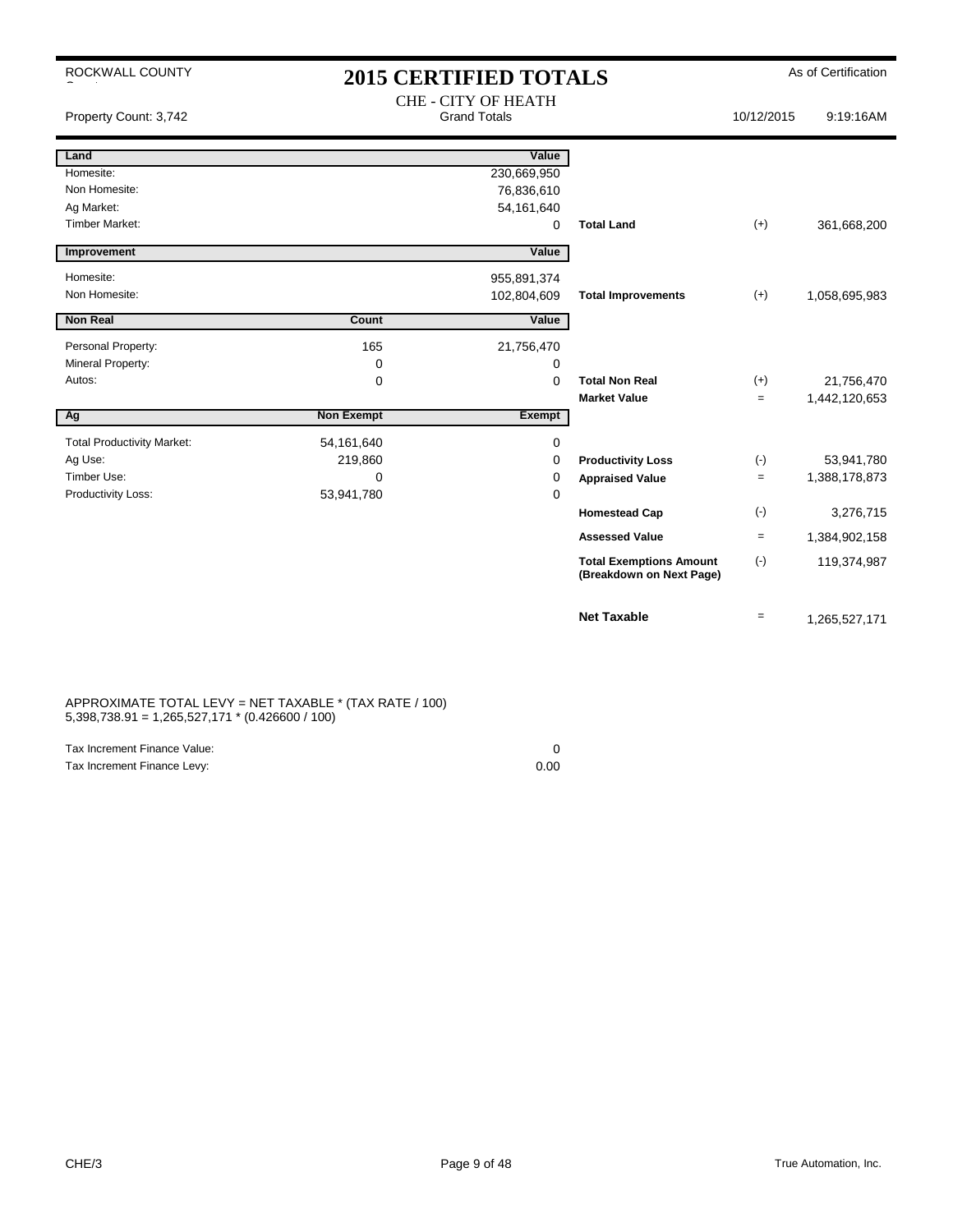# 2015 CERTIFIED TOTALS As of Certification CHE - CITY OF HEATH<br>Grand Totals

Property Count: 3,742 **Count: 3,742** Crand Totals **Grand Totals** 10/12/2015 9:19:18AM

| <b>Exemption</b>  | <b>Count</b>  | Local       | <b>State</b> | <b>Total</b> |
|-------------------|---------------|-------------|--------------|--------------|
| <b>DP</b>         | 18            | 450,000     | U            | 450,000      |
| DV <sub>1</sub>   | 20            | 0           | 177,000      | 177,000      |
| DV <sub>2</sub>   | 9             | 0           | 85,500       | 85,500       |
| DV <sub>2</sub> S |               | $\mathbf 0$ | 7,500        | 7,500        |
| DV3               | 15            | 0           | 154,000      | 154,000      |
| DV4               | 21            | 0           | 132,000      | 132,000      |
| <b>DVHS</b>       | 16            | 0           | 6,051,090    | 6,051,090    |
| EX-XJ             | 2             | 0           | 1,575,970    | 1,575,970    |
| EX-XV             | 49            | 0           | 91,269,070   | 91,269,070   |
| EX366             | 15            | 0           | 3,610        | 3,610        |
| <b>OV65</b>       | 641           | 19,004,280  | $\Omega$     | 19,004,280   |
| OV65S             | 4             | 85,030      | 0            | 85,030       |
| PC                |               | 379,937     | 0            | 379,937      |
|                   | <b>Totals</b> | 19,919,247  | 99,455,740   | 119,374,987  |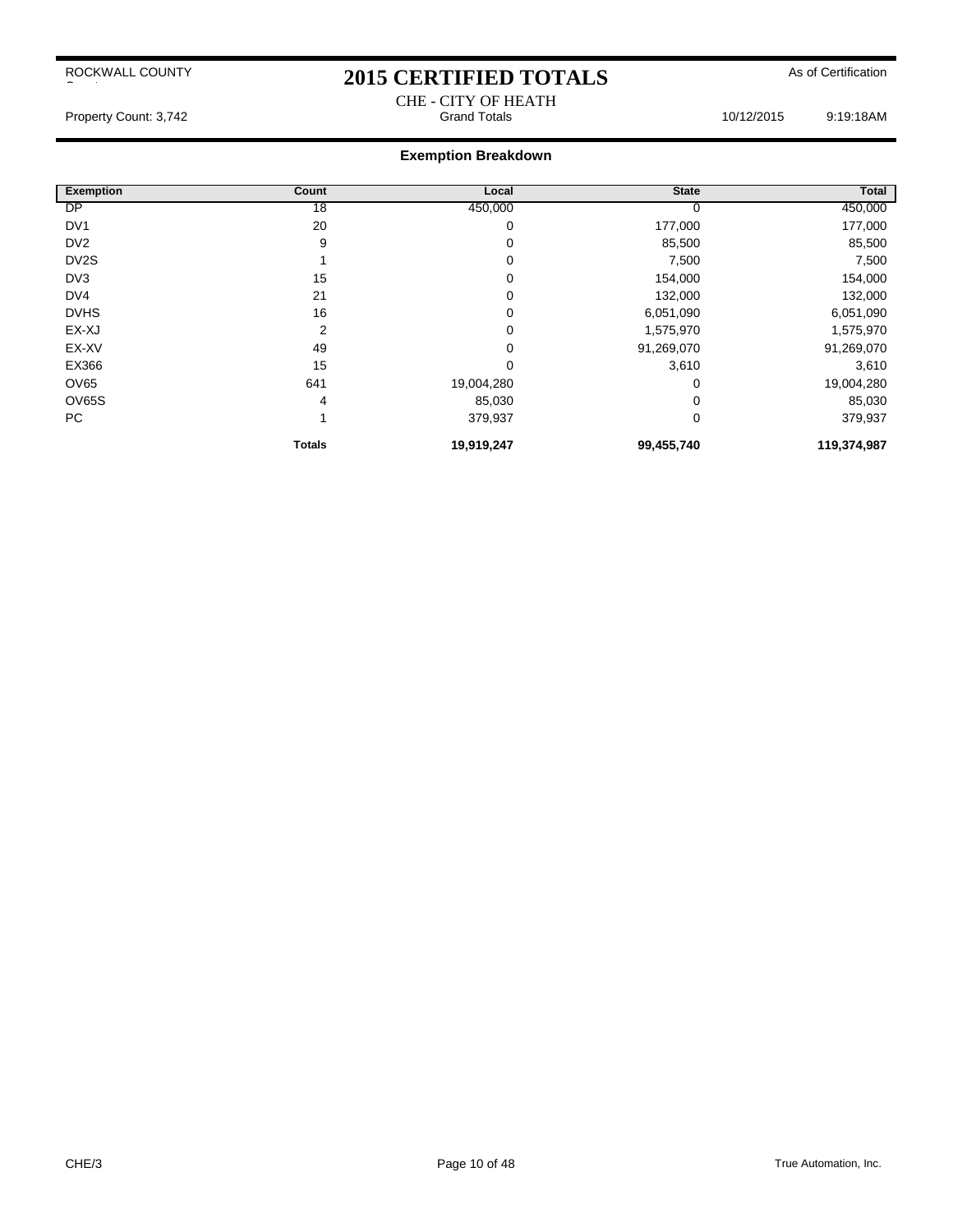ROCKWALL COUNTY

County

# 2015 CERTIFIED TOTALS As of Certification

| Property Count: 1,300             |                   | CMC - CITY OF MCLENDON-CHISHOLM<br><b>Grand Totals</b> |                                                            | 10/12/2015        | 9:19:16AM   |
|-----------------------------------|-------------------|--------------------------------------------------------|------------------------------------------------------------|-------------------|-------------|
| Land                              |                   | Value                                                  |                                                            |                   |             |
| Homesite:                         |                   | 36,934,190                                             |                                                            |                   |             |
| Non Homesite:                     |                   | 34,129,880                                             |                                                            |                   |             |
| Ag Market:                        |                   | 57,791,710                                             |                                                            |                   |             |
| <b>Timber Market:</b>             |                   | 0                                                      | <b>Total Land</b>                                          | $(+)$             | 128,855,780 |
| Improvement                       |                   | Value                                                  |                                                            |                   |             |
| Homesite:                         |                   | 194,490,272                                            |                                                            |                   |             |
| Non Homesite:                     |                   | 9,284,290                                              | <b>Total Improvements</b>                                  | $(+)$             | 203,774,562 |
| <b>Non Real</b>                   | Count             | Value                                                  |                                                            |                   |             |
| Personal Property:                | 58                | 1,193,680                                              |                                                            |                   |             |
| Mineral Property:                 | 0                 | 0                                                      |                                                            |                   |             |
| Autos:                            | 0                 | $\mathbf 0$                                            | <b>Total Non Real</b>                                      | $(+)$             | 1,193,680   |
|                                   |                   |                                                        | <b>Market Value</b>                                        | $=$               | 333,824,022 |
| Ag                                | <b>Non Exempt</b> | <b>Exempt</b>                                          |                                                            |                   |             |
| <b>Total Productivity Market:</b> | 57,255,160        | 536,550                                                |                                                            |                   |             |
| Ag Use:                           | 450,680           | 2,300                                                  | <b>Productivity Loss</b>                                   | $(\cdot)$         | 56,804,480  |
| Timber Use:                       | 0                 | $\mathbf 0$                                            | <b>Appraised Value</b>                                     | $=$               | 277,019,542 |
| Productivity Loss:                | 56,804,480        | 534,250                                                |                                                            |                   |             |
|                                   |                   |                                                        | <b>Homestead Cap</b>                                       | $(\cdot)$         | 159,901     |
|                                   |                   |                                                        | <b>Assessed Value</b>                                      | $\qquad \qquad =$ | 276,859,641 |
|                                   |                   |                                                        | <b>Total Exemptions Amount</b><br>(Breakdown on Next Page) | $(\cdot)$         | 11,863,810  |
|                                   |                   |                                                        | <b>Net Taxable</b>                                         | $=$               | 264,995,831 |

APPROXIMATE TOTAL LEVY = NET TAXABLE \* (TAX RATE / 100) 488,122.32 = 264,995,831 \* (0.184200 / 100)

| Tax Increment Finance Value: |      |
|------------------------------|------|
| Tax Increment Finance Levy:  | 0.00 |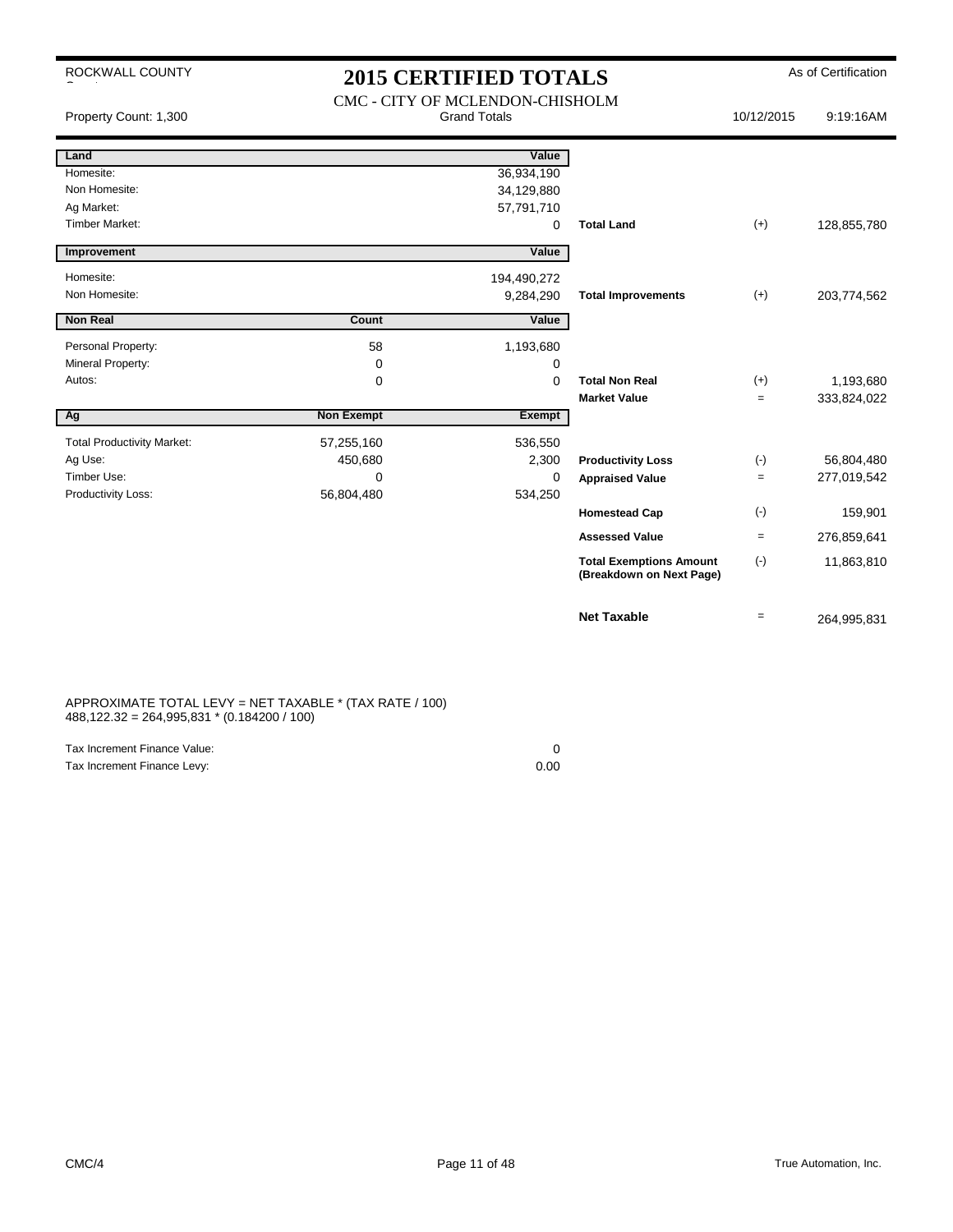# 2015 CERTIFIED TOTALS As of Certification

#### CMC - CITY OF MCLENDON-CHISHOLM Property Count: 1,300 **Stand Totals** Grand Totals 10/12/2015 9:19:18AM

| <b>Exemption</b> | <b>Count</b>  | Local     | <b>State</b> | Total      |
|------------------|---------------|-----------|--------------|------------|
| <b>DP</b>        | 6             | 180,000   |              | 180,000    |
| DV <sub>1</sub>  | 8             | 0         | 54,000       | 54,000     |
| DV <sub>2</sub>  | 2             | 0         | 15,000       | 15,000     |
| DV3              | 2             | 0         | 20,000       | 20,000     |
| DV4              | 11            | 0         | 20,400       | 20,400     |
| DV4S             | 3             | 0         | 36,000       | 36,000     |
| <b>DVHS</b>      | 11            | 0         | 3,817,960    | 3,817,960  |
| EX-XR            |               | 0         | 44,100       | 44,100     |
| EX-XV            | 9             | 0         | 3,848,700    | 3,848,700  |
| EX366            | 12            | 0         | 2,650        | 2,650      |
| OV65             | 130           | 3,825,000 | 0            | 3,825,000  |
|                  | <b>Totals</b> | 4,005,000 | 7,858,810    | 11,863,810 |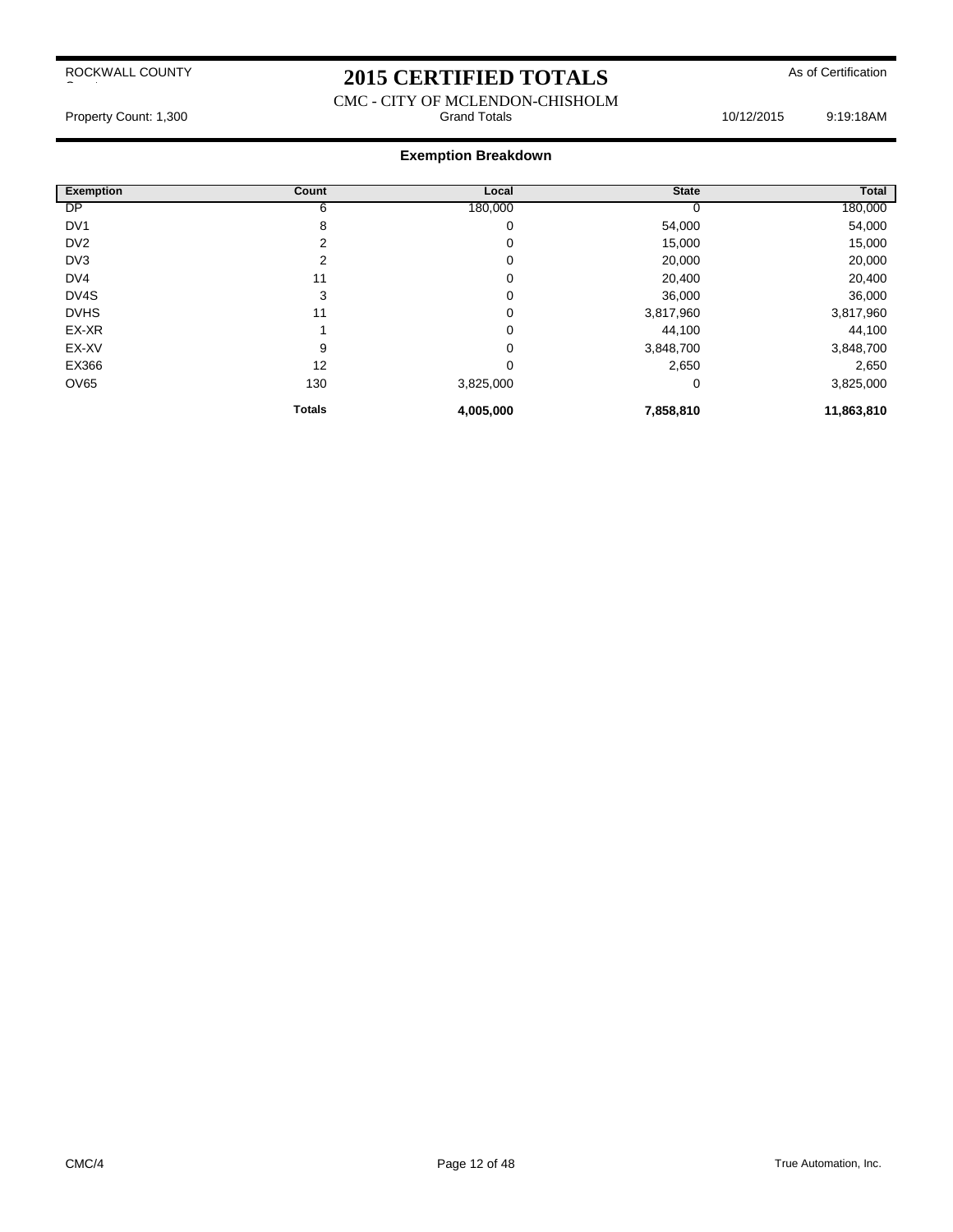|                       | ROCKWALL COUNTY                                              | <b>2015 CERTIFIED TOTALS</b> |                   |                                                                              |             |                                                            | As of Certification |              |
|-----------------------|--------------------------------------------------------------|------------------------------|-------------------|------------------------------------------------------------------------------|-------------|------------------------------------------------------------|---------------------|--------------|
|                       | Property Count: 3,542                                        |                              |                   | <b>CRC - CITY OF ROYSE</b><br><b>Grand Totals</b>                            |             |                                                            | 10/12/2015          | 9:19:16AM    |
| Land                  |                                                              |                              |                   |                                                                              | Value       |                                                            |                     |              |
| Homesite:             |                                                              |                              |                   |                                                                              | 57,743,480  |                                                            |                     |              |
| Non Homesite:         |                                                              |                              |                   |                                                                              | 45,084,830  |                                                            |                     |              |
| Ag Market:            |                                                              |                              |                   |                                                                              | 25,412,960  |                                                            |                     |              |
| <b>Timber Market:</b> |                                                              |                              |                   |                                                                              | 0           | <b>Total Land</b>                                          | $(+)$               | 128,241,270  |
| Improvement           |                                                              |                              |                   |                                                                              | Value       |                                                            |                     |              |
| Homesite:             |                                                              |                              |                   | 269,472,456                                                                  |             |                                                            |                     |              |
| Non Homesite:         |                                                              |                              |                   |                                                                              | 73,184,123  | <b>Total Improvements</b>                                  | $(+)$               | 342,656,579  |
| <b>Non Real</b>       |                                                              |                              | Count             |                                                                              | Value       |                                                            |                     |              |
| Personal Property:    |                                                              |                              | 243               |                                                                              | 38,200,400  |                                                            |                     |              |
| Mineral Property:     |                                                              |                              | 0                 |                                                                              | 0           |                                                            |                     |              |
| Autos:                |                                                              |                              | 0                 |                                                                              | 0           | <b>Total Non Real</b>                                      | $(+)$               | 38,200,400   |
|                       |                                                              |                              |                   |                                                                              |             | <b>Market Value</b>                                        | $=$                 | 509,098,249  |
| Ag                    |                                                              |                              | <b>Non Exempt</b> |                                                                              | Exempt      |                                                            |                     |              |
|                       | <b>Total Productivity Market:</b>                            |                              | 25,412,960        |                                                                              | 0           |                                                            |                     |              |
| Ag Use:               |                                                              |                              | 260,738           |                                                                              | $\pmb{0}$   | <b>Productivity Loss</b>                                   | $(-)$               | 25, 152, 222 |
| Timber Use:           |                                                              |                              | 0                 |                                                                              | $\mathbf 0$ | <b>Appraised Value</b>                                     | $=$                 | 483,946,027  |
| Productivity Loss:    |                                                              |                              | 25, 152, 222      |                                                                              | 0           |                                                            |                     |              |
|                       |                                                              |                              |                   |                                                                              |             | <b>Homestead Cap</b>                                       | $(\cdot)$           | 1,971,143    |
|                       |                                                              |                              |                   |                                                                              |             | <b>Assessed Value</b>                                      | $=$                 | 481,974,884  |
|                       |                                                              |                              |                   |                                                                              |             | <b>Total Exemptions Amount</b><br>(Breakdown on Next Page) | $(-)$               | 46,283,270   |
|                       |                                                              |                              |                   |                                                                              |             | <b>Net Taxable</b>                                         | $=$                 | 435,691,614  |
| Freeze                | <b>Assessed</b>                                              | <b>Taxable</b>               | <b>Actual Tax</b> | <b>Ceiling</b>                                                               | Count       |                                                            |                     |              |
| <b>OV65</b>           | 33,688,210                                                   | 31,074,158                   | 171,008.21        | 174,558.94                                                                   | 287         |                                                            |                     |              |
| <b>Total</b>          | 33,688,210                                                   | 31,074,158                   | 171,008.21        | 174,558.94                                                                   |             | 287 Freeze Taxable                                         | $(-)$               | 31,074,158   |
| <b>Tax Rate</b>       | 0.677100                                                     |                              |                   |                                                                              |             |                                                            |                     |              |
|                       |                                                              |                              |                   |                                                                              |             | <b>Freeze Adjusted Taxable</b>                             | $=$                 | 404,617,456  |
|                       | $2,910,673.00 = 404,617,456 * (0.677100 / 100) + 171,008.21$ |                              |                   | APPROXIMATE LEVY = (FREEZE ADJUSTED TAXABLE * (TAX RATE / 100)) + ACTUAL TAX |             |                                                            |                     |              |
|                       | Tax Increment Finance Value:                                 |                              |                   |                                                                              | $\mathbf 0$ |                                                            |                     |              |

Tax Increment Finance Levy: 0.00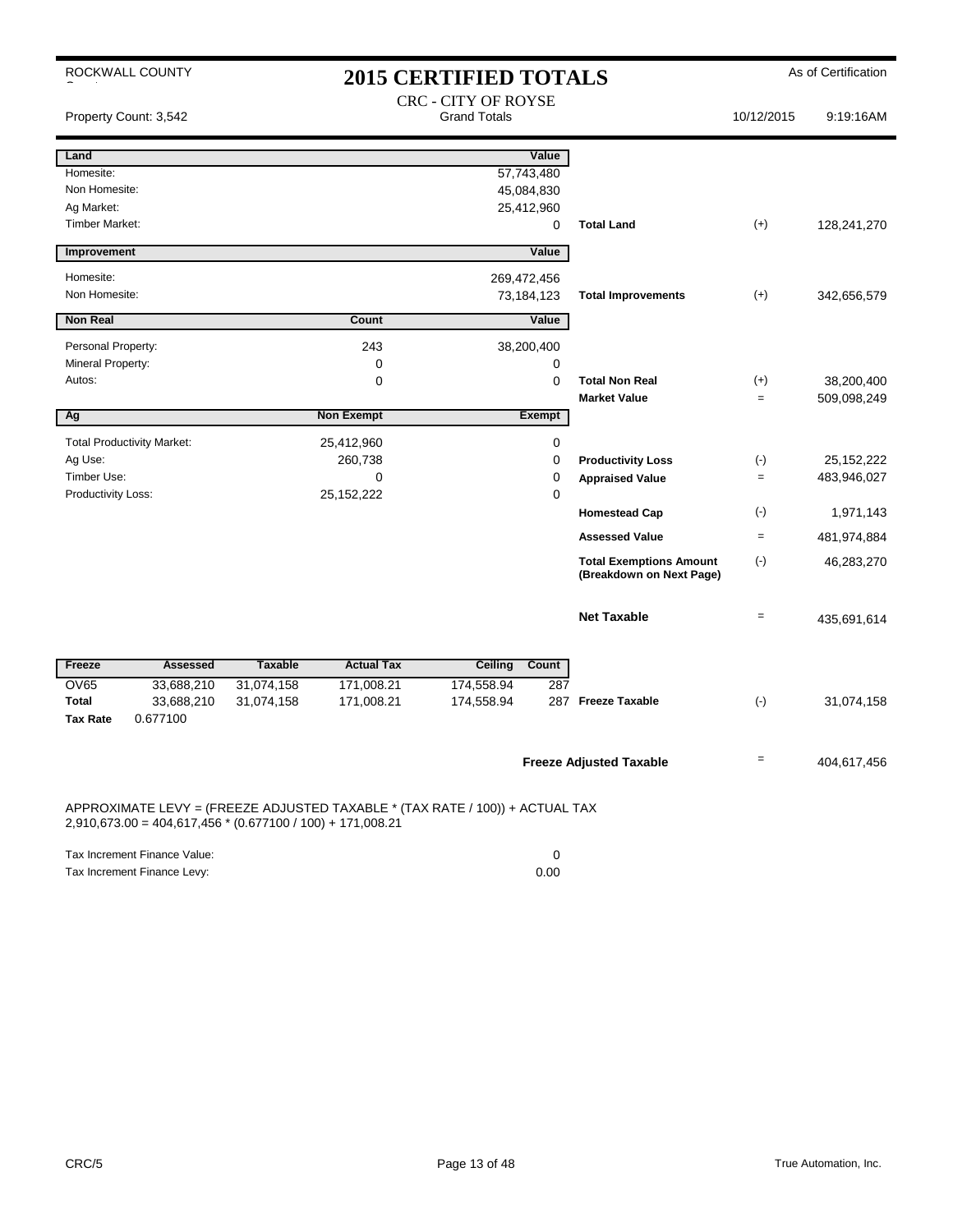# 2015 CERTIFIED TOTALS As of Certification

Property Count: 3,542 **Count: 3,542** Grand Totals **Count: 3,542** Grand Totals 10/12/2015 9:19:18AM

#### **Exemption Breakdown**

| <b>Exemption</b>  | Count         | Local     | <b>State</b> | Total      |
|-------------------|---------------|-----------|--------------|------------|
| <b>DP</b>         | 54            | 265,000   |              | 265,000    |
| DV <sub>1</sub>   | 15            | 0         | 110,000      | 110,000    |
| DV <sub>1</sub> S |               | 0         | 5,000        | 5,000      |
| DV <sub>2</sub>   | 8             | 0         | 60,000       | 60,000     |
| DV <sub>2</sub> S |               | 0         | 7,500        | 7,500      |
| DV3               | 10            | 0         | 92,000       | 92,000     |
| DV4               | 15            | 0         | 84,000       | 84,000     |
| DV4S              |               | 0         | 12,000       | 12,000     |
| <b>DVHS</b>       | 13            | 0         | 1,801,646    | 1,801,646  |
| EX-XJ             |               | 0         | 66,400       | 66,400     |
| EX-XR             | 2             | 0         | 88,430       | 88,430     |
| EX-XV             | 68            | 0         | 41,641,840   | 41,641,840 |
| EX366             | 16            | 0         | 4,280        | 4,280      |
| <b>FR</b>         |               | 0         | 0            | 0          |
| <b>OV65</b>       | 302           | 1,770,000 | 0            | 1,770,000  |
| <b>OV65S</b>      | 4             | 24,000    | $\Omega$     | 24,000     |
| PC                | 5             | 251,174   | $\mathbf 0$  | 251,174    |
|                   | <b>Totals</b> | 2,310,174 | 43,973,096   | 46,283,270 |

CRC - CITY OF ROYSE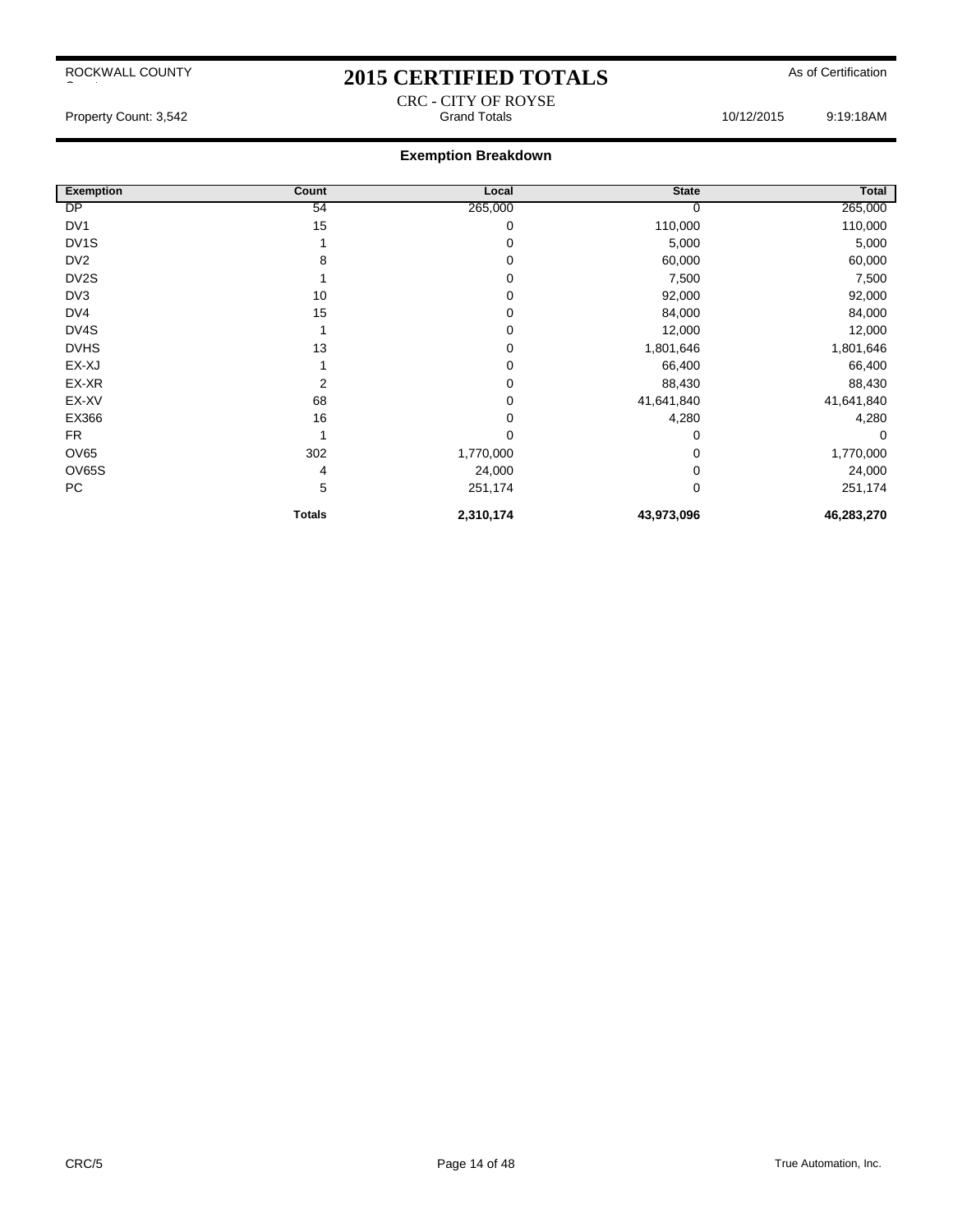| ROCKWALL COUNTY                                                                                                                              |                |                   | <b>2015 CERTIFIED TOTALS</b> |             |                                                            |                   | As of Certification |
|----------------------------------------------------------------------------------------------------------------------------------------------|----------------|-------------------|------------------------------|-------------|------------------------------------------------------------|-------------------|---------------------|
|                                                                                                                                              |                |                   | <b>CRT - CITY OF ROWLETT</b> |             |                                                            |                   |                     |
| Property Count: 2,697                                                                                                                        |                |                   | <b>Grand Totals</b>          |             |                                                            | 10/12/2015        | 9:19:16AM           |
|                                                                                                                                              |                |                   |                              |             |                                                            |                   |                     |
| Land                                                                                                                                         |                |                   |                              | Value       |                                                            |                   |                     |
| Homesite:<br>Non Homesite:                                                                                                                   |                |                   | 82,714,250                   |             |                                                            |                   |                     |
| Ag Market:                                                                                                                                   |                |                   | 35,122,770<br>1,504,280      |             |                                                            |                   |                     |
| <b>Timber Market:</b>                                                                                                                        |                |                   |                              | 0           | <b>Total Land</b>                                          | $(+)$             | 119,341,300         |
|                                                                                                                                              |                |                   |                              |             |                                                            |                   |                     |
| Improvement                                                                                                                                  |                |                   |                              | Value       |                                                            |                   |                     |
| Homesite:                                                                                                                                    |                |                   | 339,563,117                  |             |                                                            |                   |                     |
| Non Homesite:                                                                                                                                |                |                   | 76,093,470                   |             | <b>Total Improvements</b>                                  | $(+)$             | 415,656,587         |
| <b>Non Real</b>                                                                                                                              |                | <b>Count</b>      |                              | Value       |                                                            |                   |                     |
| Personal Property:                                                                                                                           |                | 182               | 34,128,690                   |             |                                                            |                   |                     |
| Mineral Property:                                                                                                                            |                | 0                 |                              | 0           |                                                            |                   |                     |
| Autos:                                                                                                                                       |                | 0                 |                              | 0           | <b>Total Non Real</b>                                      | $(+)$             | 34,128,690          |
|                                                                                                                                              |                |                   |                              |             | <b>Market Value</b>                                        | $=$               | 569,126,577         |
| Αg                                                                                                                                           |                | <b>Non Exempt</b> |                              | Exempt      |                                                            |                   |                     |
| <b>Total Productivity Market:</b>                                                                                                            |                | 1,504,280         |                              | $\mathbf 0$ |                                                            |                   |                     |
| Ag Use:                                                                                                                                      |                | 1,670             |                              | 0           | <b>Productivity Loss</b>                                   | $(-)$             | 1,502,610           |
| Timber Use:                                                                                                                                  |                | 0                 |                              | 0           | <b>Appraised Value</b>                                     | $=$               | 567,623,967         |
| Productivity Loss:                                                                                                                           |                | 1,502,610         |                              | 0           |                                                            |                   |                     |
|                                                                                                                                              |                |                   |                              |             | <b>Homestead Cap</b>                                       | $(\cdot)$         | 1,157,940           |
|                                                                                                                                              |                |                   |                              |             | <b>Assessed Value</b>                                      | $\equiv$          | 566,466,027         |
|                                                                                                                                              |                |                   |                              |             | <b>Total Exemptions Amount</b><br>(Breakdown on Next Page) | $(\cdot)$         | 54,033,522          |
|                                                                                                                                              |                |                   |                              |             |                                                            |                   |                     |
|                                                                                                                                              |                |                   |                              |             | <b>Net Taxable</b>                                         | $\qquad \qquad =$ | 512,432,505         |
|                                                                                                                                              |                |                   |                              |             |                                                            |                   |                     |
| <b>Assessed</b><br>Freeze                                                                                                                    | <b>Taxable</b> | <b>Actual Tax</b> | <b>Ceiling</b>               | Count       |                                                            |                   |                     |
| $\overline{DP}$<br>5,713,667                                                                                                                 | 3,037,667      | 20,048.93         | 20,202.48                    | 37          |                                                            |                   |                     |
| <b>DPS</b><br>367,740                                                                                                                        | 362,740        | 2,133.85          | 2,133.85                     | 1           |                                                            |                   |                     |
| <b>OV65</b><br>77,781,218                                                                                                                    | 46,701,497     | 312,858.98        | 318,645.38                   | 416         |                                                            |                   |                     |
| Total<br>83,862,625                                                                                                                          | 50,101,904     | 335,041.76        | 340,981.71                   |             | 454 Freeze Taxable                                         | $(\cdot)$         | 50,101,904          |
| Tax Rate<br>0.787173                                                                                                                         |                |                   |                              |             |                                                            |                   |                     |
|                                                                                                                                              |                |                   |                              |             |                                                            |                   |                     |
|                                                                                                                                              |                |                   |                              |             | <b>Freeze Adjusted Taxable</b>                             | Ξ.                | 462,330,601         |
| APPROXIMATE LEVY = (FREEZE ADJUSTED TAXABLE * (TAX RATE / 100)) + ACTUAL TAX<br>$3,974,383.42 = 462,330,601 * (0.787173 / 100) + 335,041.76$ |                |                   |                              |             |                                                            |                   |                     |

| Tax Increment Finance Value: |      |
|------------------------------|------|
| Tax Increment Finance Levy:  | 0.00 |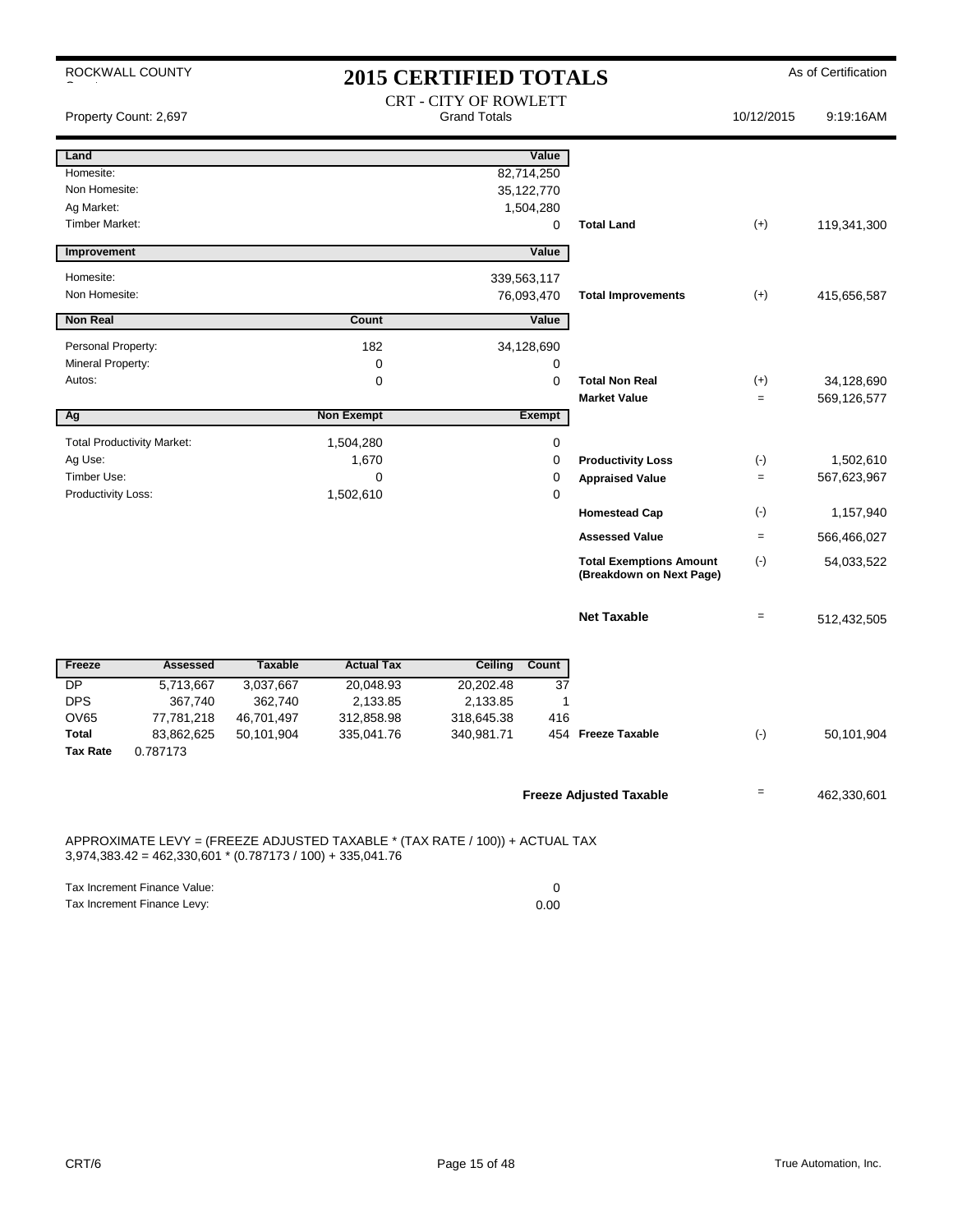# 2015 CERTIFIED TOTALS As of Certification CRT - CITY OF ROWLETT

Property Count: 2,697 Count: 2,697 Count: 2,697 Count: 2,697 Count: 2,697 Count: 2,697 Count: 2,697 Count: 2,697 Count: 2,697 Count: 2,697 Count: 2,697 Count: 2,697 Count: 2,697 Count: 2,697 Count: 2,697 Count: 2,697 Count

| <b>Exemption</b>  | Count         | Local      | <b>State</b> | Total      |
|-------------------|---------------|------------|--------------|------------|
| <b>DP</b>         | 38            | 2,546,000  |              | 2,546,000  |
| <b>DPS</b>        |               | 0          |              | 0          |
| DV <sub>1</sub>   | 14            | 0          | 133,000      | 133,000    |
| DV <sub>1</sub> S |               | 0          | 5,000        | 5,000      |
| DV <sub>2</sub>   | 11            | 0          | 96,000       | 96,000     |
| DV3               | 5             | 0          | 52,000       | 52,000     |
| DV4               | 20            | 0          | 60,000       | 60,000     |
| DV4S              | 2             | 0          | 24,000       | 24,000     |
| <b>DVHS</b>       | 21            | 0          | 3,550,145    | 3,550,145  |
| EX-XV             | 15            | 0          | 10,696,610   | 10,696,610 |
| EX366             | 13            | 0          | 2,770        | 2,770      |
| <b>HS</b>         | 1,722         | 8,532,827  | 0            | 8,532,827  |
| <b>OV65</b>       | 430           | 27,933,170 |              | 27,933,170 |
| OV65S             | 6             | 402,000    | 0            | 402,000    |
|                   | <b>Totals</b> | 39,413,997 | 14,619,525   | 54,033,522 |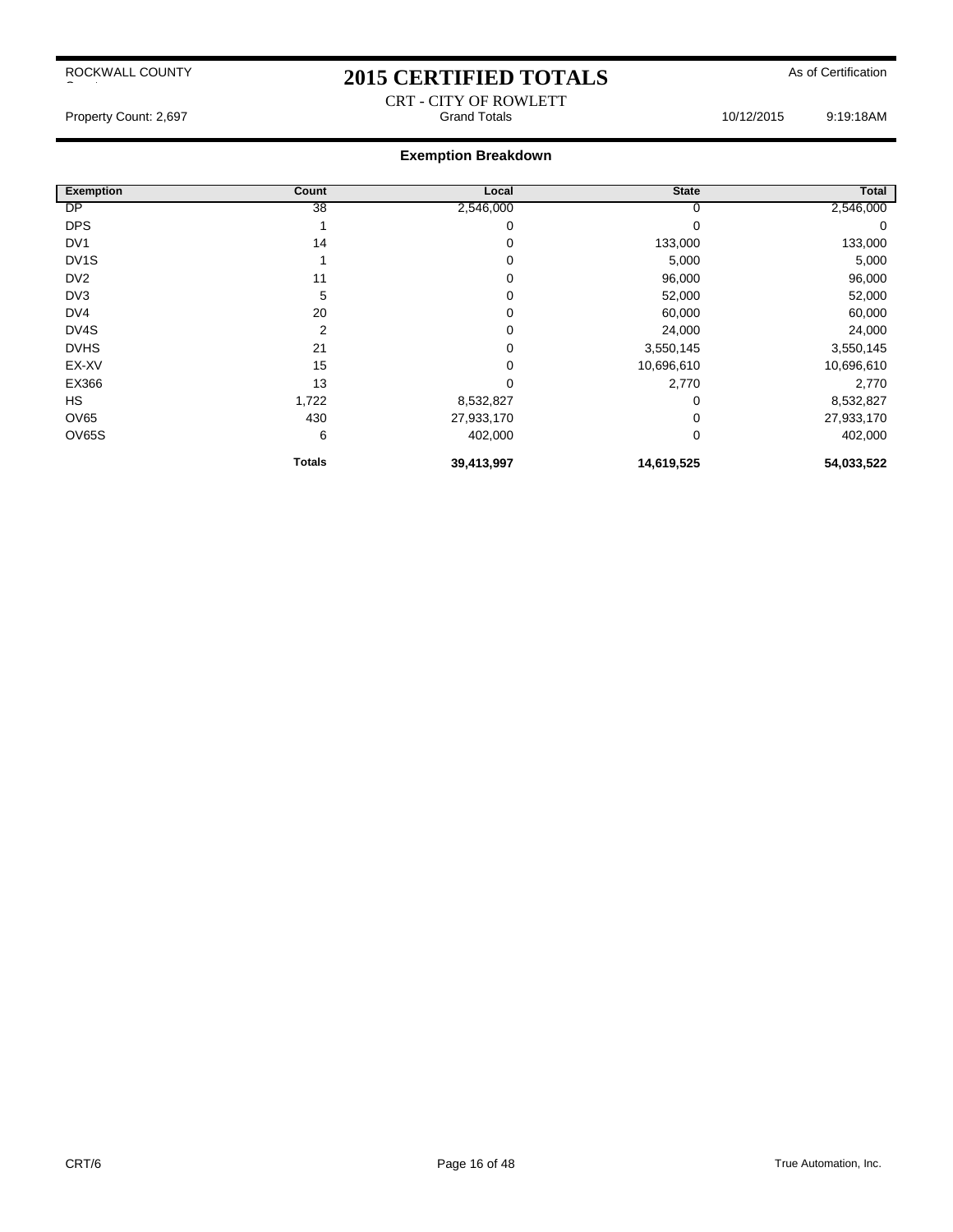|                                     | ROCKWALL COUNTY                   |                        |                        | <b>2015 CERTIFIED TOTALS</b>                         |                  |                                                            |            | As of Certification |
|-------------------------------------|-----------------------------------|------------------------|------------------------|------------------------------------------------------|------------------|------------------------------------------------------------|------------|---------------------|
|                                     | Property Count: 18,684            |                        |                        | <b>CRW - CITY OF ROCKWALL</b><br><b>Grand Totals</b> |                  |                                                            | 10/12/2015 | 9:19:16AM           |
| Land                                |                                   |                        |                        |                                                      | Value            |                                                            |            |                     |
| Homesite:                           |                                   |                        |                        |                                                      | 496,555,809      |                                                            |            |                     |
| Non Homesite:                       |                                   |                        |                        |                                                      | 639,969,802      |                                                            |            |                     |
| Ag Market:<br><b>Timber Market:</b> |                                   |                        |                        |                                                      | 111,202,470      |                                                            |            |                     |
|                                     |                                   |                        |                        |                                                      | $\mathbf 0$      | <b>Total Land</b>                                          | $(+)$      | 1,247,728,081       |
| Improvement                         |                                   |                        |                        |                                                      | Value            |                                                            |            |                     |
| Homesite:                           |                                   |                        |                        |                                                      | 2,303,828,633    |                                                            |            |                     |
| Non Homesite:                       |                                   |                        |                        |                                                      | 1,014,750,748    | <b>Total Improvements</b>                                  | $(+)$      | 3,318,579,381       |
| <b>Non Real</b>                     |                                   |                        | Count                  |                                                      | Value            |                                                            |            |                     |
| Personal Property:                  |                                   |                        |                        |                                                      |                  |                                                            |            |                     |
| Mineral Property:                   |                                   |                        | 1,670<br>0             |                                                      | 444,255,183<br>0 |                                                            |            |                     |
| Autos:                              |                                   |                        | 0                      |                                                      | 0                | <b>Total Non Real</b>                                      | $(+)$      | 444,255,183         |
|                                     |                                   |                        |                        |                                                      |                  | <b>Market Value</b>                                        | $=$        | 5,010,562,645       |
| Ag                                  |                                   |                        | <b>Non Exempt</b>      |                                                      | Exempt           |                                                            |            |                     |
|                                     | <b>Total Productivity Market:</b> |                        | 108,949,620            |                                                      | 2,252,850        |                                                            |            |                     |
| Ag Use:                             |                                   |                        | 619,880                |                                                      | 27,520           | <b>Productivity Loss</b>                                   | $(-)$      | 108,329,740         |
| Timber Use:                         |                                   |                        | 0                      |                                                      | 0                | <b>Appraised Value</b>                                     | $=$        | 4,902,232,905       |
| Productivity Loss:                  |                                   |                        | 108,329,740            |                                                      | 2,225,330        |                                                            |            |                     |
|                                     |                                   |                        |                        |                                                      |                  | <b>Homestead Cap</b>                                       | $(\cdot)$  | 21,035,937          |
|                                     |                                   |                        |                        |                                                      |                  | <b>Assessed Value</b>                                      | $=$        | 4,881,196,968       |
|                                     |                                   |                        |                        |                                                      |                  | <b>Total Exemptions Amount</b><br>(Breakdown on Next Page) | $(-)$      | 567,038,694         |
|                                     |                                   |                        |                        |                                                      |                  | <b>Net Taxable</b>                                         | $=$        | 4,314,158,274       |
| Freeze                              | <b>Assessed</b>                   | <b>Taxable</b>         | <b>Actual Tax</b>      | Ceiling                                              | Count            |                                                            |            |                     |
| <b>DP</b>                           | 28,483,207                        | 26,716,151             | 115,125.20             | 122,155.30                                           | 158              |                                                            |            |                     |
| <b>DPS</b>                          | 85,180                            | 85,180                 | 262.66                 | 262.66                                               | 1                |                                                            |            |                     |
| <b>OV65</b>                         | 506,011,389                       | 352,261,953            | 1,424,624.30           | 1,454,015.98                                         | 2,473            |                                                            |            |                     |
| Total                               | 534,579,776                       | 379,063,284            | 1,540,012.16           | 1,576,433.94                                         |                  | 2,632 Freeze Taxable                                       | $(-)$      | 379,063,284         |
| <b>Tax Rate</b>                     | 0.485300                          |                        |                        |                                                      |                  |                                                            |            |                     |
| <b>Transfer</b>                     | <b>Assessed</b>                   | <b>Taxable</b>         | Post % Taxable         | <b>Adjustment</b>                                    | Count            |                                                            |            |                     |
| <b>OV65</b><br><b>Total</b>         | 3,318,930<br>3,318,930            | 2,526,930<br>2,526,930 | 2,093,861<br>2,093,861 | 433,069<br>433,069                                   | 14               | 14 Transfer Adjustment                                     | $(\cdot)$  | 433,069             |
|                                     |                                   |                        |                        |                                                      |                  |                                                            |            |                     |
|                                     |                                   |                        |                        |                                                      |                  | <b>Freeze Adjusted Taxable</b>                             | $=$        | 3,934,661,921       |

APPROXIMATE LEVY = (FREEZE ADJUSTED TAXABLE \* (TAX RATE / 100)) + ACTUAL TAX 20,634,926.46 = 3,934,661,921 \* (0.485300 / 100) + 1,540,012.16

| <b>Tif Zone Code</b>         | <b>Tax Increment Loss</b> |
|------------------------------|---------------------------|
| 2007 TIF                     | 10.597.017                |
| Tax Increment Finance Value: | 10,597,017                |
| Tax Increment Finance Levy:  | 51.427.32                 |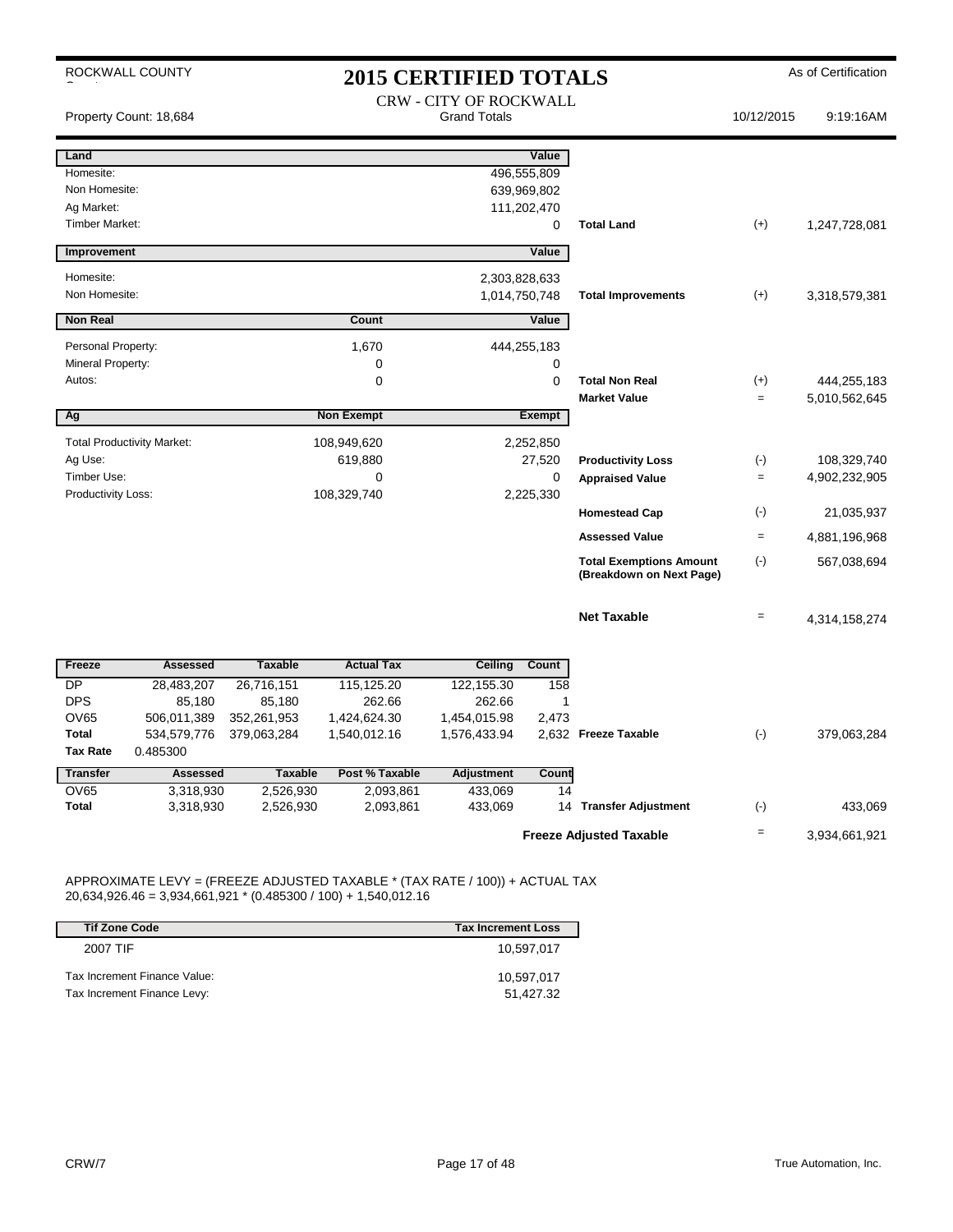# 2015 CERTIFIED TOTALS As of Certification CRW - CITY OF ROCKWALL

Property Count: 18,684 **Count: 18,684** Crand Totals **Count: 18,684** Crand Totals 10/12/2015 9:19:18AM

| <b>Exemption</b>  | Count                   | Local       | <b>State</b> | Total       |
|-------------------|-------------------------|-------------|--------------|-------------|
| AB                |                         | 9,320       | 0            | 9,320       |
| CHODO (Partial)   |                         | 2,373,575   | 0            | 2,373,575   |
| <b>DP</b>         | 163                     | 0           | 0            | 0           |
| <b>DPS</b>        | 1                       | 0           | 0            | 0           |
| DV <sub>1</sub>   | 80                      | 0           | 640,000      | 640,000     |
| DV <sub>1</sub> S |                         | 0           | 5,000        | 5,000       |
| DV <sub>2</sub>   | 58                      | 0           | 507,000      | 507,000     |
| DV2S              | $\overline{2}$          | 0           | 15,000       | 15,000      |
| DV3               | 49                      | 0           | 503,000      | 503,000     |
| DV3S              |                         | 0           | 10,000       | 10,000      |
| DV4               | 113                     | 0           | 804,000      | 804,000     |
| DV4S              | 10                      | 0           | 108,000      | 108,000     |
| <b>DVHS</b>       | 66                      | 0           | 16,339,216   | 16,339,216  |
| <b>DVHSS</b>      |                         | 0           | 144,050      | 144,050     |
| EX-XG             | $\overline{\mathbf{c}}$ | 0           | 185,690      | 185,690     |
| EX-XI             | 6                       | 0           | 4,291,600    | 4,291,600   |
| EX-XL             | 21                      | 0           | 13,410,180   | 13,410,180  |
| EX-XR             | 8                       | 0           | 1,258,560    | 1,258,560   |
| EX-XU             |                         | 0           | 32,660       | 32,660      |
| EX-XV             | 340                     | 0           | 339,936,260  | 339,936,260 |
| EX-XV (Prorated)  |                         | 0           | 18,816       | 18,816      |
| EX366             | 41                      | 0           | 7,320        | 7,320       |
| <b>FR</b>         | 13                      | 28,084,128  | 0            | 28,084,128  |
| <b>OV65</b>       | 2,630                   | 154,570,890 | 0            | 154,570,890 |
| <b>OV65S</b>      | 38                      | 2,184,050   | 0            | 2,184,050   |
| PC                | 5                       | 1,600,379   | 0            | 1,600,379   |
|                   | <b>Totals</b>           | 188,822,342 | 378,216,352  | 567,038,694 |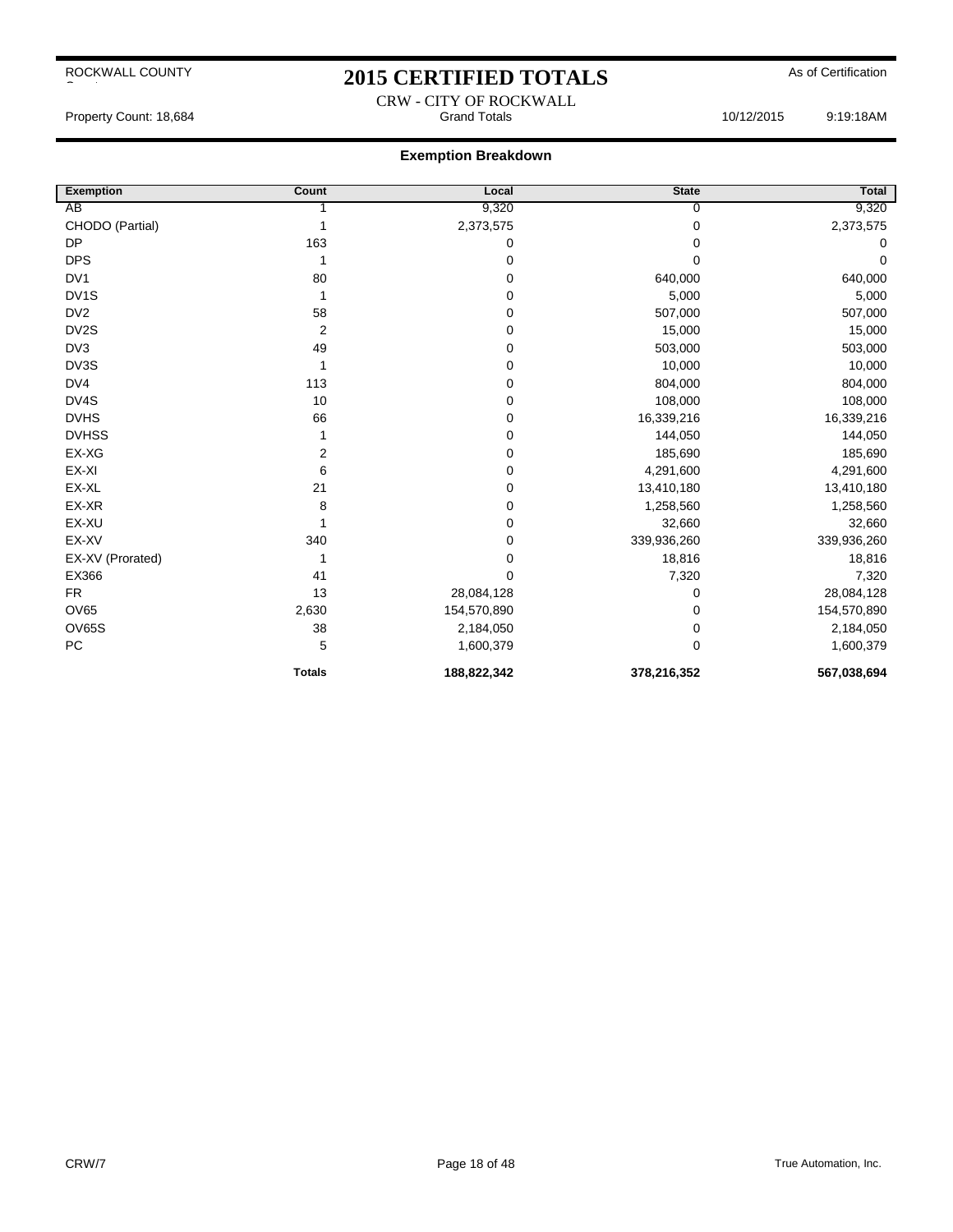|                             | ROCKWALL COUNTY                                                                                                                          |                |                   | <b>2015 CERTIFIED TOTALS</b> |             |                                                            |                   | As of Certification   |  |
|-----------------------------|------------------------------------------------------------------------------------------------------------------------------------------|----------------|-------------------|------------------------------|-------------|------------------------------------------------------------|-------------------|-----------------------|--|
|                             |                                                                                                                                          |                |                   | <b>CWY - CITY OF WYLIE</b>   |             |                                                            |                   |                       |  |
| Property Count: 448         |                                                                                                                                          |                |                   | <b>Grand Totals</b>          |             |                                                            | 10/12/2015        | 9:19:16AM             |  |
| Land                        |                                                                                                                                          |                |                   | Value                        |             |                                                            |                   |                       |  |
| Homesite:                   |                                                                                                                                          |                |                   | 8,977,280                    |             |                                                            |                   |                       |  |
| Non Homesite:<br>Ag Market: |                                                                                                                                          |                |                   | 1,451,840                    |             |                                                            |                   |                       |  |
| <b>Timber Market:</b>       |                                                                                                                                          |                |                   | 903,550                      | 0           | <b>Total Land</b>                                          | $(+)$             | 11,332,670            |  |
| Improvement                 |                                                                                                                                          |                |                   | Value                        |             |                                                            |                   |                       |  |
|                             |                                                                                                                                          |                |                   |                              |             |                                                            |                   |                       |  |
| Homesite:<br>Non Homesite:  |                                                                                                                                          |                |                   | 44,583,767                   |             |                                                            |                   |                       |  |
|                             |                                                                                                                                          |                |                   | 2,133,280                    |             | <b>Total Improvements</b>                                  | $(+)$             | 46,717,047            |  |
| <b>Non Real</b>             |                                                                                                                                          |                | Count             | Value                        |             |                                                            |                   |                       |  |
| Personal Property:          |                                                                                                                                          |                | 8                 | 136,910                      |             |                                                            |                   |                       |  |
| Mineral Property:           |                                                                                                                                          |                | 0                 |                              | $\mathbf 0$ |                                                            |                   |                       |  |
| Autos:                      |                                                                                                                                          |                | 0                 |                              | $\mathbf 0$ | <b>Total Non Real</b><br><b>Market Value</b>               | $(+)$<br>$=$      | 136,910<br>58,186,627 |  |
| Ag                          |                                                                                                                                          |                | <b>Non Exempt</b> | <b>Exempt</b>                |             |                                                            |                   |                       |  |
|                             | <b>Total Productivity Market:</b>                                                                                                        |                | 903,550           |                              | 0           |                                                            |                   |                       |  |
| Ag Use:                     |                                                                                                                                          |                | 4,970             |                              | $\mathbf 0$ | <b>Productivity Loss</b>                                   | $(\cdot)$         | 898,580               |  |
| Timber Use:                 |                                                                                                                                          |                | $\mathbf 0$       |                              | 0           | <b>Appraised Value</b>                                     | $=$               | 57,288,047            |  |
| Productivity Loss:          |                                                                                                                                          |                | 898,580           |                              | 0           |                                                            |                   |                       |  |
|                             |                                                                                                                                          |                |                   |                              |             | <b>Homestead Cap</b>                                       | $(\cdot)$         | 1,123,417             |  |
|                             |                                                                                                                                          |                |                   |                              |             | <b>Assessed Value</b>                                      | $\qquad \qquad =$ | 56,164,630            |  |
|                             |                                                                                                                                          |                |                   |                              |             | <b>Total Exemptions Amount</b><br>(Breakdown on Next Page) | $(\cdot)$         | 1,308,893             |  |
|                             |                                                                                                                                          |                |                   |                              |             | <b>Net Taxable</b>                                         | $=$               | 54,855,737            |  |
| Freeze                      | <b>Assessed</b>                                                                                                                          | <b>Taxable</b> | <b>Actual Tax</b> | Ceiling<br>Count             |             |                                                            |                   |                       |  |
| DP                          | 201,844                                                                                                                                  | 119,094        | 876.83            | 937.56                       | 3           |                                                            |                   |                       |  |
| OV65                        | 3,082,864                                                                                                                                | 2,168,331      | 16,935.25         | 17,044.17                    | 27          |                                                            |                   |                       |  |
| Total                       | 3,284,708                                                                                                                                | 2,287,425      | 17,812.08         | 17,981.73                    |             | 30 Freeze Taxable                                          | $(\cdot)$         | 2,287,425             |  |
| <b>Tax Rate</b>             | 0.868900                                                                                                                                 |                |                   |                              |             |                                                            |                   |                       |  |
|                             |                                                                                                                                          |                |                   |                              |             | <b>Freeze Adjusted Taxable</b>                             |                   | 52,568,312            |  |
|                             |                                                                                                                                          |                |                   |                              |             |                                                            |                   |                       |  |
|                             | APPROXIMATE LEVY = (FREEZE ADJUSTED TAXABLE * (TAX RATE / 100)) + ACTUAL TAX<br>$474,578.14 = 52,568,312 * (0.868900 / 100) + 17,812.08$ |                |                   |                              |             |                                                            |                   |                       |  |

| Tax Increment Finance Value: |      |
|------------------------------|------|
| Tax Increment Finance Levy:  | 0.00 |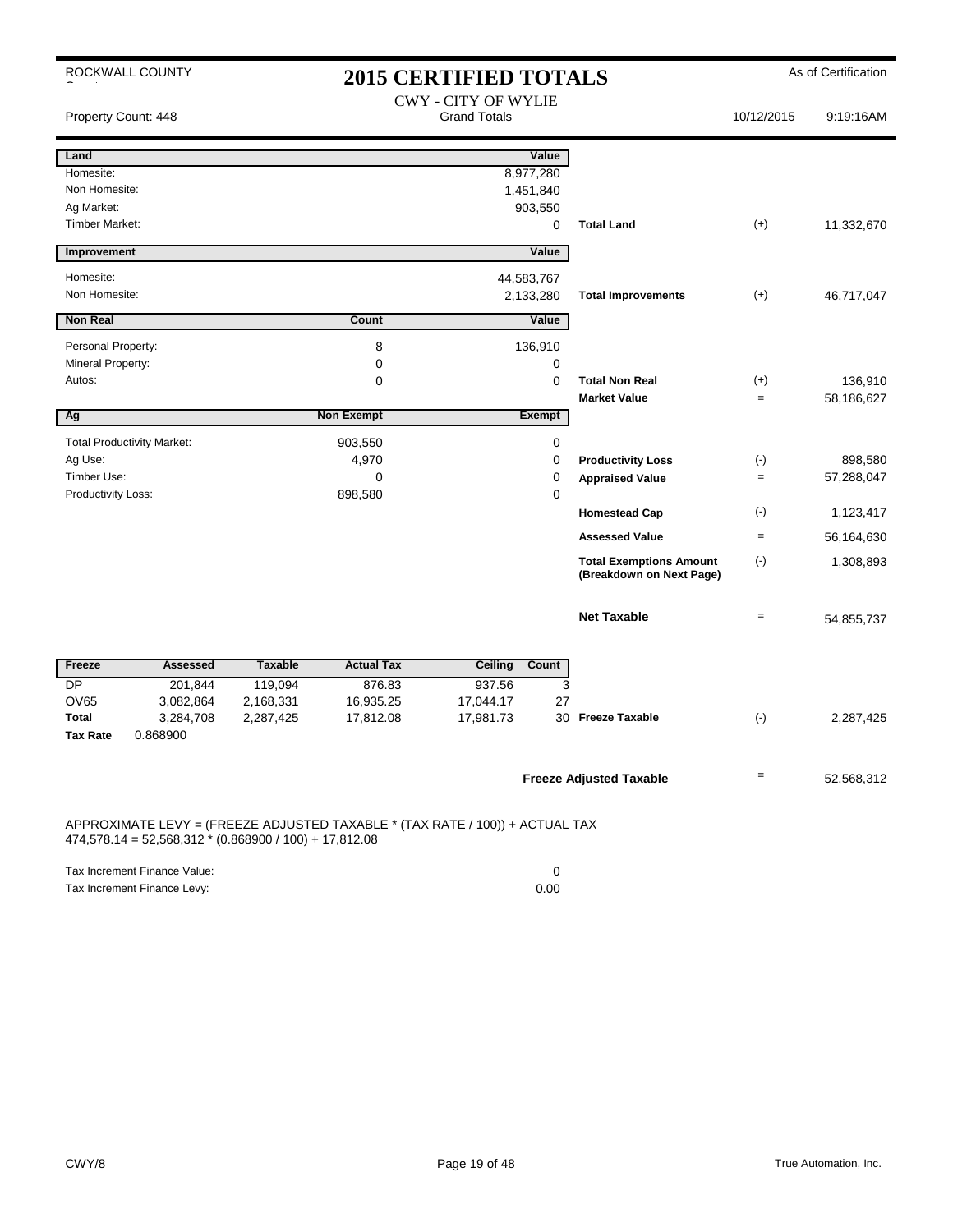# 2015 CERTIFIED TOTALS As of Certification

### CWY - CITY OF WYLIE Property Count: 448 **Property Count: 448** Crand Totals **Grand Totals** 10/12/2015 9:19:18AM

| <b>Exemption</b> | Count         | Local   | <b>State</b> | Total     |
|------------------|---------------|---------|--------------|-----------|
| <b>DP</b>        |               | 112,750 |              | 112,750   |
| DV <sub>1</sub>  | ົ             | 0       | 10,000       | 10,000    |
| DV4              |               | 0       |              | 0         |
| <b>DVHS</b>      |               | 0       | 207,309      | 207,309   |
| EX-XV            | 5             | 0       | 181,120      | 181,120   |
| EX366            | 3             | 0       | 490          | 490       |
| <b>OV65</b>      | 30            | 797,224 | 0            | 797,224   |
|                  | <b>Totals</b> | 909,974 | 398,919      | 1,308,893 |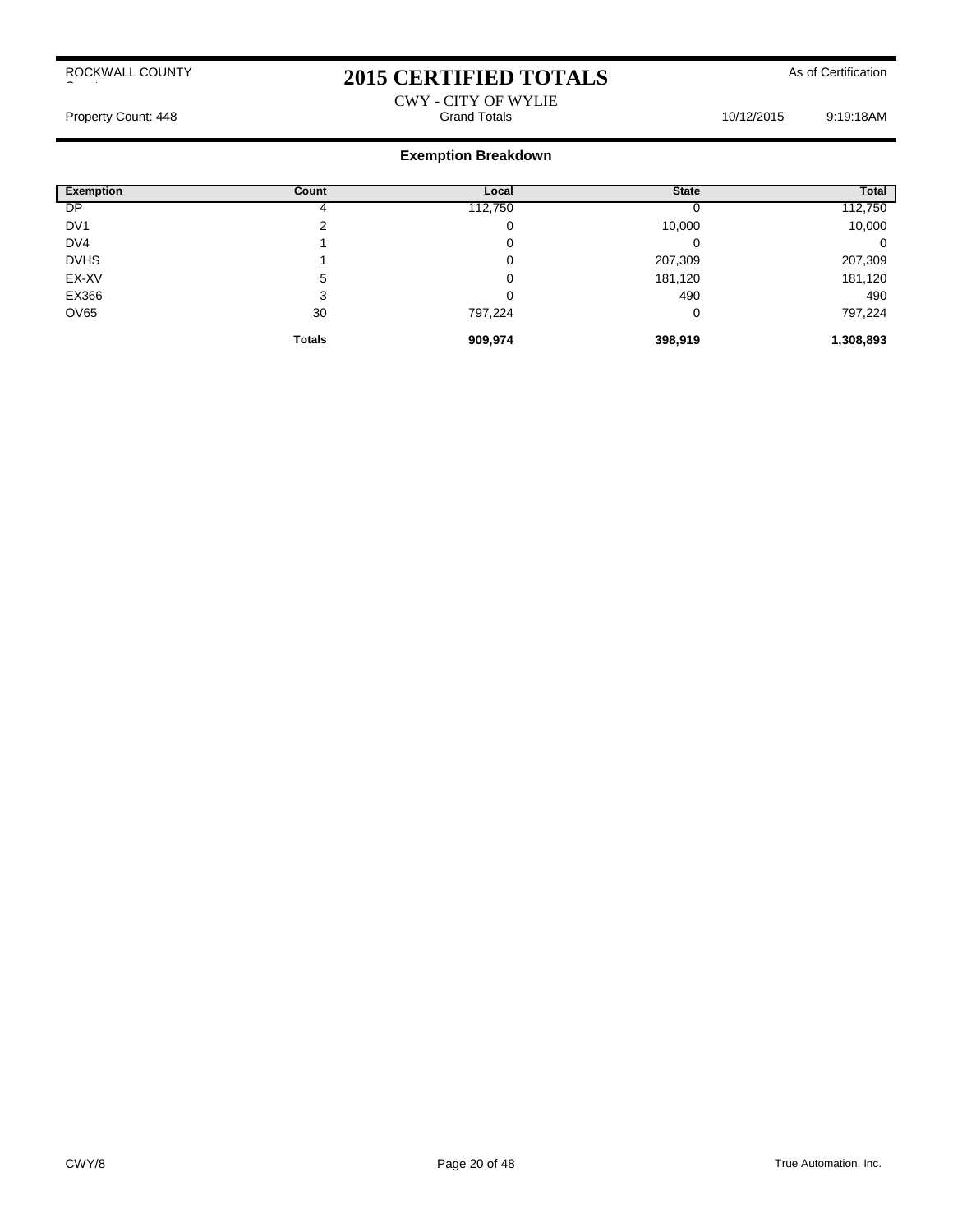| ROCKWALL COUNTY                   | <b>2015 CERTIFIED TOTALS</b> |                                                    |                                                            |                   | As of Certification |
|-----------------------------------|------------------------------|----------------------------------------------------|------------------------------------------------------------|-------------------|---------------------|
| Property Count: 3                 |                              | <b>GKA - KAUFMAN COUNTY</b><br><b>Grand Totals</b> |                                                            | 10/12/2015        | 9:19:16AM           |
| Land                              |                              | Value                                              |                                                            |                   |                     |
| Homesite:                         |                              | 49,806                                             |                                                            |                   |                     |
| Non Homesite:                     |                              | 20,000                                             |                                                            |                   |                     |
| Ag Market:                        |                              | 0                                                  |                                                            |                   |                     |
| <b>Timber Market:</b>             |                              | 0                                                  | <b>Total Land</b>                                          | $(+)$             | 69,806              |
| Improvement                       |                              | Value                                              |                                                            |                   |                     |
| Homesite:                         |                              | 751,080                                            |                                                            |                   |                     |
| Non Homesite:                     |                              | 0                                                  | <b>Total Improvements</b>                                  | $(+)$             | 751,080             |
| <b>Non Real</b>                   | Count                        | Value                                              |                                                            |                   |                     |
| Personal Property:                | 0                            | 0                                                  |                                                            |                   |                     |
| Mineral Property:                 | 0                            | 0                                                  |                                                            |                   |                     |
| Autos:                            | 0                            | $\Omega$                                           | <b>Total Non Real</b>                                      | $(+)$             | 0                   |
|                                   |                              |                                                    | <b>Market Value</b>                                        | $\qquad \qquad =$ | 820,886             |
| Ag                                | <b>Non Exempt</b>            | Exempt                                             |                                                            |                   |                     |
| <b>Total Productivity Market:</b> | 0                            | 0                                                  |                                                            |                   |                     |
| Ag Use:                           | 0                            | 0                                                  | <b>Productivity Loss</b>                                   | $(\cdot)$         | 0                   |
| Timber Use:                       | 0                            | 0                                                  | <b>Appraised Value</b>                                     | $=$               | 820,886             |
| Productivity Loss:                | 0                            | 0                                                  |                                                            |                   |                     |
|                                   |                              |                                                    | <b>Homestead Cap</b>                                       | $(\cdot)$         | 0                   |
|                                   |                              |                                                    | <b>Assessed Value</b>                                      | $\equiv$          | 820,886             |
|                                   |                              |                                                    | <b>Total Exemptions Amount</b><br>(Breakdown on Next Page) | $(\cdot)$         | 0                   |
|                                   |                              |                                                    | <b>Net Taxable</b>                                         | $=$               | 820,886             |

APPROXIMATE TOTAL LEVY = NET TAXABLE \* (TAX RATE / 100)  $0.00 = 820,886 * (0.000000 / 100)$ 

| Tax Increment Finance Value: |      |
|------------------------------|------|
| Tax Increment Finance Levy:  | 0.00 |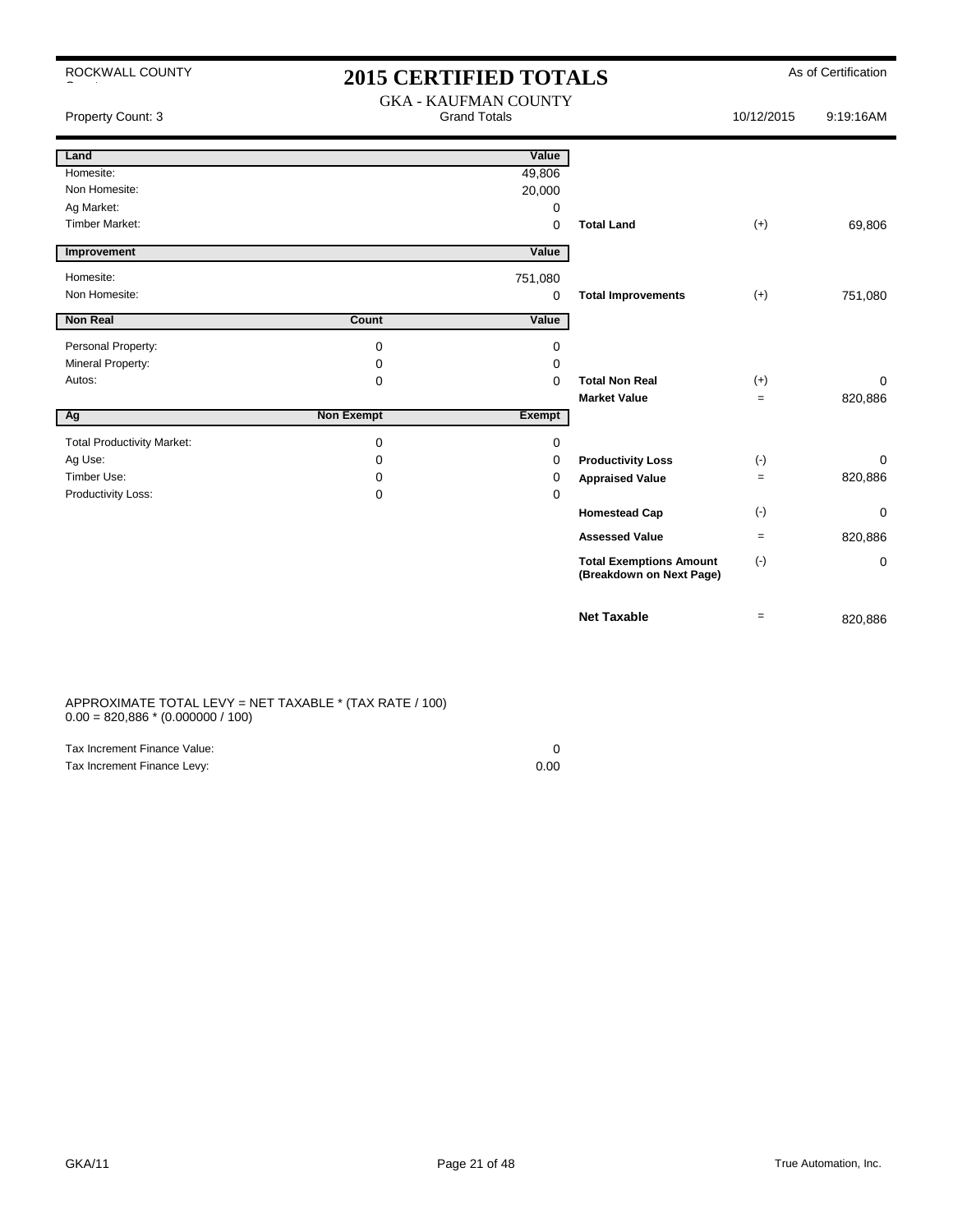# 2015 CERTIFIED TOTALS As of Certification

#### GKA - KAUFMAN COUNTY<br>Grand Totals Property Count: 3 and States 10/12/2015 9:19:18AM

| Exemption | Count         | Local | <b>State</b> | Total |
|-----------|---------------|-------|--------------|-------|
|           |               |       |              |       |
|           | <b>Totals</b> |       |              |       |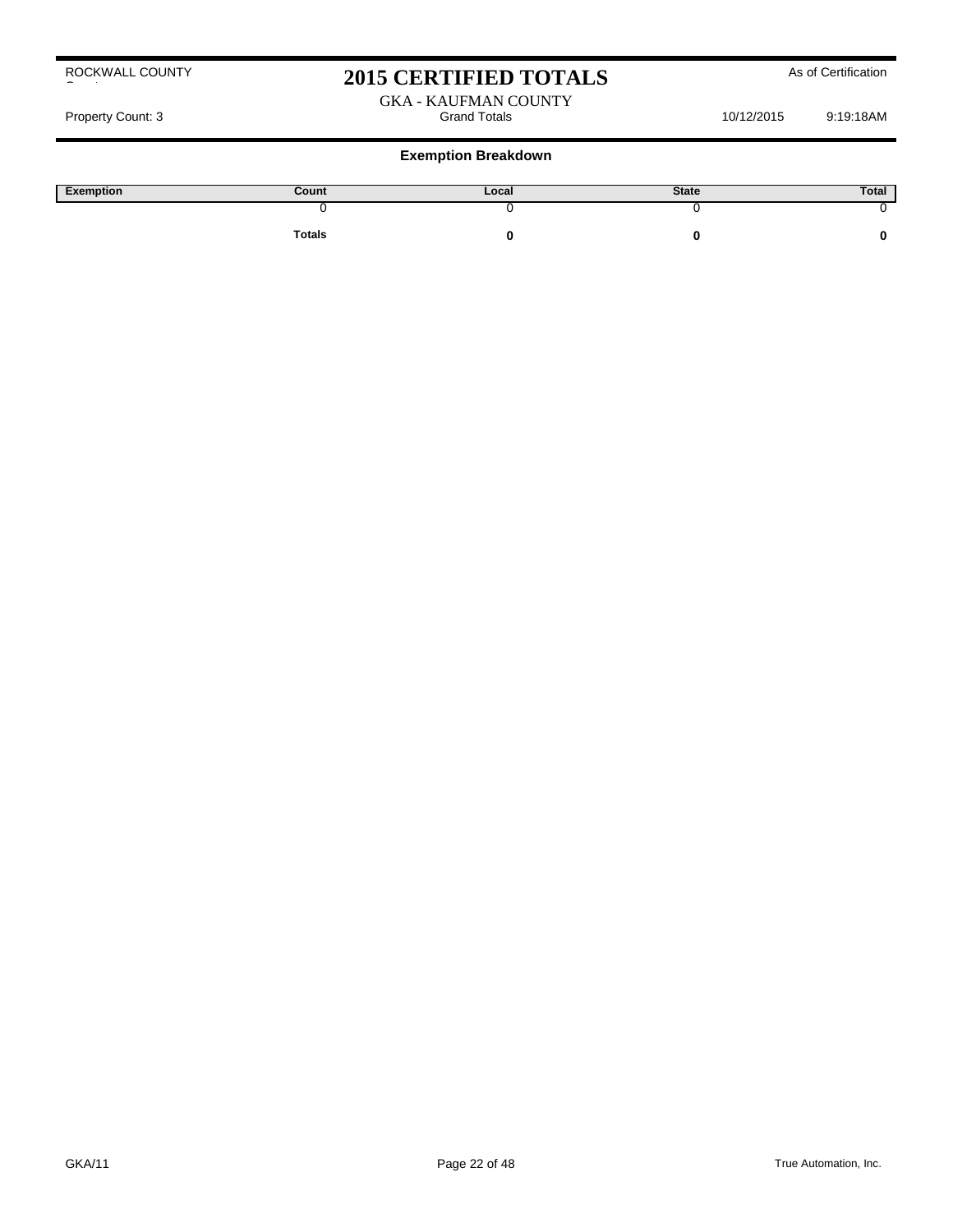|                          | ROCKWALL COUNTY                   | <b>2015 CERTIFIED TOTALS</b> |                        |                              |                |                                                            | As of Certification |               |
|--------------------------|-----------------------------------|------------------------------|------------------------|------------------------------|----------------|------------------------------------------------------------|---------------------|---------------|
|                          |                                   |                              |                        | <b>GRW - ROCKWALL COUNTY</b> |                |                                                            |                     |               |
|                          | Property Count: 39,896            |                              |                        | <b>Grand Totals</b>          |                |                                                            | 10/12/2015          | 9:19:16AM     |
| Land                     |                                   |                              |                        |                              | Value          |                                                            |                     |               |
| Homesite:                |                                   |                              |                        |                              | 1,112,235,863  |                                                            |                     |               |
| Non Homesite:            |                                   |                              |                        |                              | 982,579,273    |                                                            |                     |               |
| Ag Market:               |                                   |                              |                        |                              | 470,445,730    |                                                            |                     |               |
| <b>Timber Market:</b>    |                                   |                              |                        |                              | 0              | <b>Total Land</b>                                          | $(+)$               | 2,565,260,866 |
| Improvement              |                                   |                              |                        |                              | Value          |                                                            |                     |               |
| Homesite:                |                                   |                              |                        |                              | 5,200,602,262  |                                                            |                     |               |
| Non Homesite:            |                                   |                              |                        |                              | 1,399,552,740  | <b>Total Improvements</b>                                  | $(+)$               | 6,600,155,002 |
| <b>Non Real</b>          |                                   |                              | Count                  |                              | Value          |                                                            |                     |               |
| Personal Property:       |                                   |                              | 2,541                  |                              | 646,808,363    |                                                            |                     |               |
| Mineral Property:        |                                   |                              | 0                      |                              | 0              |                                                            |                     |               |
| Autos:                   |                                   |                              | 0                      |                              | $\Omega$       | <b>Total Non Real</b>                                      | $(+)$               | 646,808,363   |
|                          |                                   |                              |                        |                              |                | <b>Market Value</b>                                        | $=$                 | 9,812,224,231 |
| Ag                       |                                   |                              | <b>Non Exempt</b>      |                              | <b>Exempt</b>  |                                                            |                     |               |
|                          | <b>Total Productivity Market:</b> |                              | 467,656,330            |                              | 2,789,400      |                                                            |                     |               |
| Ag Use:                  |                                   |                              | 4,062,993              |                              | 29,820         | <b>Productivity Loss</b>                                   | $(\cdot)$           | 463,593,337   |
| Timber Use:              |                                   |                              | 0                      |                              | 0              | <b>Appraised Value</b>                                     | $\equiv$            | 9,348,630,894 |
| Productivity Loss:       |                                   |                              | 463,593,337            |                              | 2,759,580      |                                                            |                     |               |
|                          |                                   |                              |                        |                              |                | <b>Homestead Cap</b>                                       | $(\cdot)$           | 32,697,605    |
|                          |                                   |                              |                        |                              |                | <b>Assessed Value</b>                                      | $=$                 | 9,315,933,289 |
|                          |                                   |                              |                        |                              |                | <b>Total Exemptions Amount</b><br>(Breakdown on Next Page) | $(-)$               | 825,052,088   |
|                          |                                   |                              |                        |                              |                | <b>Net Taxable</b>                                         | $=$                 | 8,490,881,201 |
| Freeze                   | <b>Assessed</b>                   | <b>Taxable</b>               | <b>Actual Tax</b>      | Ceiling                      | Count          |                                                            |                     |               |
| <b>DP</b>                | 61,652,463                        | 56,666,328                   | 199,245.25             | 212,804.83                   | 367            |                                                            |                     |               |
| <b>DPS</b>               | 624,135                           | 624,135                      | 2,101.07               | 2,101.07                     | 3              |                                                            |                     |               |
| <b>OV65</b>              | 1,035,515,268                     | 854,012,043                  | 2,946,575.35           | 2,987,737.44                 | 4,795          |                                                            |                     |               |
| <b>Total</b>             | 1,097,791,866                     | 911,302,506                  | 3,147,921.67           | 3,202,643.34                 |                | 5,165 Freeze Taxable                                       | $(-)$               | 911,302,506   |
| <b>Tax Rate</b>          | 0.395900                          |                              |                        |                              |                |                                                            |                     |               |
| <b>Transfer</b>          | <b>Assessed</b>                   | <b>Taxable</b>               | Post % Taxable         | <b>Adjustment</b>            | Count          |                                                            |                     |               |
| <b>DP</b><br><b>OV65</b> | 678,380                           | 678,380                      | 658,679                | 19,701                       | $\overline{2}$ |                                                            |                     |               |
| <b>Total</b>             | 7,460,925<br>8,139,305            | 6,544,425<br>7,222,805       | 5,533,964<br>6,192,643 | 1,010,461<br>1,030,162       | 27             | 29 Transfer Adjustment                                     | $(\cdot)$           | 1,030,162     |
|                          |                                   |                              |                        |                              |                |                                                            |                     |               |
|                          |                                   |                              |                        |                              |                | <b>Freeze Adjusted Taxable</b>                             | $=$                 | 7,578,548,533 |

APPROXIMATE LEVY = (FREEZE ADJUSTED TAXABLE \* (TAX RATE / 100)) + ACTUAL TAX 33,151,395.31 = 7,578,548,533 \* (0.395900 / 100) + 3,147,921.67

| <b>Tif Zone Code</b>         | <b>Tax Increment Loss</b> |
|------------------------------|---------------------------|
| 2007 TIF                     | 10.597.017                |
| Tax Increment Finance Value: | 10.597.017                |
| Tax Increment Finance Levy:  | 41.953.59                 |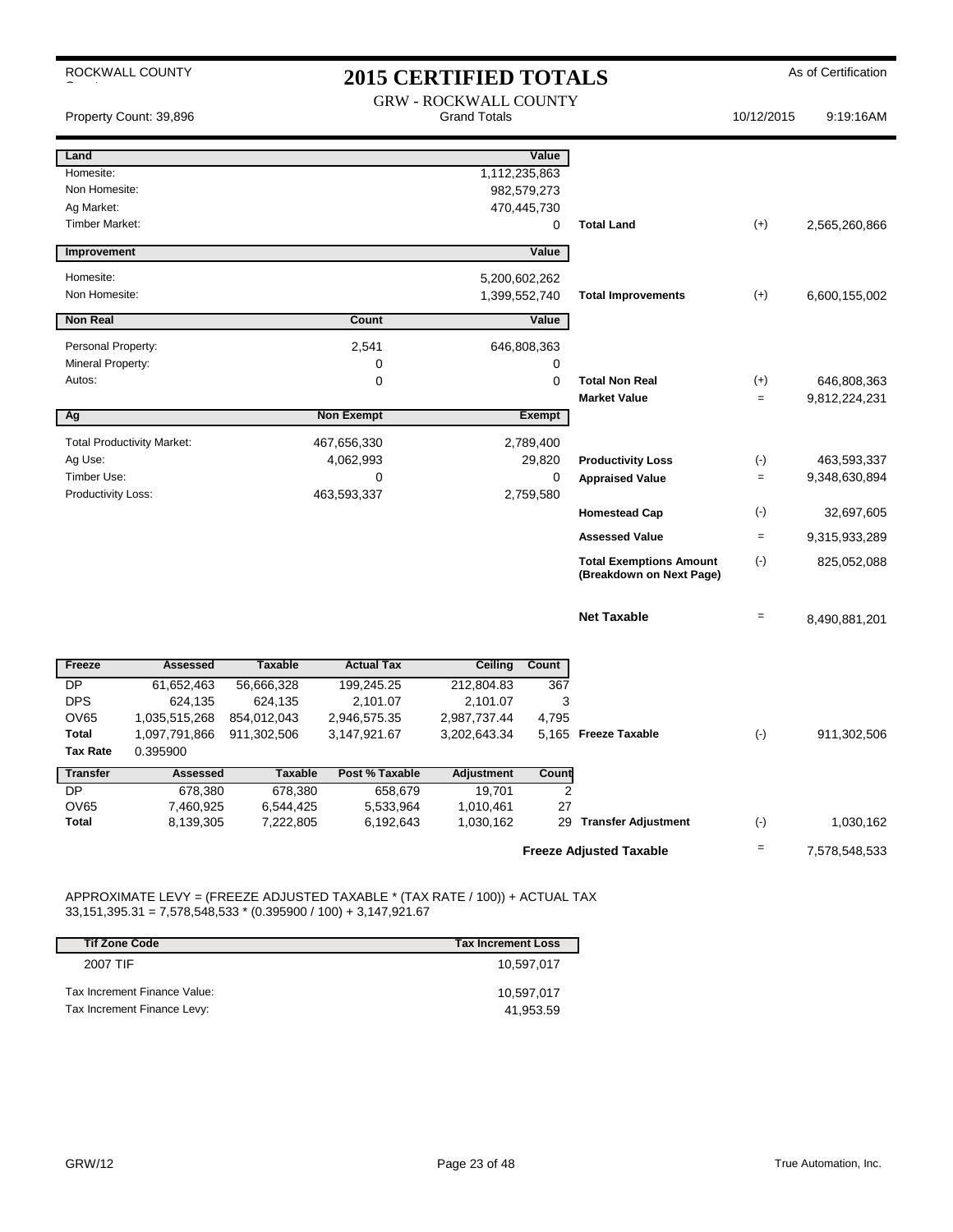## 2015 CERTIFIED TOTALS As of Certification GRW - ROCKWALL COUNTY

#### **Exemption Breakdown**

| <b>Exemption</b> | Count          | Local       | <b>State</b> | Total       |
|------------------|----------------|-------------|--------------|-------------|
| AB               |                | 0           | $\Omega$     |             |
| CHODO (Partial)  | 1              | 2,373,575   | 0            | 2,373,575   |
| <b>DP</b>        | 384            | 0           | $\Omega$     | 0           |
| <b>DPS</b>       | 3              | 0           | 0            | $\Omega$    |
| DV <sub>1</sub>  | 185            | 0           | 1,445,000    | 1,445,000   |
| DV1S             | 3              | 0           | 15,000       | 15,000      |
| DV <sub>2</sub>  | 125            | 0           | 1,063,500    | 1,063,500   |
| DV2S             | $\overline{4}$ | 0           | 30,000       | 30,000      |
| DV3              | 110            | 0           | 1,129,000    | 1,129,000   |
| DV3S             | $\overline{2}$ | 0           | 20,000       | 20,000      |
| DV4              | 260            | 0           | 1,721,420    | 1,721,420   |
| DV4S             | 16             | 0           | 180,000      | 180,000     |
| <b>DVHS</b>      | 170            | 0           | 40,996,377   | 40,996,377  |
| <b>DVHSS</b>     |                | 0           | 144,050      | 144,050     |
| EX               |                | 0           | 18,080       | 18,080      |
| EX-XF            | 2              | 0           | 1,625,250    | 1,625,250   |
| EX-XG            | $\overline{2}$ | 0           | 185,690      | 185,690     |
| EX-XI            | 6              | 0           | 4,291,600    | 4,291,600   |
| EX-XJ            | 4              | 0           | 1,694,870    | 1,694,870   |
| EX-XL            | 21             | 0           | 13,410,180   | 13,410,180  |
| EX-XR            | 27             | 0           | 2,673,040    | 2,673,040   |
| EX-XU            | 1              | 0           | 32,660       | 32,660      |
| EX-XV            | 566            | 0           | 542,825,220  | 542,825,220 |
| EX-XV (Prorated) | 1              | 0           | 18,816       | 18,816      |
| EX366            | 47             | 0           | 7,430        | 7,430       |
| <b>FR</b>        | 17             | 28,779,311  | 0            | 28,779,311  |
| <b>OV65</b>      | 5,131          | 175,586,995 | $\Omega$     | 175,586,995 |
| <b>OV65S</b>     | 60             | 2,019,440   | 0            | 2,019,440   |
| PC               | 9              | 2,765,584   | $\mathbf 0$  | 2,765,584   |
|                  | <b>Totals</b>  | 211,524,905 | 613,527,183  | 825,052,088 |

Property Count: 39,896 Grand Totals 10/12/2015 9:19:18AM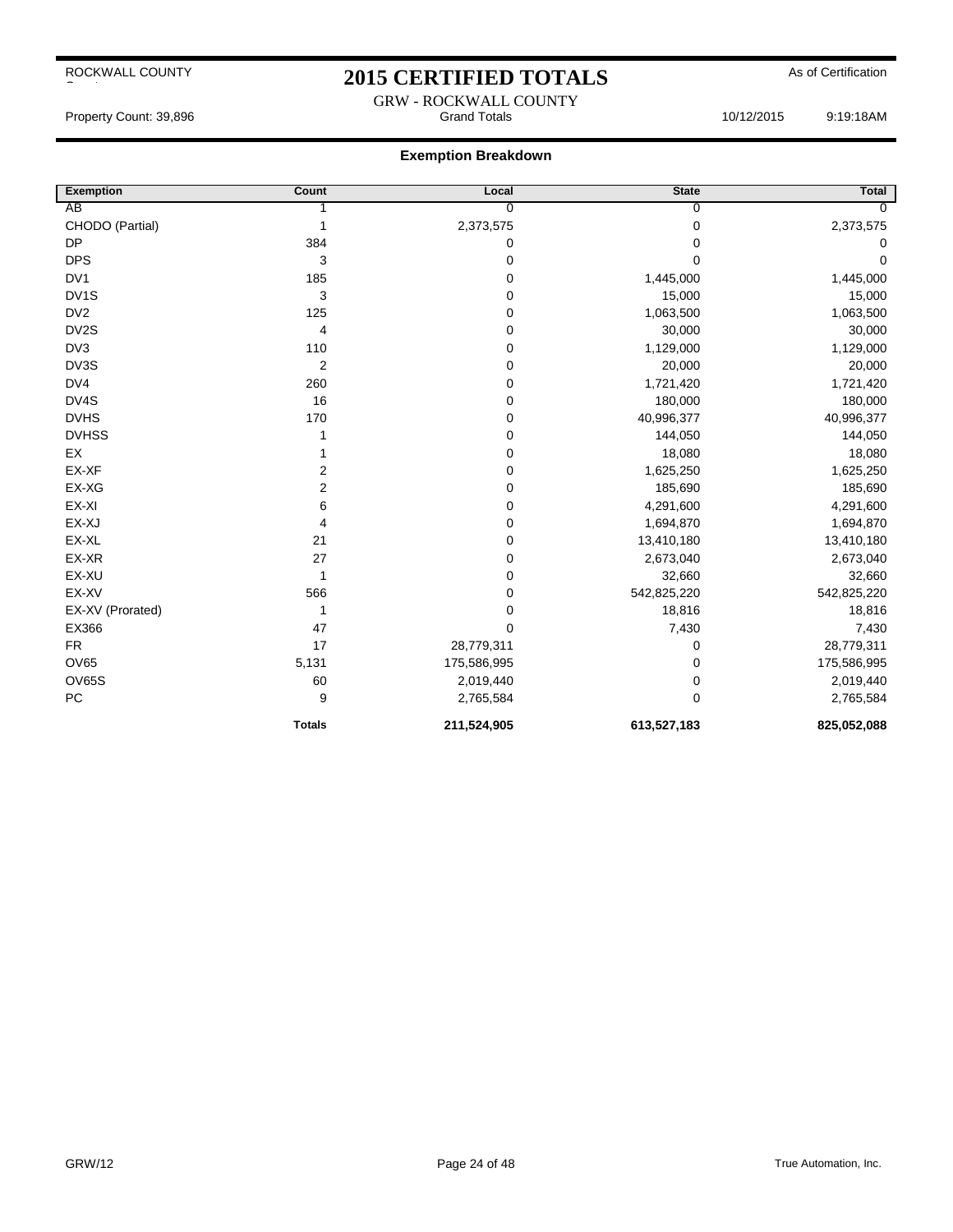| ROCKWALL COUNTY                   | <b>2015 CERTIFIED TOTALS</b> |                                                  |                                                            | As of Certification |             |
|-----------------------------------|------------------------------|--------------------------------------------------|------------------------------------------------------------|---------------------|-------------|
| Property Count: 2                 |                              | <b>KCAD - KAUFMAN CAD</b><br><b>Grand Totals</b> |                                                            | 10/12/2015          | 9:19:16AM   |
| Land                              |                              | Value                                            |                                                            |                     |             |
| Homesite:                         |                              | <sup>0</sup>                                     |                                                            |                     |             |
| Non Homesite:                     |                              | 29,250                                           |                                                            |                     |             |
| Ag Market:                        |                              | 0                                                |                                                            |                     |             |
| <b>Timber Market:</b>             |                              | 0                                                | <b>Total Land</b>                                          | $(+)$               | 29,250      |
| Improvement                       |                              | Value                                            |                                                            |                     |             |
| Homesite:                         |                              | 0                                                |                                                            |                     |             |
| Non Homesite:                     |                              | 0                                                | <b>Total Improvements</b>                                  | $(+)$               | 0           |
| <b>Non Real</b>                   | Count                        | Value                                            |                                                            |                     |             |
| Personal Property:                | $\mathbf 0$                  | 0                                                |                                                            |                     |             |
| Mineral Property:                 | 0                            | 0                                                |                                                            |                     |             |
| Autos:                            | $\mathbf 0$                  | 0                                                | <b>Total Non Real</b>                                      | $(+)$               | $\Omega$    |
|                                   |                              |                                                  | <b>Market Value</b>                                        | $=$                 | 29,250      |
| Ag                                | <b>Non Exempt</b>            | Exempt                                           |                                                            |                     |             |
| <b>Total Productivity Market:</b> | $\mathbf 0$                  | 0                                                |                                                            |                     |             |
| Ag Use:                           | 0                            | 0                                                | <b>Productivity Loss</b>                                   | $(\cdot)$           | $\Omega$    |
| Timber Use:                       | $\Omega$                     | 0                                                | <b>Appraised Value</b>                                     | $=$                 | 29,250      |
| Productivity Loss:                | 0                            | 0                                                |                                                            |                     |             |
|                                   |                              |                                                  | <b>Homestead Cap</b>                                       | $(-)$               | $\mathbf 0$ |
|                                   |                              |                                                  | <b>Assessed Value</b>                                      | $=$                 | 29,250      |
|                                   |                              |                                                  | <b>Total Exemptions Amount</b><br>(Breakdown on Next Page) | $(-)$               | 0           |
|                                   |                              |                                                  | <b>Net Taxable</b>                                         | $=$                 | 29,250      |

#### APPROXIMATE TOTAL LEVY = NET TAXABLE \* (TAX RATE / 100)  $0.00 = 29{,}250 * (0.000000 / 100)$

| Tax Increment Finance Value: |      |
|------------------------------|------|
| Tax Increment Finance Levy:  | 0.00 |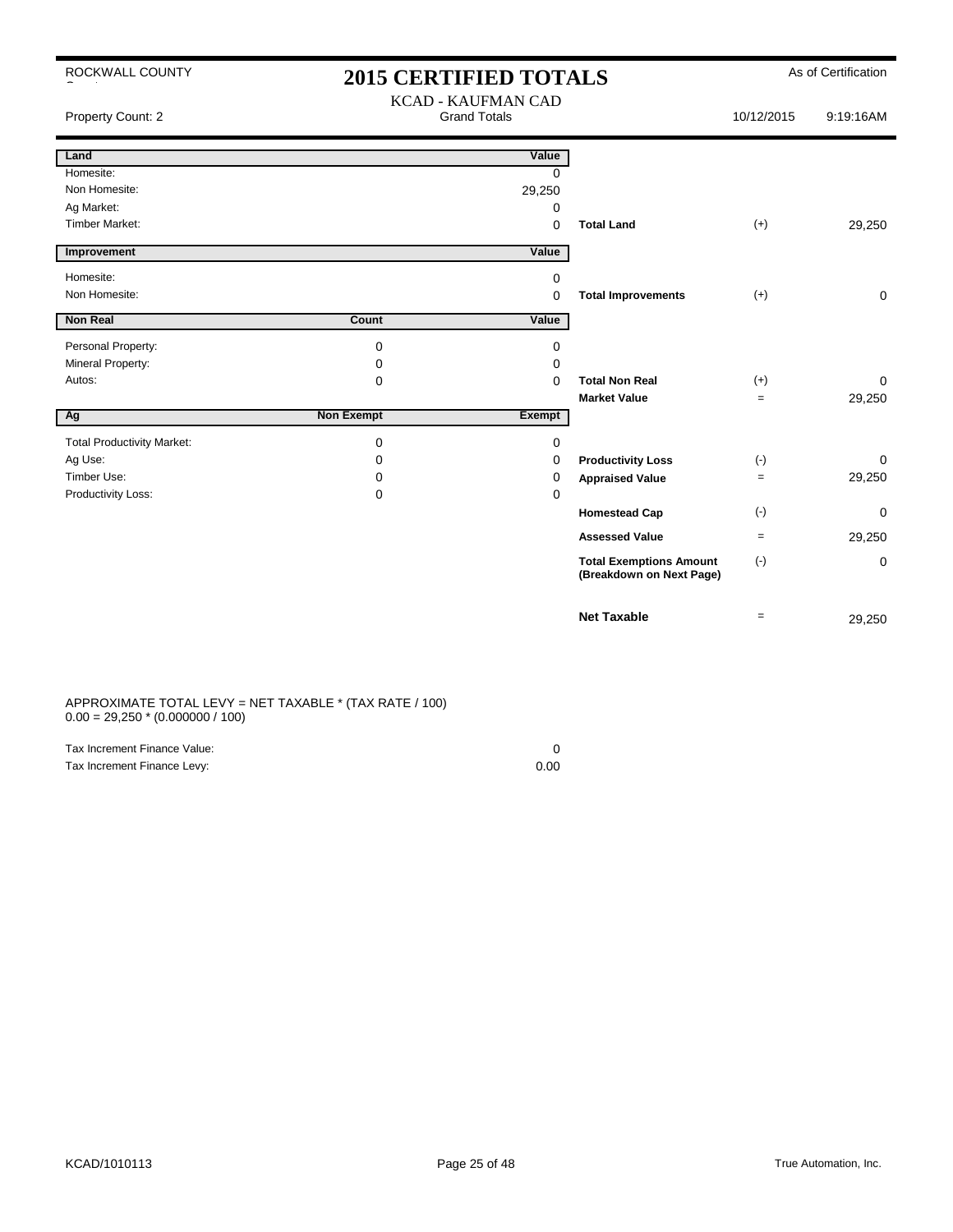# 2015 CERTIFIED TOTALS As of Certification

#### KCAD - KAUFMAN CAD Property Count: 2 Crand Totals Grand Totals 10/12/2015 9:19:18AM

| Exemption | Count         | Local | <b>State</b> | Total |
|-----------|---------------|-------|--------------|-------|
|           |               |       |              |       |
|           | <b>Totals</b> |       |              |       |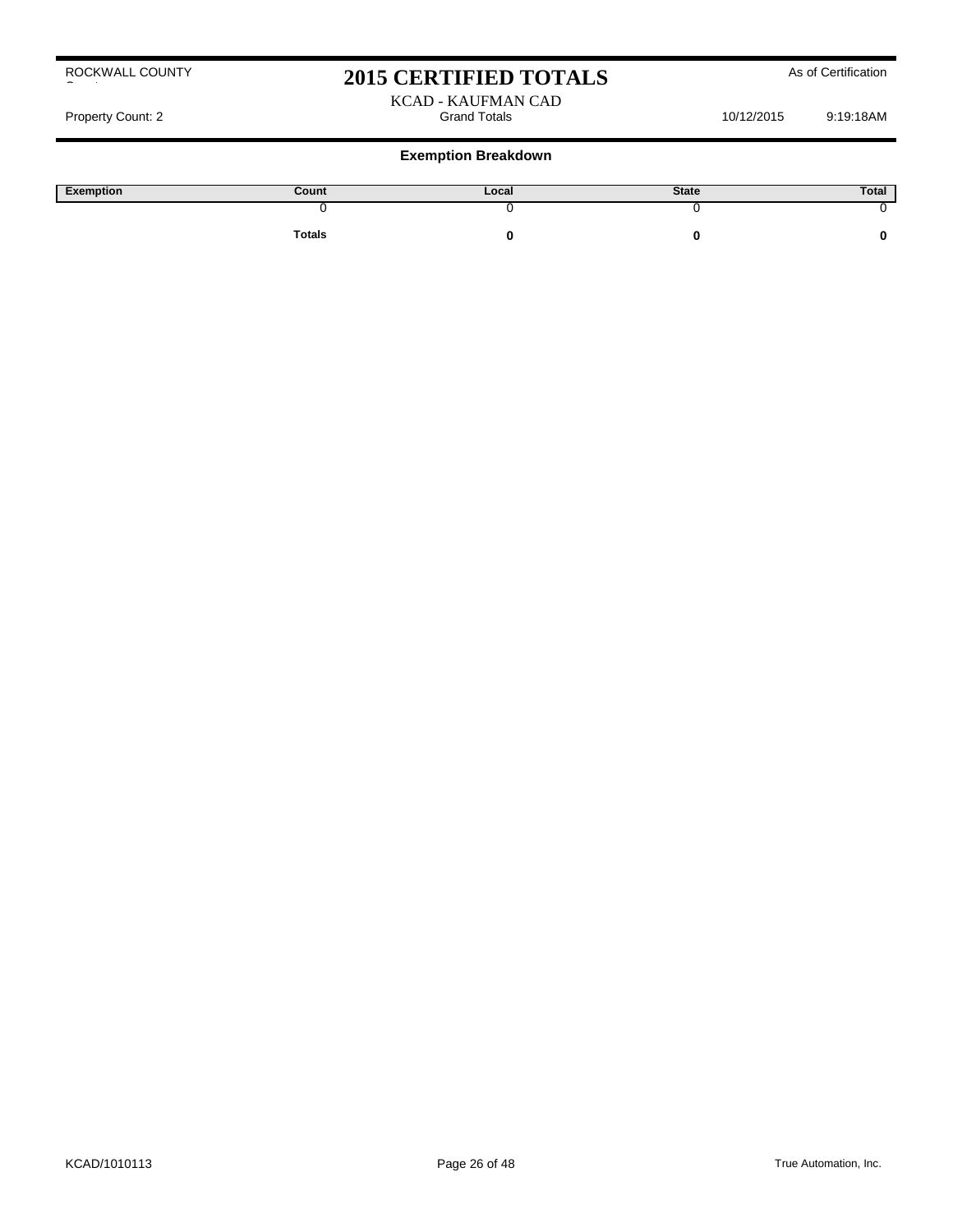| ROCKWALL COUNTY                   |                   | <b>2015 CERTIFIED TOTALS</b>                 |                                                            |                   | As of Certification |
|-----------------------------------|-------------------|----------------------------------------------|------------------------------------------------------------|-------------------|---------------------|
| Property Count: 1,629             |                   | MU1 - RW CO CONS MUD1<br><b>Grand Totals</b> |                                                            | 10/12/2015        | 9:19:16AM           |
| Land                              |                   | Value                                        |                                                            |                   |                     |
| Homesite:                         |                   | 42,663,980                                   |                                                            |                   |                     |
| Non Homesite:                     |                   | 4,602,490                                    |                                                            |                   |                     |
| Ag Market:                        |                   | 0                                            |                                                            |                   |                     |
| <b>Timber Market:</b>             |                   | $\mathbf 0$                                  | <b>Total Land</b>                                          | $(+)$             | 47,266,470          |
| Improvement                       |                   | Value                                        |                                                            |                   |                     |
| Homesite:                         |                   | 264,871,213                                  |                                                            |                   |                     |
| Non Homesite:                     |                   | 9,969,330                                    | <b>Total Improvements</b>                                  | $(+)$             | 274,840,543         |
| <b>Non Real</b>                   | Count             | Value                                        |                                                            |                   |                     |
| Personal Property:                | 39                | 1,069,060                                    |                                                            |                   |                     |
| Mineral Property:                 | 0                 | 0                                            |                                                            |                   |                     |
| Autos:                            | $\mathbf 0$       | $\Omega$                                     | <b>Total Non Real</b>                                      | $(+)$             | 1,069,060           |
|                                   |                   |                                              | <b>Market Value</b>                                        | $=$               | 323,176,073         |
| $\overline{Ag}$                   | <b>Non Exempt</b> | Exempt                                       |                                                            |                   |                     |
| <b>Total Productivity Market:</b> | 0                 | 0                                            |                                                            |                   |                     |
| Ag Use:                           | 0                 | 0                                            | <b>Productivity Loss</b>                                   | $(-)$             | $\Omega$            |
| Timber Use:                       | 0                 | 0                                            | <b>Appraised Value</b>                                     | $\qquad \qquad =$ | 323,176,073         |
| Productivity Loss:                | 0                 | $\mathbf 0$                                  |                                                            |                   |                     |
|                                   |                   |                                              | <b>Homestead Cap</b>                                       | $(\cdot)$         | 621,624             |
|                                   |                   |                                              | <b>Assessed Value</b>                                      | $=$               | 322,554,449         |
|                                   |                   |                                              | <b>Total Exemptions Amount</b><br>(Breakdown on Next Page) | $(\cdot)$         | 12,464,930          |
|                                   |                   |                                              | <b>Net Taxable</b>                                         | $=$               | 310,089,519         |

#### APPROXIMATE TOTAL LEVY = NET TAXABLE \* (TAX RATE / 100) 1,705,492.35 = 310,089,519 \* (0.550000 / 100)

| Tax Increment Finance Value: |      |
|------------------------------|------|
| Tax Increment Finance Levy:  | 0.00 |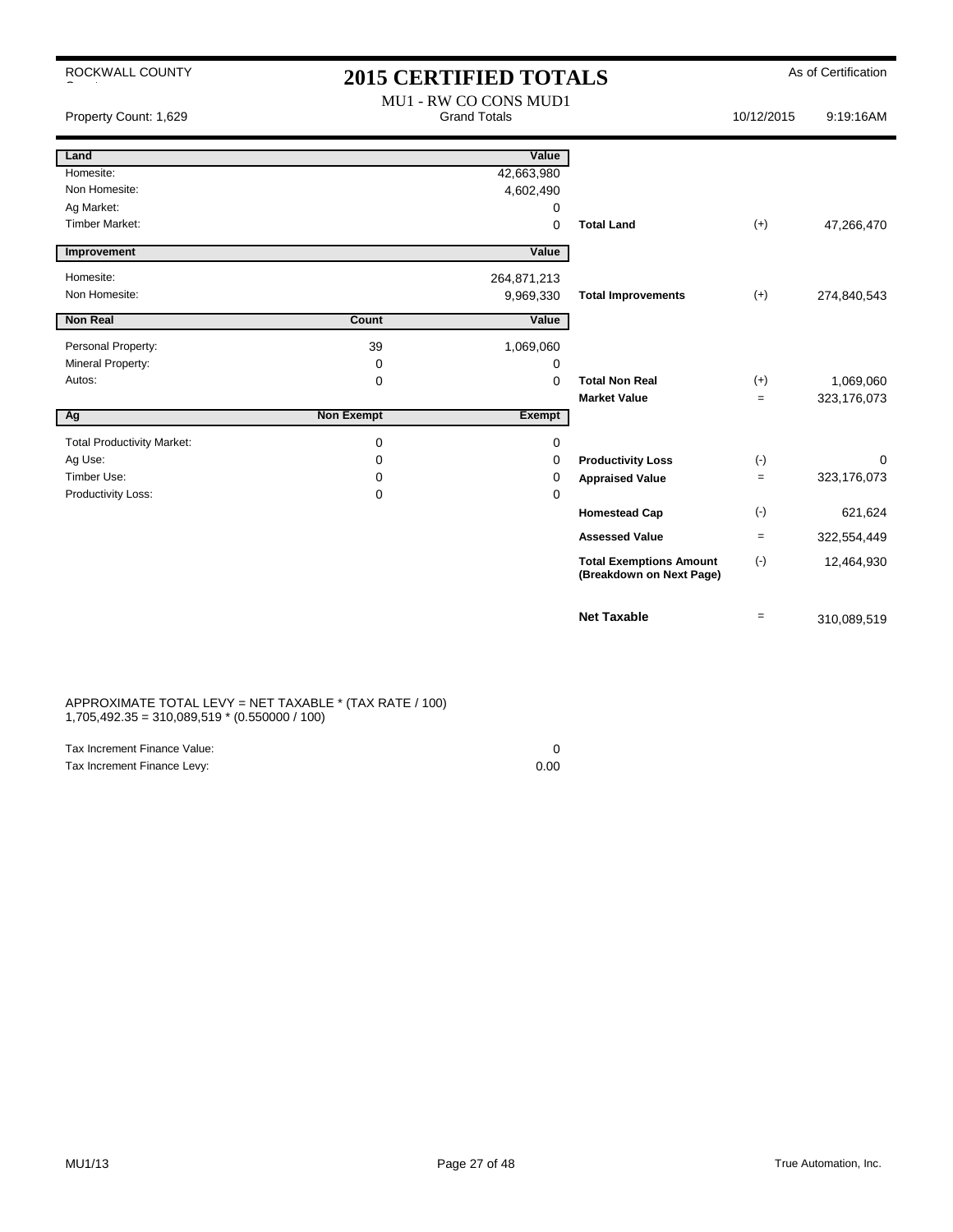# 2015 CERTIFIED TOTALS As of Certification

#### MU1 - RW CO CONS MUD1<br>Grand Totals Property Count: 1,629 **Count: 1,629** Crand Totals **10/12/2015** 9:19:18AM

| <b>Exemption</b> | Count         | Local | <b>State</b> | Total      |
|------------------|---------------|-------|--------------|------------|
| DV <sub>1</sub>  | 9             |       | 52,000       | 52,000     |
| DV <sub>2</sub>  | 9             | 0     | 67,500       | 67,500     |
| DV3              | 6             | 0     | 60,000       | 60,000     |
| DV4              | 14            | 0     | 108,000      | 108,000    |
| <b>DVHS</b>      | 6             | 0     | 1,467,770    | 1,467,770  |
| EX               |               | 0     | 18,080       | 18,080     |
| EX-XV            |               | 0     | 10,690,220   | 10,690,220 |
| EX366            | 5             | 0     | 1,360        | 1,360      |
|                  | <b>Totals</b> | 0     | 12,464,930   | 12,464,930 |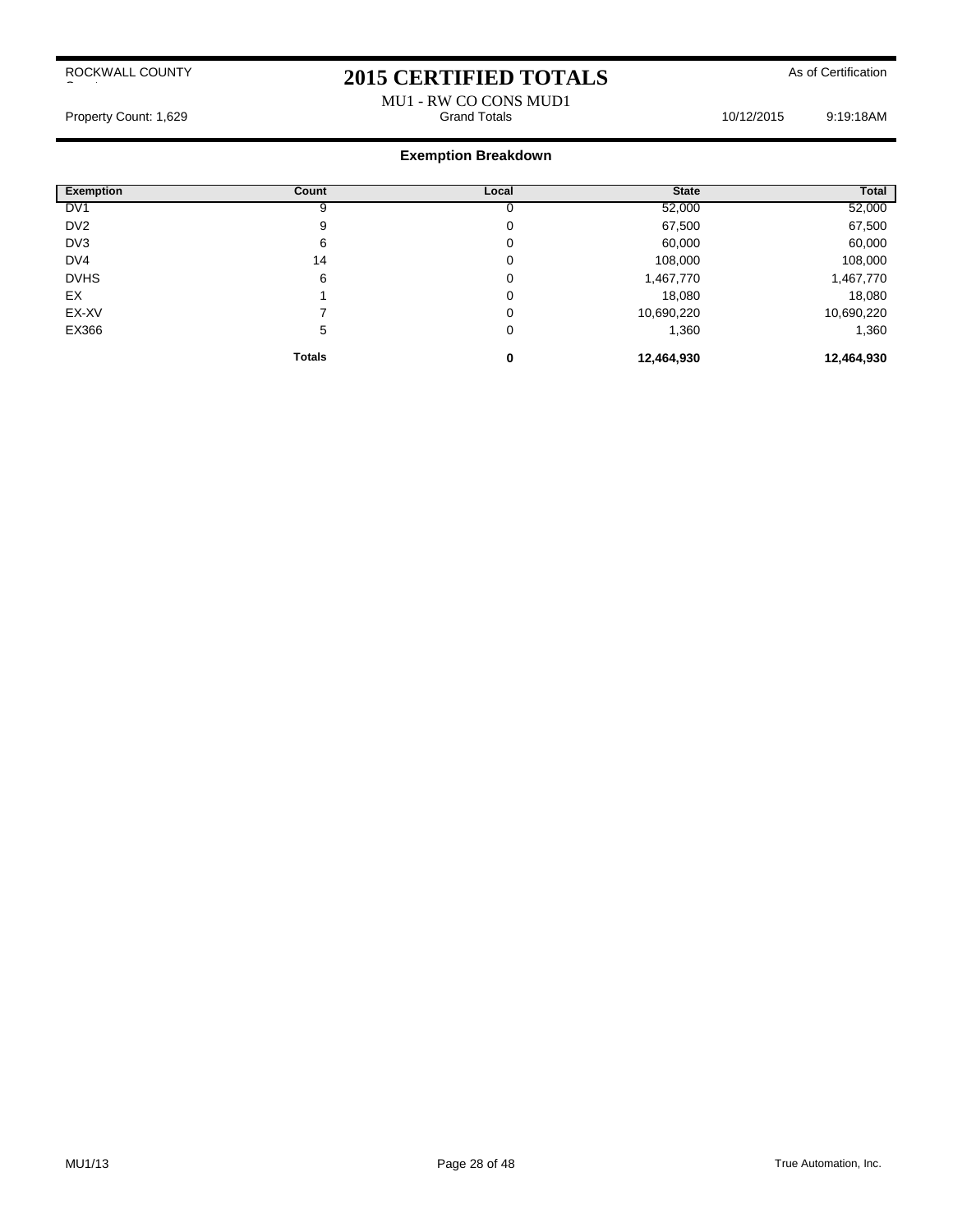| ROCKWALL COUNTY                   | <b>2015 CERTIFIED TOTALS</b> |                                         |                                                            | As of Certification |            |
|-----------------------------------|------------------------------|-----------------------------------------|------------------------------------------------------------|---------------------|------------|
| Property Count: 121               |                              | MU6 - RW CO MUD6<br><b>Grand Totals</b> |                                                            | 10/12/2015          | 9:19:16AM  |
| Land                              |                              | Value                                   |                                                            |                     |            |
| Homesite:                         |                              | 2,439,000                               |                                                            |                     |            |
| Non Homesite:                     |                              | 4,094,390                               |                                                            |                     |            |
| Ag Market:                        |                              | 369,040                                 |                                                            |                     |            |
| Timber Market:                    |                              | 0                                       | <b>Total Land</b>                                          | $(+)$               | 6,902,430  |
| Improvement                       |                              | Value                                   |                                                            |                     |            |
| Homesite:                         |                              | 12,495,589                              |                                                            |                     |            |
| Non Homesite:                     |                              | 0                                       | <b>Total Improvements</b>                                  | $(+)$               | 12,495,589 |
| Non Real                          | Count                        | Value                                   |                                                            |                     |            |
| Personal Property:                | 3                            | 1,360                                   |                                                            |                     |            |
| Mineral Property:                 | 0                            | 0                                       |                                                            |                     |            |
| Autos:                            | $\Omega$                     | $\Omega$                                | <b>Total Non Real</b>                                      | $(+)$               | 1,360      |
|                                   |                              |                                         | <b>Market Value</b>                                        | $\equiv$            | 19,399,379 |
| Ag                                | <b>Non Exempt</b>            | Exempt                                  |                                                            |                     |            |
| <b>Total Productivity Market:</b> | 369,040                      | 0                                       |                                                            |                     |            |
| Ag Use:                           | 4,030                        | 0                                       | <b>Productivity Loss</b>                                   | $(-)$               | 365,010    |
| Timber Use:                       | $\Omega$                     | 0                                       | <b>Appraised Value</b>                                     | $\qquad \qquad =$   | 19,034,369 |
| Productivity Loss:                | 365,010                      | 0                                       |                                                            |                     |            |
|                                   |                              |                                         | <b>Homestead Cap</b>                                       | $(-)$               | 8,579      |
|                                   |                              |                                         | <b>Assessed Value</b>                                      | $=$                 | 19,025,790 |
|                                   |                              |                                         | <b>Total Exemptions Amount</b><br>(Breakdown on Next Page) | $(\cdot)$           | 291,600    |
|                                   |                              |                                         | <b>Net Taxable</b>                                         | $\qquad \qquad =$   | 18,734,190 |

#### APPROXIMATE TOTAL LEVY = NET TAXABLE \* (TAX RATE / 100) 140,506.43 = 18,734,190 \* (0.750000 / 100)

| Tax Increment Finance Value: |      |
|------------------------------|------|
| Tax Increment Finance Levy:  | 0.00 |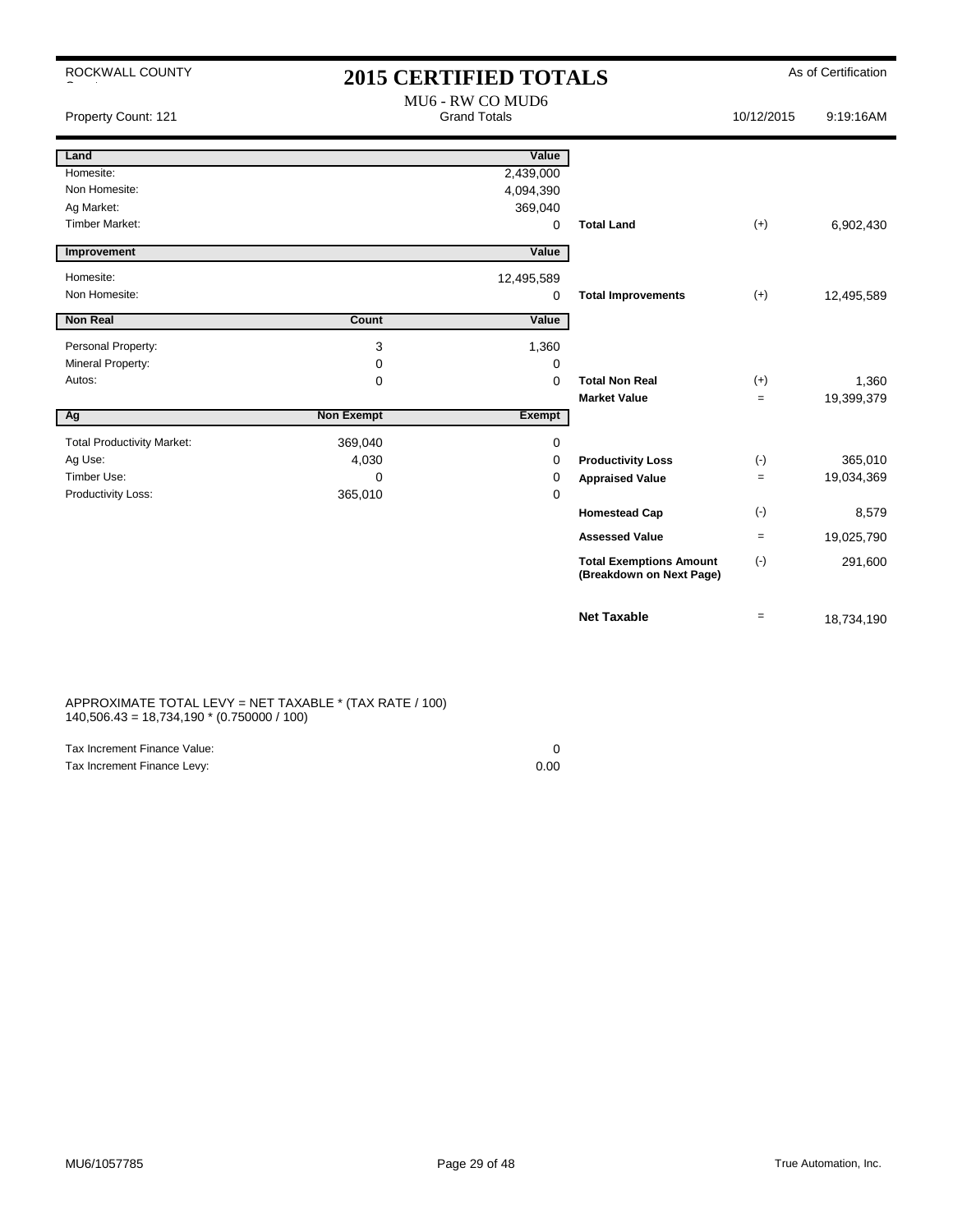# 2015 CERTIFIED TOTALS As of Certification

# MU6 - RW CO MUD6

Property Count: 121 **Property Count: 121 Grand Totals** 10/12/2015 9:19:18AM

| Exemption       | Count         | Local | <b>State</b> | Total   |
|-----------------|---------------|-------|--------------|---------|
| DV <sub>1</sub> |               |       | 5,000        | 5,000   |
| DV4             |               |       |              |         |
| <b>DVHS</b>     |               |       | 286,140      | 286,140 |
| EX366           |               |       | 460          | 460     |
|                 | <b>Totals</b> | U     | 291,600      | 291,600 |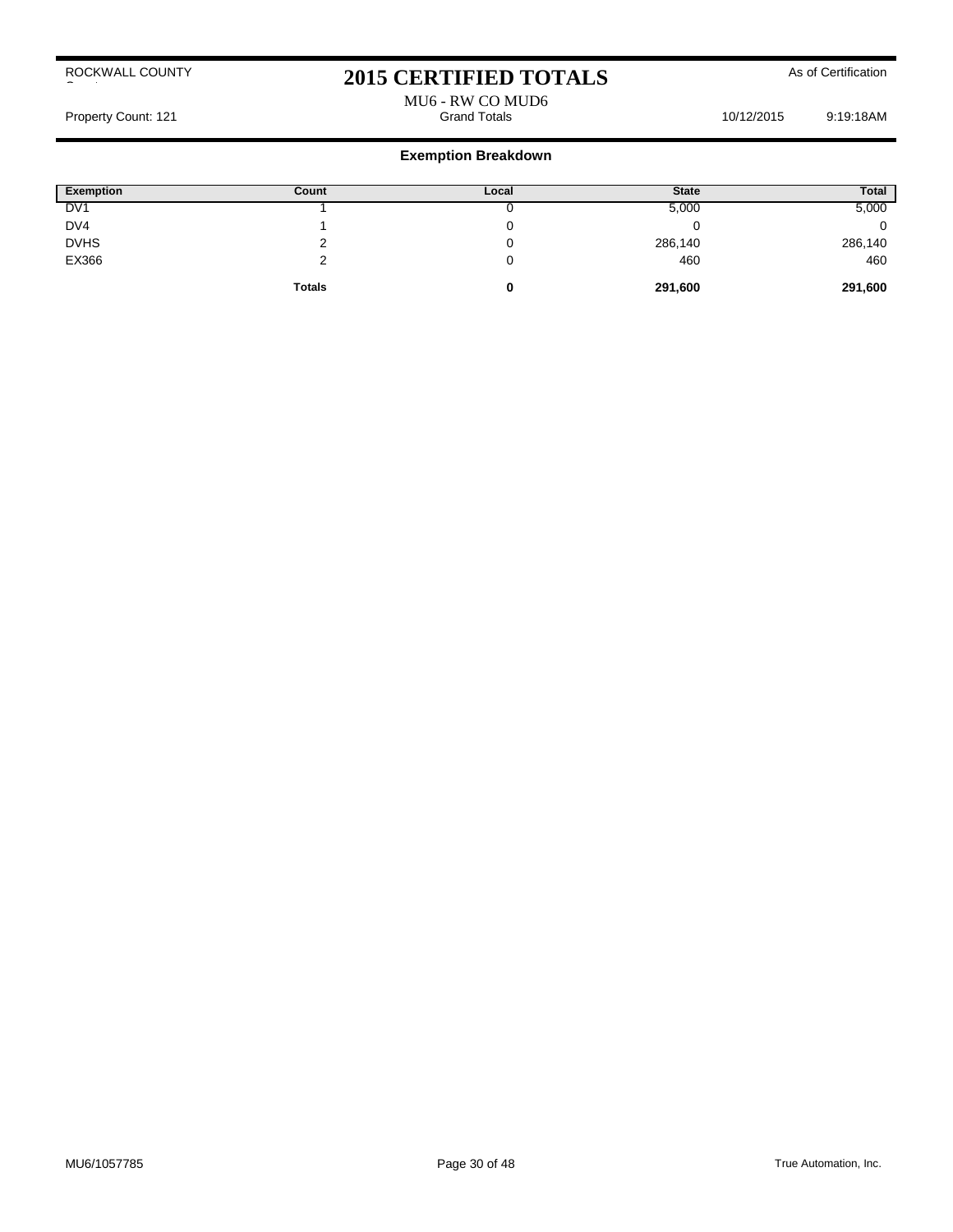| ROCKWALL COUNTY                   |                   | <b>2015 CERTIFIED TOTALS</b>            |                                                            |            | As of Certification |
|-----------------------------------|-------------------|-----------------------------------------|------------------------------------------------------------|------------|---------------------|
| Property Count: 4                 |                   | MU8 - RW CO MUD8<br><b>Grand Totals</b> |                                                            | 10/12/2015 | 9:19:16AM           |
| Land                              |                   | Value                                   |                                                            |            |                     |
| Homesite:                         |                   | 0                                       |                                                            |            |                     |
| Non Homesite:                     |                   | 27,110                                  |                                                            |            |                     |
| Ag Market:                        |                   | 3,953,690                               |                                                            |            |                     |
| <b>Timber Market:</b>             |                   | 0                                       | <b>Total Land</b>                                          | $(+)$      | 3,980,800           |
| Improvement                       |                   | Value                                   |                                                            |            |                     |
| Homesite:                         |                   | 0                                       |                                                            |            |                     |
| Non Homesite:                     |                   | 0                                       | <b>Total Improvements</b>                                  | $(+)$      | $\mathbf 0$         |
| <b>Non Real</b>                   | Count             | Value                                   |                                                            |            |                     |
|                                   |                   |                                         |                                                            |            |                     |
| Personal Property:                | 0                 | 0                                       |                                                            |            |                     |
| Mineral Property:                 | 0                 | 0                                       |                                                            |            |                     |
| Autos:                            | 0                 | $\mathbf 0$                             | <b>Total Non Real</b>                                      | $(+)$      | $\Omega$            |
|                                   | <b>Non Exempt</b> |                                         | <b>Market Value</b>                                        | $=$        | 3,980,800           |
| Ag                                |                   | Exempt                                  |                                                            |            |                     |
| <b>Total Productivity Market:</b> | 3,953,690         | 0                                       |                                                            |            |                     |
| Ag Use:                           | 40,000            | 0                                       | <b>Productivity Loss</b>                                   | $(-)$      | 3,913,690           |
| Timber Use:                       | $\Omega$          | 0                                       | <b>Appraised Value</b>                                     | $=$        | 67,110              |
| Productivity Loss:                | 3,913,690         | 0                                       |                                                            |            |                     |
|                                   |                   |                                         | <b>Homestead Cap</b>                                       | $(-)$      | 0                   |
|                                   |                   |                                         | <b>Assessed Value</b>                                      | $=$        | 67,110              |
|                                   |                   |                                         | <b>Total Exemptions Amount</b><br>(Breakdown on Next Page) | $(-)$      | 0                   |
|                                   |                   |                                         | <b>Net Taxable</b>                                         | $=$        | 67,110              |

APPROXIMATE TOTAL LEVY = NET TAXABLE \* (TAX RATE / 100) 503.33 = 67,110 \* (0.750000 / 100)

| Tax Increment Finance Value: |      |
|------------------------------|------|
| Tax Increment Finance Levy:  | 0.00 |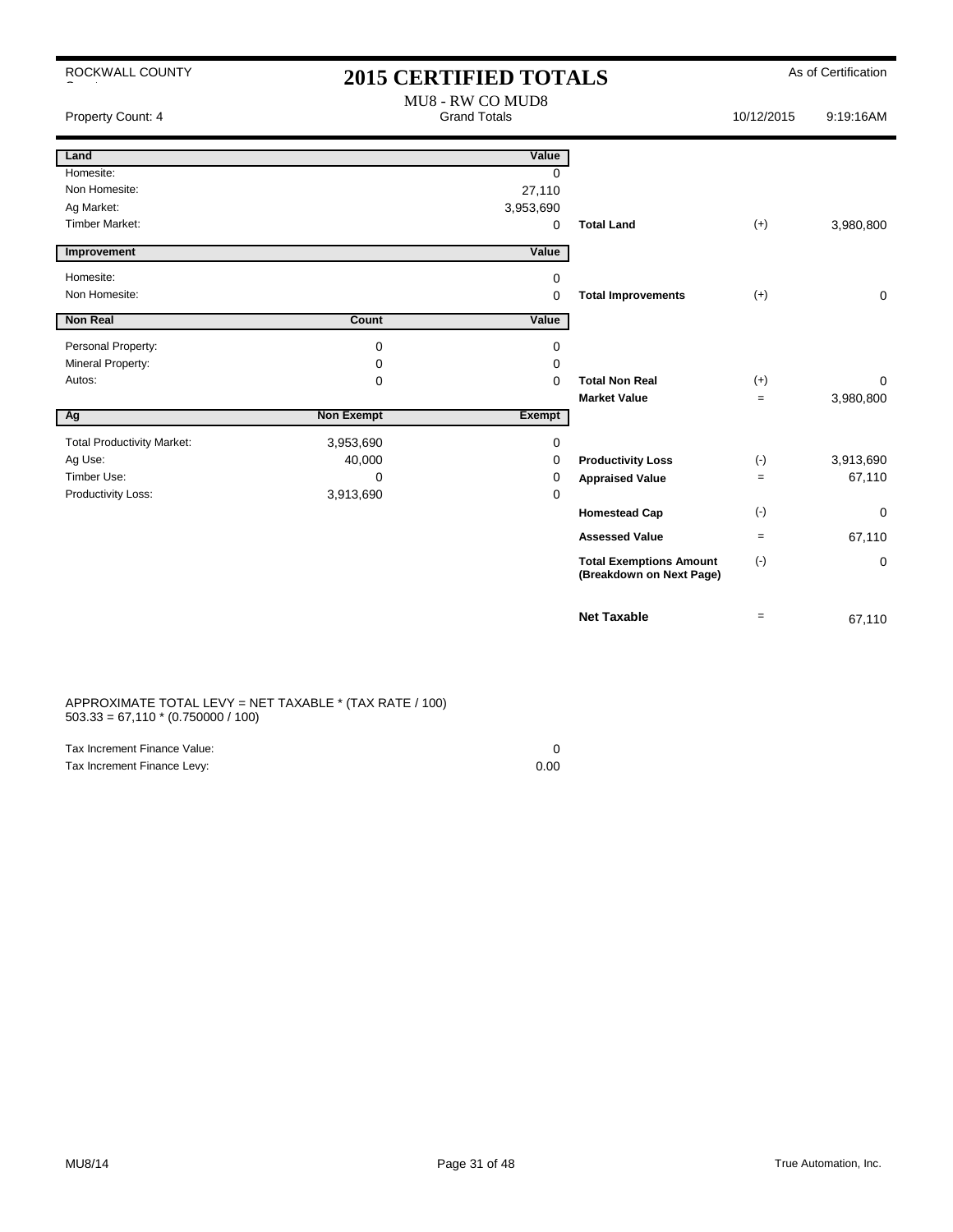## 2015 CERTIFIED TOTALS As of Certification

MU8 - RW CO MUD8

Property Count: 4 Grand Totals 10/12/2015 9:19:18AM

#### **Exemption Breakdown**

| Exemption | Count         | Local | <b>State</b> | Total |
|-----------|---------------|-------|--------------|-------|
|           |               |       |              |       |
|           | <b>Totals</b> |       |              |       |

ROCKWALL COUNTY County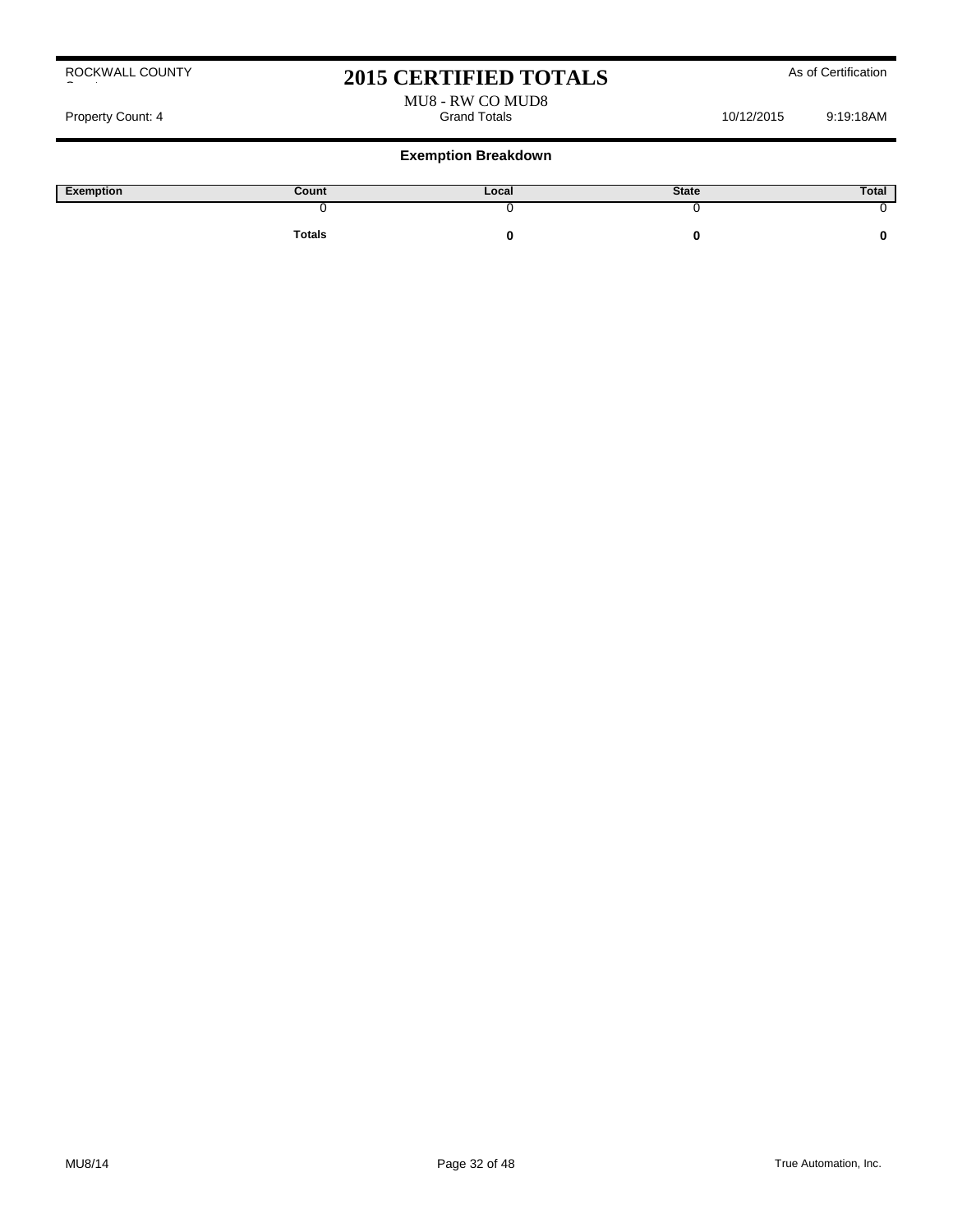|  | ROCKWALL COUNTY |
|--|-----------------|
|  |                 |

### 2015 CERTIFIED TOTALS As of Certification MU9 - RW CO CONS MUD9

| Property Count: 12                |                   | MUZ - KW CO CONS MUDZ<br><b>Grand Totals</b> |                                                            | 10/12/2015 | 9:19:16AM  |
|-----------------------------------|-------------------|----------------------------------------------|------------------------------------------------------------|------------|------------|
| Land                              |                   | Value                                        |                                                            |            |            |
| Homesite:                         |                   | $\Omega$                                     |                                                            |            |            |
| Non Homesite:                     |                   | 1,001,440                                    |                                                            |            |            |
| Ag Market:                        |                   | 2,393,090                                    |                                                            |            |            |
| <b>Timber Market:</b>             |                   | 0                                            | <b>Total Land</b>                                          | $(+)$      | 3,394,530  |
| Improvement                       |                   | Value                                        |                                                            |            |            |
| Homesite:                         |                   | $\mathbf 0$                                  |                                                            |            |            |
| Non Homesite:                     |                   | 9,054,470                                    | <b>Total Improvements</b>                                  | $(+)$      | 9,054,470  |
| <b>Non Real</b>                   | Count             | Value                                        |                                                            |            |            |
| Personal Property:                | 1                 | 21,180                                       |                                                            |            |            |
| Mineral Property:                 | 0                 | 0                                            |                                                            |            |            |
| Autos:                            | $\mathbf 0$       | 0                                            | <b>Total Non Real</b>                                      | $(+)$      | 21,180     |
|                                   |                   |                                              | <b>Market Value</b>                                        | $=$        | 12,470,180 |
| Ag                                | <b>Non Exempt</b> | Exempt                                       |                                                            |            |            |
| <b>Total Productivity Market:</b> | 2,393,090         | 0                                            |                                                            |            |            |
| Ag Use:                           | 26,140            | 0                                            | <b>Productivity Loss</b>                                   | $(\cdot)$  | 2,366,950  |
| Timber Use:                       | 0                 | 0                                            | <b>Appraised Value</b>                                     | $=$        | 10,103,230 |
| Productivity Loss:                | 2,366,950         | 0                                            |                                                            |            |            |
|                                   |                   |                                              | <b>Homestead Cap</b>                                       | $(\cdot)$  | 0          |
|                                   |                   |                                              | <b>Assessed Value</b>                                      | $=$        | 10,103,230 |
|                                   |                   |                                              | <b>Total Exemptions Amount</b><br>(Breakdown on Next Page) | $(\cdot)$  | 9,662,790  |
|                                   |                   |                                              | <b>Net Taxable</b>                                         | $=$        | 440,440    |

APPROXIMATE TOTAL LEVY = NET TAXABLE \* (TAX RATE / 100) 3,303.30 = 440,440 \* (0.750000 / 100)

| Tax Increment Finance Value: |      |
|------------------------------|------|
| Tax Increment Finance Levy:  | 0.00 |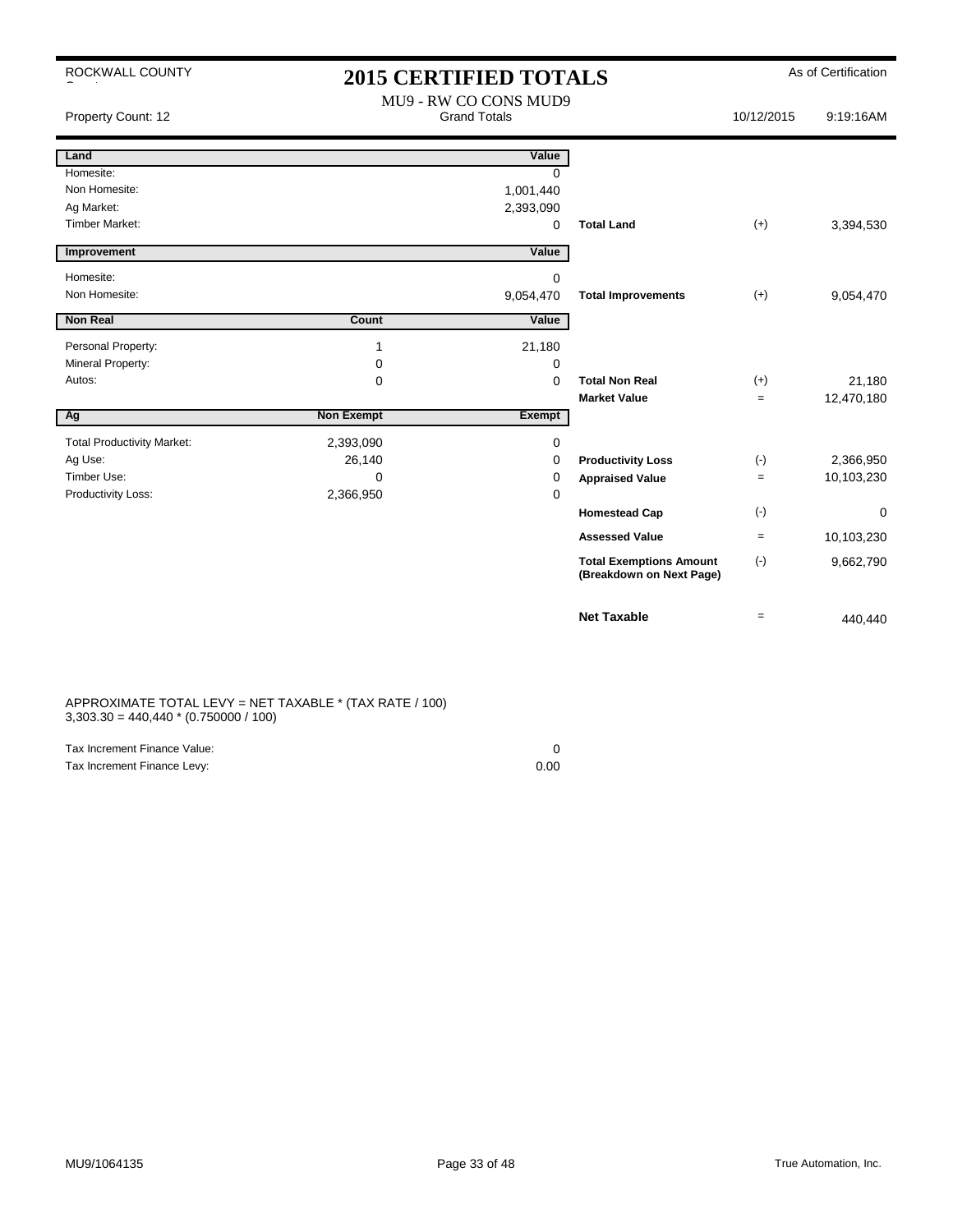# 2015 CERTIFIED TOTALS As of Certification

MU9 - RW CO CONS MUD9<br>Grand Totals Property Count: 12 **Property Count: 12** Crand Totals **10/12/2015** 9:19:18AM

#### **Exemption Breakdown**

| Exemption | Count  | Local | <b>State</b> | Total     |
|-----------|--------|-------|--------------|-----------|
| EX-XV     |        |       | 9,662,790    | 9,662,790 |
|           | Totals |       | 9,662,790    | 9,662,790 |

#### ROCKWALL COUNTY County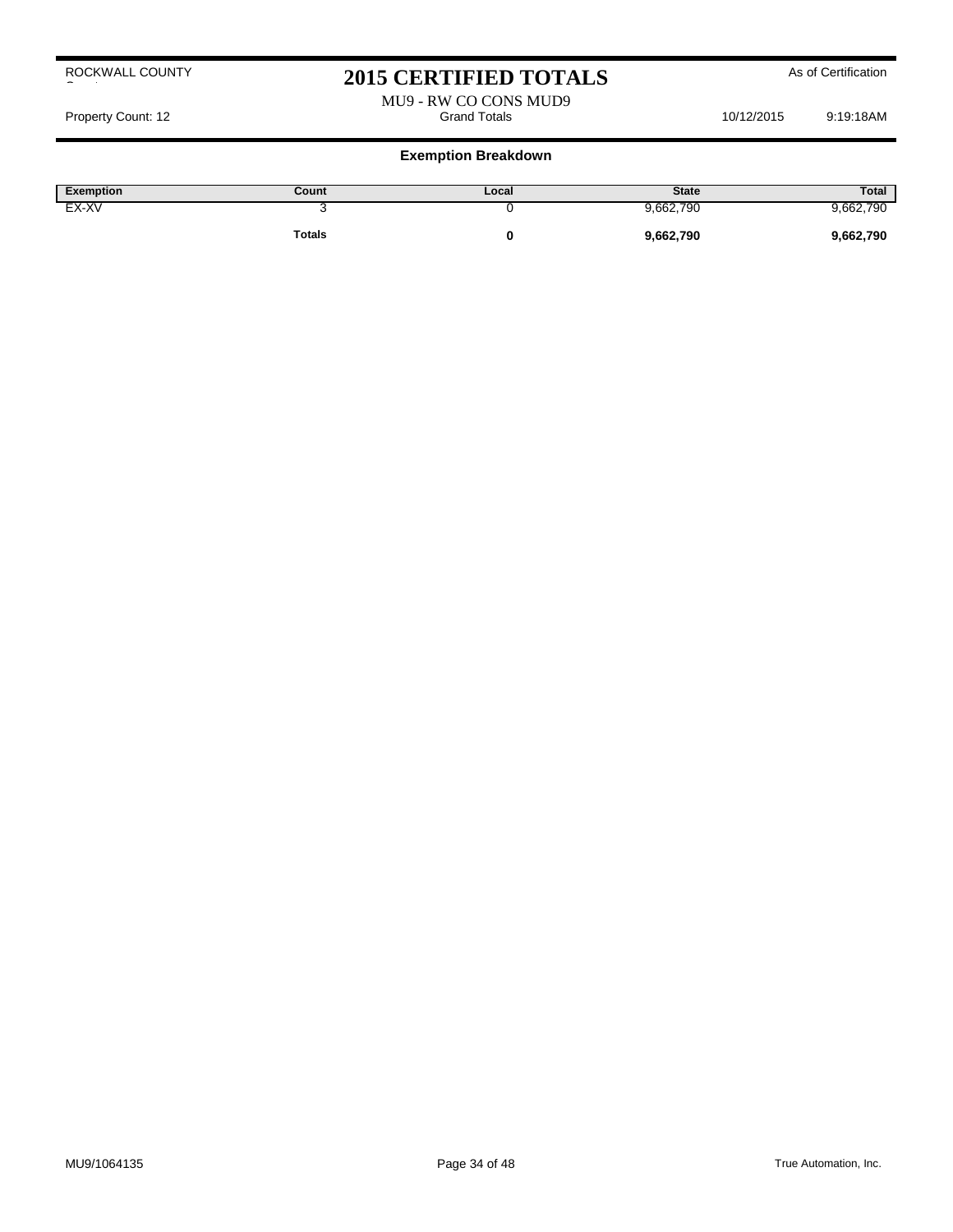|                          | ROCKWALL COUNTY                   |                |                   | <b>2015 CERTIFIED TOTALS</b>                |             |                                                            |            | As of Certification |
|--------------------------|-----------------------------------|----------------|-------------------|---------------------------------------------|-------------|------------------------------------------------------------|------------|---------------------|
|                          | Property Count: 7,912             |                |                   | SRC - ROYSE CITY ISD<br><b>Grand Totals</b> |             |                                                            | 10/12/2015 | 9:19:16AM           |
| Land                     |                                   |                |                   |                                             | Value       |                                                            |            |                     |
| Homesite:                |                                   |                |                   |                                             | 138,030,500 |                                                            |            |                     |
| Non Homesite:            |                                   |                |                   |                                             | 94,368,701  |                                                            |            |                     |
| Ag Market:               |                                   |                |                   |                                             | 118,432,190 |                                                            |            |                     |
| <b>Timber Market:</b>    |                                   |                |                   |                                             | 0           | <b>Total Land</b>                                          | $(+)$      | 350,831,391         |
| Improvement              |                                   |                |                   |                                             | Value       |                                                            |            |                     |
| Homesite:                |                                   |                |                   |                                             | 693,093,102 |                                                            |            |                     |
| Non Homesite:            |                                   |                |                   |                                             | 111,238,175 | <b>Total Improvements</b>                                  | $(+)$      | 804, 331, 277       |
| <b>Non Real</b>          |                                   |                | Count             |                                             | Value       |                                                            |            |                     |
| Personal Property:       |                                   |                | 394               |                                             | 86,569,610  |                                                            |            |                     |
| Mineral Property:        |                                   |                | $\mathbf 0$       |                                             | 0           |                                                            |            |                     |
| Autos:                   |                                   |                | $\mathbf 0$       |                                             | 0           | <b>Total Non Real</b>                                      | $(+)$      | 86,569,610          |
|                          |                                   |                |                   |                                             |             | <b>Market Value</b>                                        | $=$        | 1,241,732,278       |
| Ag                       |                                   |                | <b>Non Exempt</b> |                                             | Exempt      |                                                            |            |                     |
|                          | <b>Total Productivity Market:</b> |                | 118,432,190       |                                             | 0           |                                                            |            |                     |
| Ag Use:                  |                                   |                | 1,788,983         |                                             | 0           | <b>Productivity Loss</b>                                   | $(\cdot)$  | 116,643,207         |
| Timber Use:              |                                   |                | $\mathbf 0$       |                                             | 0           | <b>Appraised Value</b>                                     | $=$        | 1,125,089,071       |
| Productivity Loss:       |                                   |                | 116,643,207       |                                             | 0           | <b>Homestead Cap</b>                                       | $(\cdot)$  | 3,399,240           |
|                          |                                   |                |                   |                                             |             |                                                            |            |                     |
|                          |                                   |                |                   |                                             |             | <b>Assessed Value</b>                                      | $=$        | 1,121,689,831       |
|                          |                                   |                |                   |                                             |             | <b>Total Exemptions Amount</b><br>(Breakdown on Next Page) | $(-)$      | 184,722,713         |
|                          |                                   |                |                   |                                             |             |                                                            |            |                     |
|                          |                                   |                |                   |                                             |             | <b>Net Taxable</b>                                         | $=$        | 936,967,118         |
|                          |                                   |                |                   |                                             |             |                                                            |            |                     |
| Freeze                   | Assessed                          | <b>Taxable</b> | <b>Actual Tax</b> | Ceiling                                     | Count       |                                                            |            |                     |
| <b>DP</b>                | 13,107,563                        | 8,515,064      | 127,583.75        | 139,668.23                                  | 109         |                                                            |            |                     |
| <b>OV65</b>              | 94,935,944                        | 61,890,822     | 884,535.46        | 946,262.66                                  | 663         |                                                            |            |                     |
| Total<br><b>Tax Rate</b> | 108,043,507<br>1.670000           | 70,405,886     | 1,012,119.21      | 1,085,930.89                                |             | 772 Freeze Taxable                                         | $(\cdot)$  | 70,405,886          |
| <b>Transfer</b>          | <b>Assessed</b>                   | <b>Taxable</b> | Post % Taxable    | <b>Adjustment</b>                           | Count       |                                                            |            |                     |
| <b>OV65</b>              | 1,211,920                         | 961,920        | 599,084           | 362,836                                     | 5           |                                                            |            |                     |
| <b>Total</b>             | 1,211,920                         | 961,920        | 599,084           | 362,836                                     | 5           | <b>Transfer Adjustment</b>                                 | $(\cdot)$  | 362,836             |
|                          |                                   |                |                   |                                             |             |                                                            | $=$        |                     |
|                          |                                   |                |                   |                                             |             | <b>Freeze Adjusted Taxable</b>                             |            | 866,198,396         |

APPROXIMATE LEVY = (FREEZE ADJUSTED TAXABLE \* (TAX RATE / 100)) + ACTUAL TAX 15,477,632.42 = 866,198,396 \* (1.670000 / 100) + 1,012,119.21

Tax Increment Finance Value: 0

Tax Increment Finance Levy: 0.00

SRC/16 True Automation, Inc.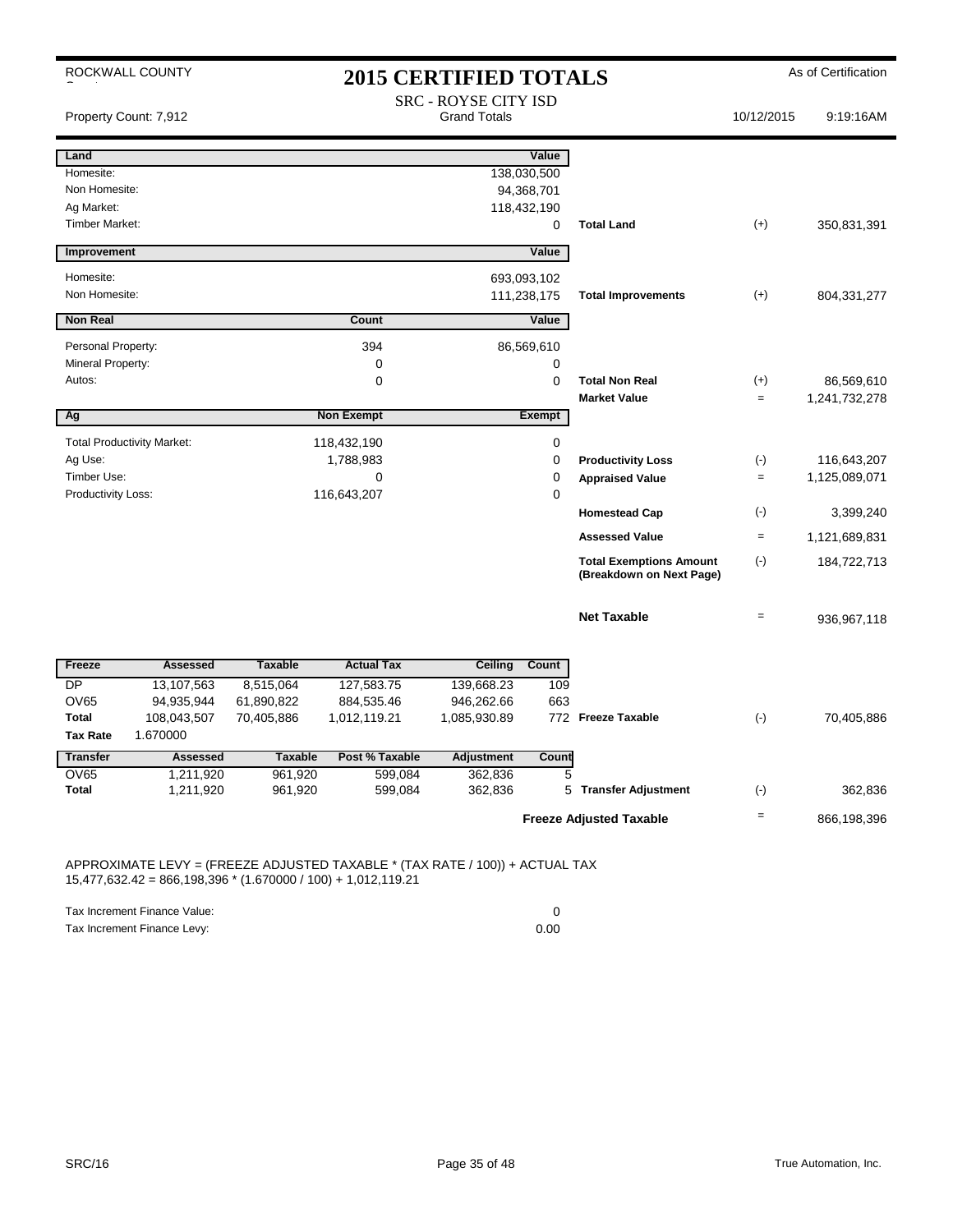# 2015 CERTIFIED TOTALS As of Certification

#### **Exemption Breakdown**

| <b>Exemption</b>  | Count         | Local      | <b>State</b> | Total       |
|-------------------|---------------|------------|--------------|-------------|
| DP                | 114           | 0          | 1,021,910    | 1,021,910   |
| DV <sub>1</sub>   | 36            | 0          | 250,000      | 250,000     |
| DV <sub>1</sub> S |               | 0          | 5,000        | 5,000       |
| DV <sub>2</sub>   | 26            | 0          | 207,070      | 207,070     |
| DV <sub>2</sub> S |               | 0          | 7,500        | 7,500       |
| DV3               | 18            | 0          | 180,000      | 180,000     |
| DV3S              |               | 0          | 10,000       | 10,000      |
| DV4               | 52            | 0          | 396,000      | 396,000     |
| DV4S              |               | 0          | 12,000       | 12,000      |
| <b>DVHS</b>       | 30            | 0          | 3,969,624    | 3,969,624   |
| EX-XJ             | 2             | 0          | 118,900      | 118,900     |
| EX-XR             | 14            | 0          | 1,311,880    | 1,311,880   |
| EX-XV             | 109           | 0          | 67,686,540   | 67,686,540  |
| EX366             | 17            | 0          | 3,790        | 3,790       |
| <b>FR</b>         | 4             | 695,183    | $\Omega$     | 695,183     |
| HS                | 3,713         | 0          | 91,737,565   | 91,737,565  |
| OV65              | 712           | 9,764,792  | 6,853,230    | 16,618,022  |
| <b>OV65S</b>      | 9             | 120,000    | 89,410       | 209,410     |
| PC                | 5             | 282,319    | $\Omega$     | 282,319     |
|                   | <b>Totals</b> | 10,862,294 | 173,860,419  | 184,722,713 |

SRC - ROYSE CITY ISD<br>Grand Totals

Property Count: 7,912 **Count: 7,912** Crand Totals Grand Totals 10/12/2015 9:19:18AM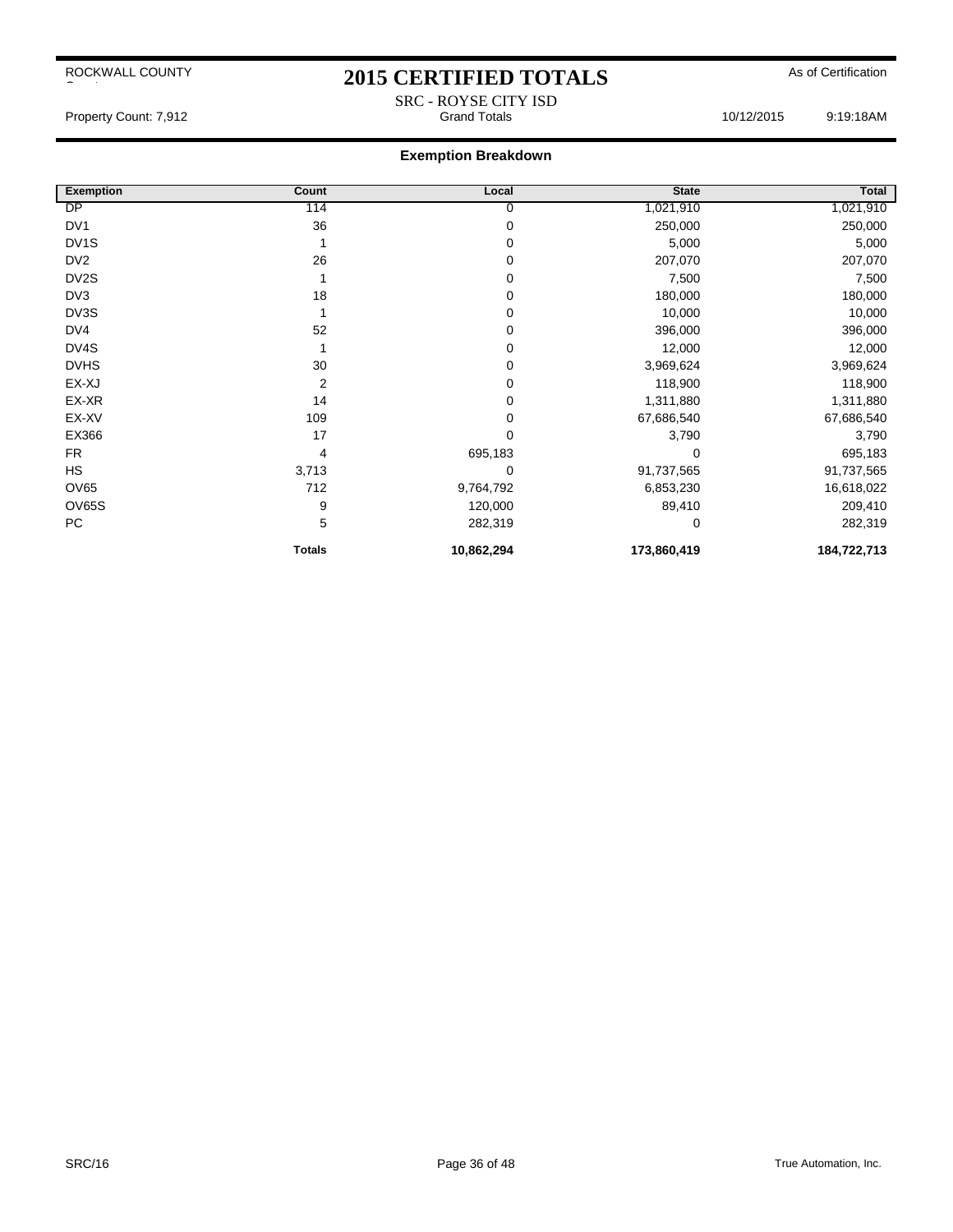|                             | ROCKWALL COUNTY                   |                         |                        | <b>2015 CERTIFIED TOTALS</b>                     |                |                                                            |                   | As of Certification |
|-----------------------------|-----------------------------------|-------------------------|------------------------|--------------------------------------------------|----------------|------------------------------------------------------------|-------------------|---------------------|
|                             | Property Count: 32,075            |                         |                        | <b>SRW - ROCKWALL ISD</b><br><b>Grand Totals</b> |                |                                                            | 10/12/2015        | 9:19:16AM           |
| Land                        |                                   |                         |                        |                                                  | Value          |                                                            |                   |                     |
| Homesite:                   |                                   |                         |                        |                                                  | 974,255,169    |                                                            |                   |                     |
| Non Homesite:               |                                   |                         |                        |                                                  | 888,259,822    |                                                            |                   |                     |
| Ag Market:                  |                                   |                         |                        |                                                  | 352,013,540    |                                                            |                   |                     |
| Timber Market:              |                                   |                         |                        |                                                  | 0              | <b>Total Land</b>                                          | $(+)$             | 2,214,528,531       |
| Improvement                 |                                   |                         |                        |                                                  | Value          |                                                            |                   |                     |
| Homesite:                   |                                   |                         |                        | 4,507,898,650                                    |                |                                                            |                   |                     |
| Non Homesite:               |                                   |                         |                        |                                                  | 1,288,314,565  | <b>Total Improvements</b>                                  | $(+)$             | 5,796,213,215       |
| <b>Non Real</b>             |                                   |                         | Count                  |                                                  | Value          |                                                            |                   |                     |
| Personal Property:          |                                   |                         | 2,238                  |                                                  | 557,806,443    |                                                            |                   |                     |
| Mineral Property:           |                                   |                         | 0                      |                                                  | 0              |                                                            |                   |                     |
| Autos:                      |                                   |                         | 0                      |                                                  | 0              | <b>Total Non Real</b>                                      | $(+)$             | 557,806,443         |
|                             |                                   |                         |                        |                                                  |                | <b>Market Value</b>                                        | $=$               | 8,568,548,189       |
| Ag                          |                                   |                         | <b>Non Exempt</b>      |                                                  | <b>Exempt</b>  |                                                            |                   |                     |
|                             | <b>Total Productivity Market:</b> |                         | 349,224,140            |                                                  | 2,789,400      |                                                            |                   |                     |
| Ag Use:                     |                                   |                         | 2,274,010              |                                                  | 29,820         | <b>Productivity Loss</b>                                   | $(\text{-})$      | 346,950,130         |
| Timber Use:                 |                                   |                         | 0                      |                                                  | 0              | <b>Appraised Value</b>                                     | $=$               | 8,221,598,059       |
| Productivity Loss:          |                                   |                         | 346,950,130            |                                                  | 2,759,580      |                                                            |                   |                     |
|                             |                                   |                         |                        |                                                  |                | <b>Homestead Cap</b>                                       | $(-)$             | 29,298,365          |
|                             |                                   |                         |                        |                                                  |                | <b>Assessed Value</b>                                      | $=$               | 8,192,299,694       |
|                             |                                   |                         |                        |                                                  |                | <b>Total Exemptions Amount</b><br>(Breakdown on Next Page) | $(-)$             | 1,119,641,030       |
|                             |                                   |                         |                        |                                                  |                | <b>Net Taxable</b>                                         | $\qquad \qquad =$ | 7,072,658,664       |
| Freeze                      | <b>Assessed</b>                   | <b>Taxable</b>          | <b>Actual Tax</b>      | <b>Ceiling</b>                                   | Count          |                                                            |                   |                     |
| $\overline{DP}$             | 48,544,900                        | 36,452,706              | 499,717.22             | 561,468.30                                       | 258            |                                                            |                   |                     |
| <b>OV65</b>                 | 940,579,324                       | 703,345,435             | 8,823,559.95           | 9,224,870.44                                     | 4,132          |                                                            |                   |                     |
| Total                       | 989,124,224                       | 739,798,141             | 9,323,277.17           | 9,786,338.74                                     |                | 4,390 Freeze Taxable                                       | $(\cdot)$         | 739,798,141         |
| <b>Tax Rate</b>             | 1.440000                          |                         |                        |                                                  |                |                                                            |                   |                     |
| <b>Transfer</b>             | <b>Assessed</b>                   | <b>Taxable</b>          | Post % Taxable         | <b>Adjustment</b>                                | Count          |                                                            |                   |                     |
| <b>DP</b>                   | 678,380                           | 608,380                 | 602,718                | 5,662                                            | $\overline{2}$ |                                                            |                   |                     |
| <b>OV65</b><br><b>Total</b> | 11,641,256<br>12,319,636          | 9,517,056<br>10,125,436 | 7,467,894<br>8,070,612 | 2,049,162<br>2,054,824                           | 41             | 43 Transfer Adjustment                                     | $(-)$             | 2,054,824           |
|                             |                                   |                         |                        |                                                  |                |                                                            |                   |                     |
|                             |                                   |                         |                        |                                                  |                | <b>Freeze Adjusted Taxable</b>                             | $\qquad \qquad =$ | 6,330,805,699       |

APPROXIMATE LEVY = (FREEZE ADJUSTED TAXABLE \* (TAX RATE / 100)) + ACTUAL TAX 100,486,879.24 = 6,330,805,699 \* (1.440000 / 100) + 9,323,277.17

Tax Increment Finance Value: 0 Tax Increment Finance Levy: 0.00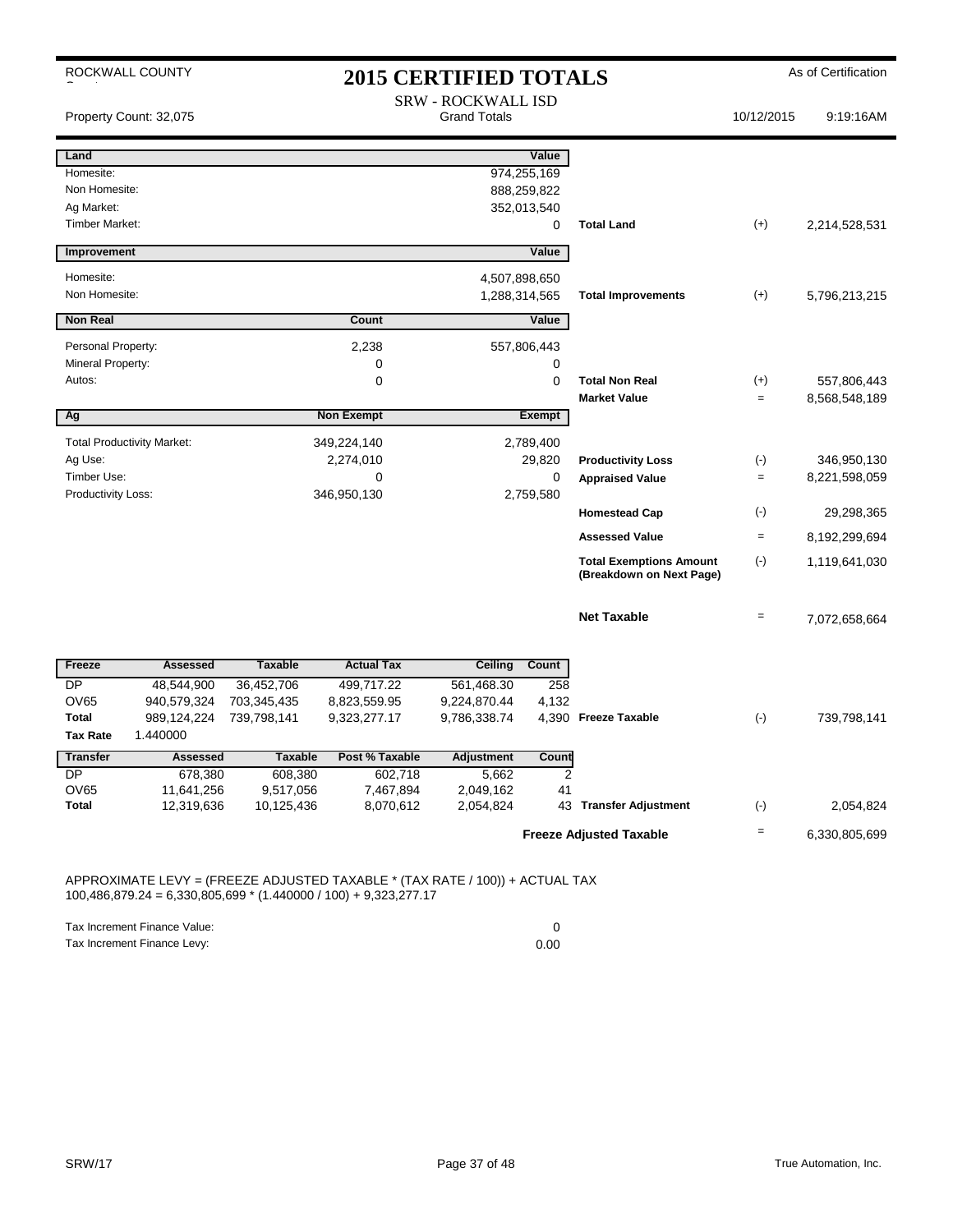## 2015 CERTIFIED TOTALS As of Certification SRW - ROCKWALL ISD

Property Count: 32,075 Grand Totals 10/12/2015 9:19:18AM

| <b>Exemption</b>  | Count                   | Local          | <b>State</b>  | Total         |
|-------------------|-------------------------|----------------|---------------|---------------|
| AB                |                         | $\overline{0}$ | $\Omega$      | $\Omega$      |
| CHODO (Partial)   | 1                       | 2,373,575      | 0             | 2,373,575     |
| <b>DP</b>         | 270                     | 0              | 2,551,580     | 2,551,580     |
| DV <sub>1</sub>   | 149                     | 0              | 1,195,000     | 1,195,000     |
| DV <sub>1</sub> S | $\overline{c}$          | 0              | 10,000        | 10,000        |
| DV <sub>2</sub>   | 99                      | 0              | 843,200       | 843,200       |
| DV2S              | 3                       | 0              | 22,500        | 22,500        |
| DV3               | 92                      | 0              | 949,000       | 949,000       |
| DV3S              | 1                       | 0              | 10,000        | 10,000        |
| DV4               | 208                     | 0              | 1,313,420     | 1,313,420     |
| DV4S              | 15                      | 0              | 168,000       | 168,000       |
| <b>DVHS</b>       | 140                     | 0              | 32,399,239    | 32,399,239    |
| <b>DVHSS</b>      |                         | 0              | 119,050       | 119,050       |
| EX                |                         | 0              | 18,080        | 18,080        |
| EX-XF             | $\overline{\mathbf{c}}$ | 0              | 1,625,250     | 1,625,250     |
| EX-XG             | $\overline{2}$          | 0              | 185,690       | 185,690       |
| EX-XI             | 6                       | 0              | 4,291,600     | 4,291,600     |
| EX-XJ             | $\overline{2}$          | 0              | 1,575,970     | 1,575,970     |
| EX-XL             | 21                      | 0              | 13,410,180    | 13,410,180    |
| EX-XR             | 13                      | 0              | 1,361,160     | 1,361,160     |
| EX-XU             | 1                       | 0              | 32,660        | 32,660        |
| EX-XV             | 457                     | 0              | 475,138,680   | 475,138,680   |
| EX-XV (Prorated)  | 1                       | 0              | 18,816        | 18,816        |
| EX366             | 45                      | 0              | 6,910         | 6,910         |
| <b>FR</b>         | 13                      | 28,084,128     | 0             | 28,084,128    |
| <b>HS</b>         | 16,830                  | 0              | 418,825,593   | 418,825,593   |
| <b>OV65</b>       | 4,419                   | 85,533,673     | 43,680,733    | 129,214,406   |
| <b>OV65S</b>      | 51                      | 934,050        | 480,030       | 1,414,080     |
| PC                | 5                       | 2,483,263      | 0             | 2,483,263     |
|                   | <b>Totals</b>           | 119,408,689    | 1,000,232,341 | 1,119,641,030 |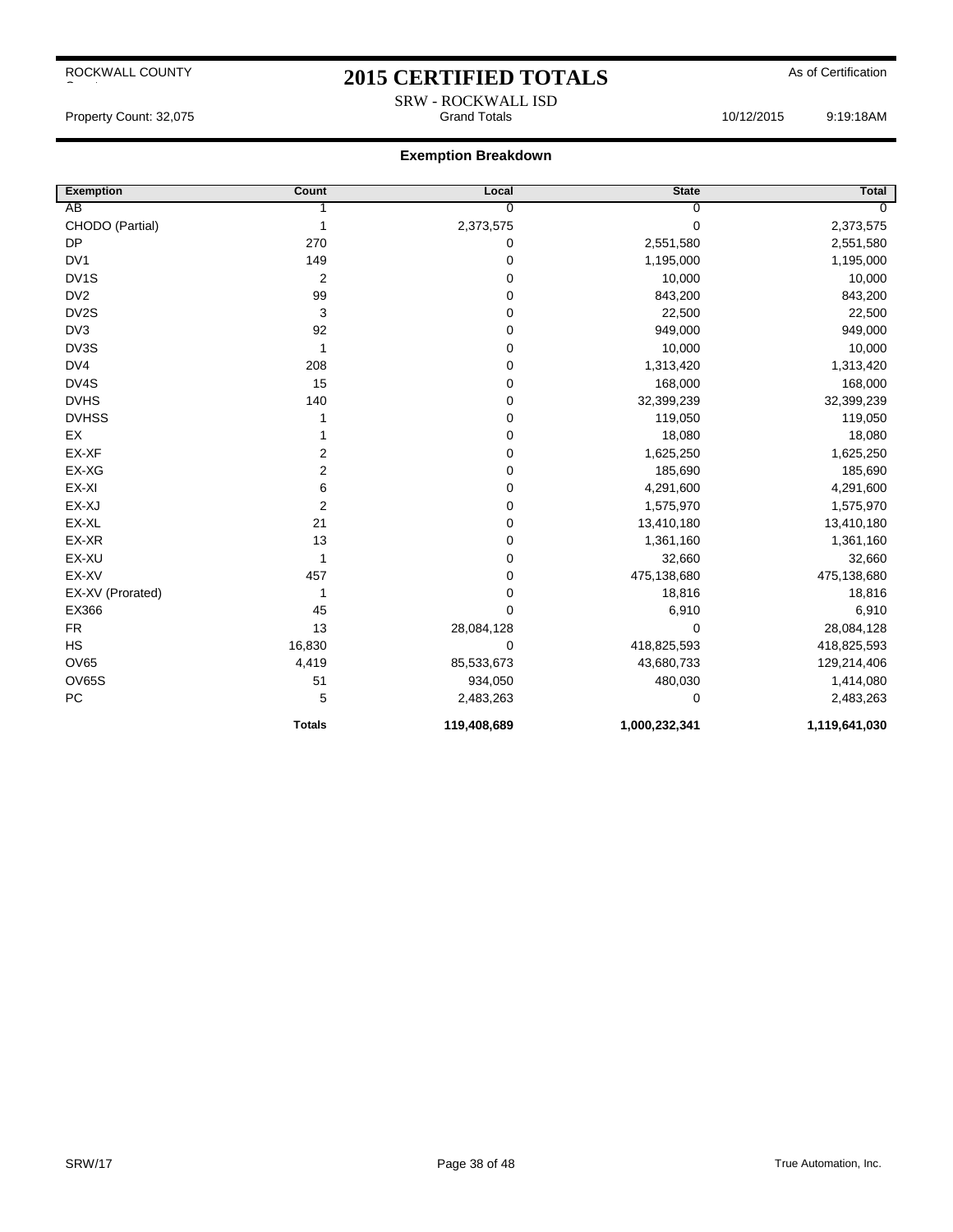| ROCKWALL COUNTY                   | <b>2015 CERTIFIED TOTALS</b> |                                             |                                                            | As of Certification |            |
|-----------------------------------|------------------------------|---------------------------------------------|------------------------------------------------------------|---------------------|------------|
| Property Count: 91                |                              | TF1 - ROCKWALL TIF#1<br><b>Grand Totals</b> |                                                            | 10/12/2015          | 9:19:16AM  |
| Land                              |                              | Value                                       |                                                            |                     |            |
| Homesite:                         |                              | 563,250                                     |                                                            |                     |            |
| Non Homesite:                     |                              | 42,850,487                                  |                                                            |                     |            |
| Ag Market:                        |                              | 0                                           |                                                            |                     |            |
| <b>Timber Market:</b>             |                              | $\mathbf 0$                                 | <b>Total Land</b>                                          | $(+)$               | 43,413,737 |
| Improvement                       |                              | Value                                       |                                                            |                     |            |
| Homesite:                         |                              | 2,000                                       |                                                            |                     |            |
| Non Homesite:                     |                              | 49,956,520                                  | <b>Total Improvements</b>                                  | $(+)$               | 49,958,520 |
| <b>Non Real</b>                   | Count                        | Value                                       |                                                            |                     |            |
| Personal Property:                | 0                            | 0                                           |                                                            |                     |            |
| Mineral Property:                 | 0                            | $\Omega$                                    |                                                            |                     |            |
| Autos:                            | 0                            | $\Omega$                                    | <b>Total Non Real</b>                                      | $(+)$               | $\Omega$   |
|                                   |                              |                                             | <b>Market Value</b>                                        | $=$                 | 93,372,257 |
| Ag                                | <b>Non Exempt</b>            | Exempt                                      |                                                            |                     |            |
| <b>Total Productivity Market:</b> | 0                            | 0                                           |                                                            |                     |            |
| Ag Use:                           | 0                            | 0                                           | <b>Productivity Loss</b>                                   | $(-)$               | 0          |
| Timber Use:                       | 0                            | 0                                           | <b>Appraised Value</b>                                     | $\qquad \qquad =$   | 93,372,257 |
| <b>Productivity Loss:</b>         | 0                            | 0                                           |                                                            |                     |            |
|                                   |                              |                                             | <b>Homestead Cap</b>                                       | $(\cdot)$           | 0          |
|                                   |                              |                                             | <b>Assessed Value</b>                                      | $=$                 | 93,372,257 |
|                                   |                              |                                             | <b>Total Exemptions Amount</b><br>(Breakdown on Next Page) | $(\cdot)$           | 6,274,790  |
|                                   |                              |                                             | <b>Net Taxable</b>                                         | $\qquad \qquad =$   | 87,097,467 |

#### APPROXIMATE TOTAL LEVY = NET TAXABLE \* (TAX RATE / 100)  $0.00 = 87,097,467 * (0.000000 / 100)$

| Tax Increment Finance Value: |      |
|------------------------------|------|
| Tax Increment Finance Levy:  | 0.00 |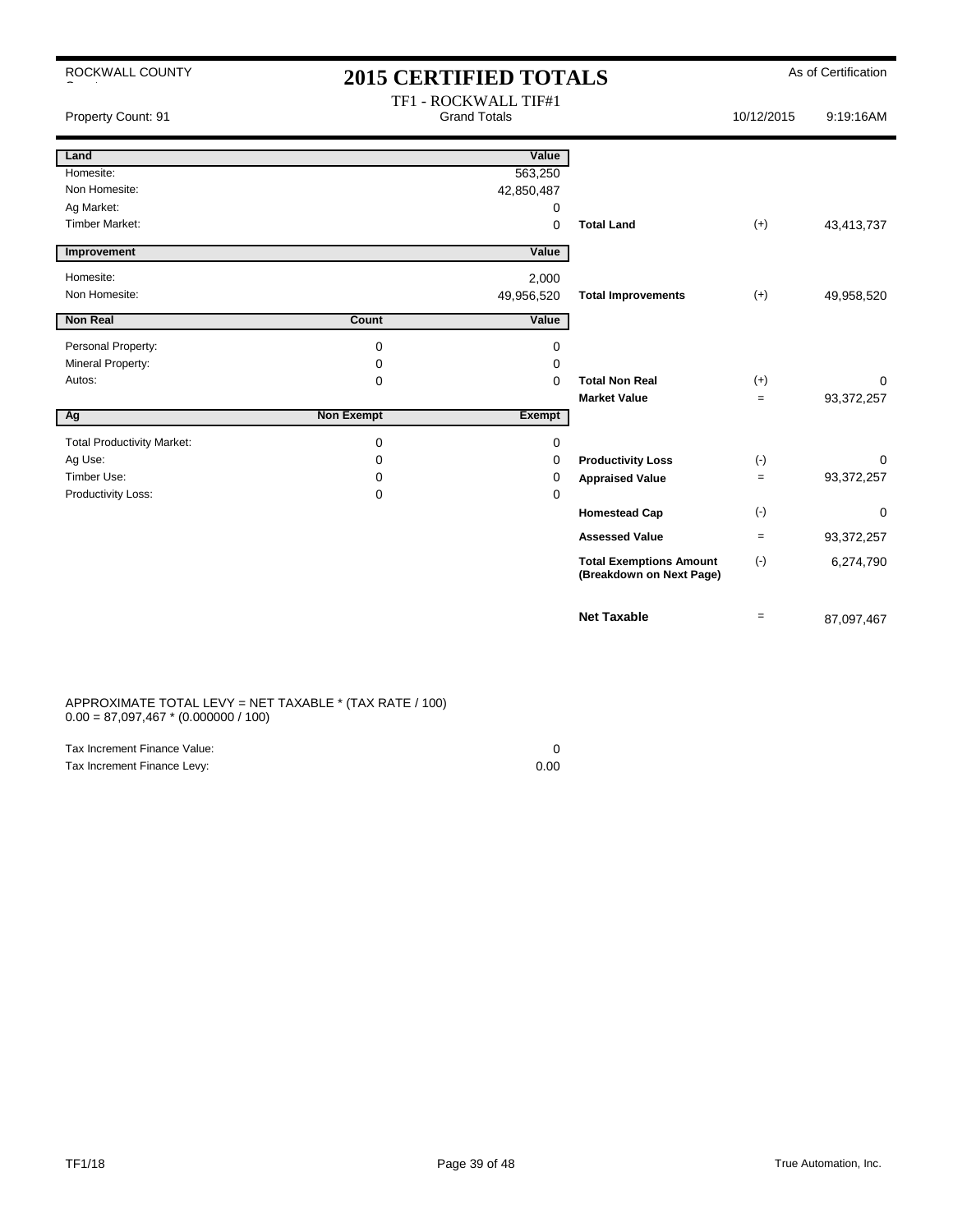# 2015 CERTIFIED TOTALS As of Certification

TF1 - ROCKWALL TIF#1 Property Count: 91 Cross Count: 91 Cross Crame Count: 91 Grand Totals 10/12/2015 9:19:18AM

### **Exemption Breakdown**

| Exemption | Count         | Local | <b>State</b> | Total     |
|-----------|---------------|-------|--------------|-----------|
| EX-XV     | ç<br>~        |       | 6,274,790    | 6,274,790 |
|           | <b>Totals</b> |       | 6,274,790    | 6,274,790 |

ROCKWALL COUNTY

County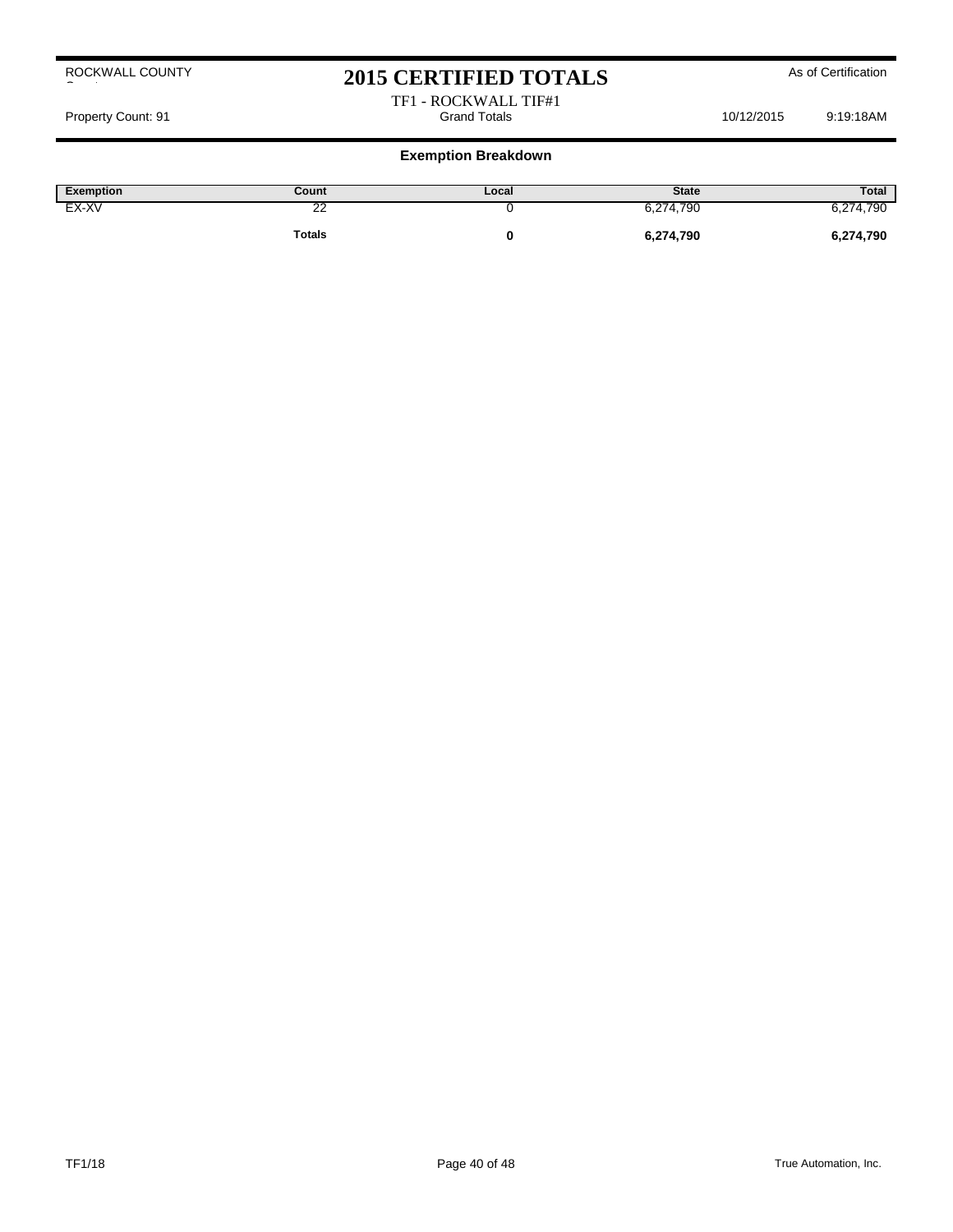| ROCKWALL COUNTY                   | <b>2015 CERTIFIED TOTALS</b> |                                                  |                                                            |            | As of Certification |
|-----------------------------------|------------------------------|--------------------------------------------------|------------------------------------------------------------|------------|---------------------|
| Property Count: 1                 |                              | <b>VMU - VERANDAH MUD</b><br><b>Grand Totals</b> |                                                            | 10/12/2015 | 9:19:16AM           |
| Land                              |                              | Value                                            |                                                            |            |                     |
| Homesite:                         |                              | <sup>0</sup>                                     |                                                            |            |                     |
| Non Homesite:                     |                              | 0                                                |                                                            |            |                     |
| Ag Market:                        |                              | 579,550                                          |                                                            |            |                     |
| <b>Timber Market:</b>             |                              | $\Omega$                                         | <b>Total Land</b>                                          | $(+)$      | 579,550             |
| Improvement                       |                              | Value                                            |                                                            |            |                     |
| Homesite:                         |                              | 0                                                |                                                            |            |                     |
| Non Homesite:                     |                              | 0                                                | <b>Total Improvements</b>                                  | $(+)$      | 0                   |
| Non Real                          | Count                        | Value                                            |                                                            |            |                     |
| Personal Property:                | 0                            | 0                                                |                                                            |            |                     |
| Mineral Property:                 | 0                            | 0                                                |                                                            |            |                     |
| Autos:                            | $\Omega$                     | 0                                                | <b>Total Non Real</b>                                      | $(+)$      | $\Omega$            |
|                                   |                              |                                                  | <b>Market Value</b>                                        | $=$        | 579,550             |
| Ag                                | <b>Non Exempt</b>            | <b>Exempt</b>                                    |                                                            |            |                     |
| <b>Total Productivity Market:</b> | 579,550                      | 0                                                |                                                            |            |                     |
| Ag Use:                           | 7,380                        | 0                                                | <b>Productivity Loss</b>                                   | $(-)$      | 572,170             |
| Timber Use:                       | $\Omega$                     | 0                                                | <b>Appraised Value</b>                                     | $=$        | 7,380               |
| Productivity Loss:                | 572,170                      | 0                                                |                                                            |            |                     |
|                                   |                              |                                                  | <b>Homestead Cap</b>                                       | $(-)$      | 0                   |
|                                   |                              |                                                  | <b>Assessed Value</b>                                      | $=$        | 7,380               |
|                                   |                              |                                                  | <b>Total Exemptions Amount</b><br>(Breakdown on Next Page) | $(-)$      | 0                   |

APPROXIMATE TOTAL LEVY = NET TAXABLE \* (TAX RATE / 100) 62.73 = 7,380 \* (0.850000 / 100)

| Tax Increment Finance Value: |      |
|------------------------------|------|
| Tax Increment Finance Levy:  | 0.00 |

**Net Taxable**  $\qquad \qquad = \qquad \qquad \qquad 7,380$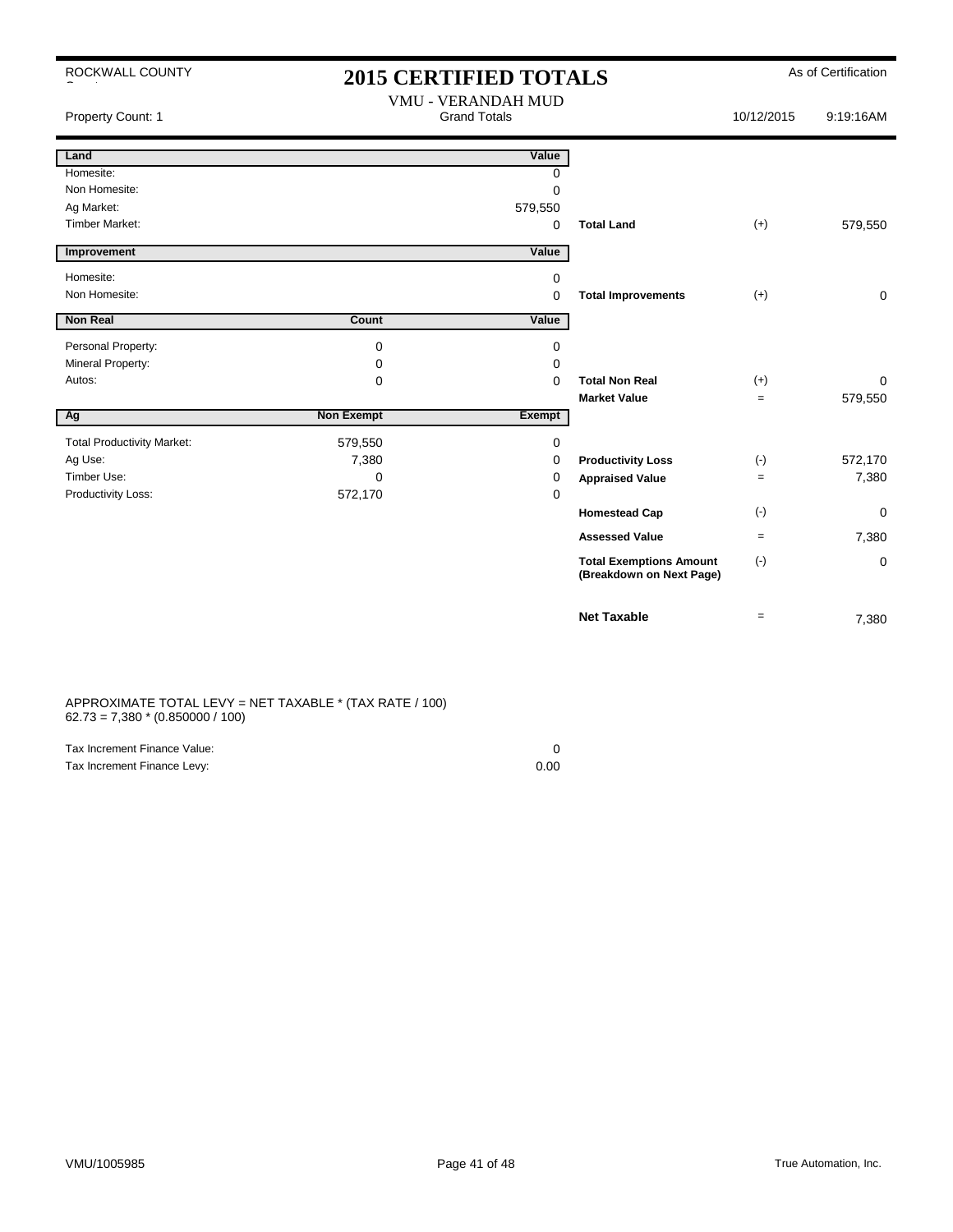County

ROCKWALL COUNTY

## 2015 CERTIFIED TOTALS As of Certification

VMU - VERANDAH MUD

Property Count: 1 and Totals Count: 1 and Totals 10/12/2015 9:19:18AM

| Exemption | Count         | Local | <b>State</b> | Total |
|-----------|---------------|-------|--------------|-------|
|           |               |       |              |       |
|           | <b>Totals</b> |       |              |       |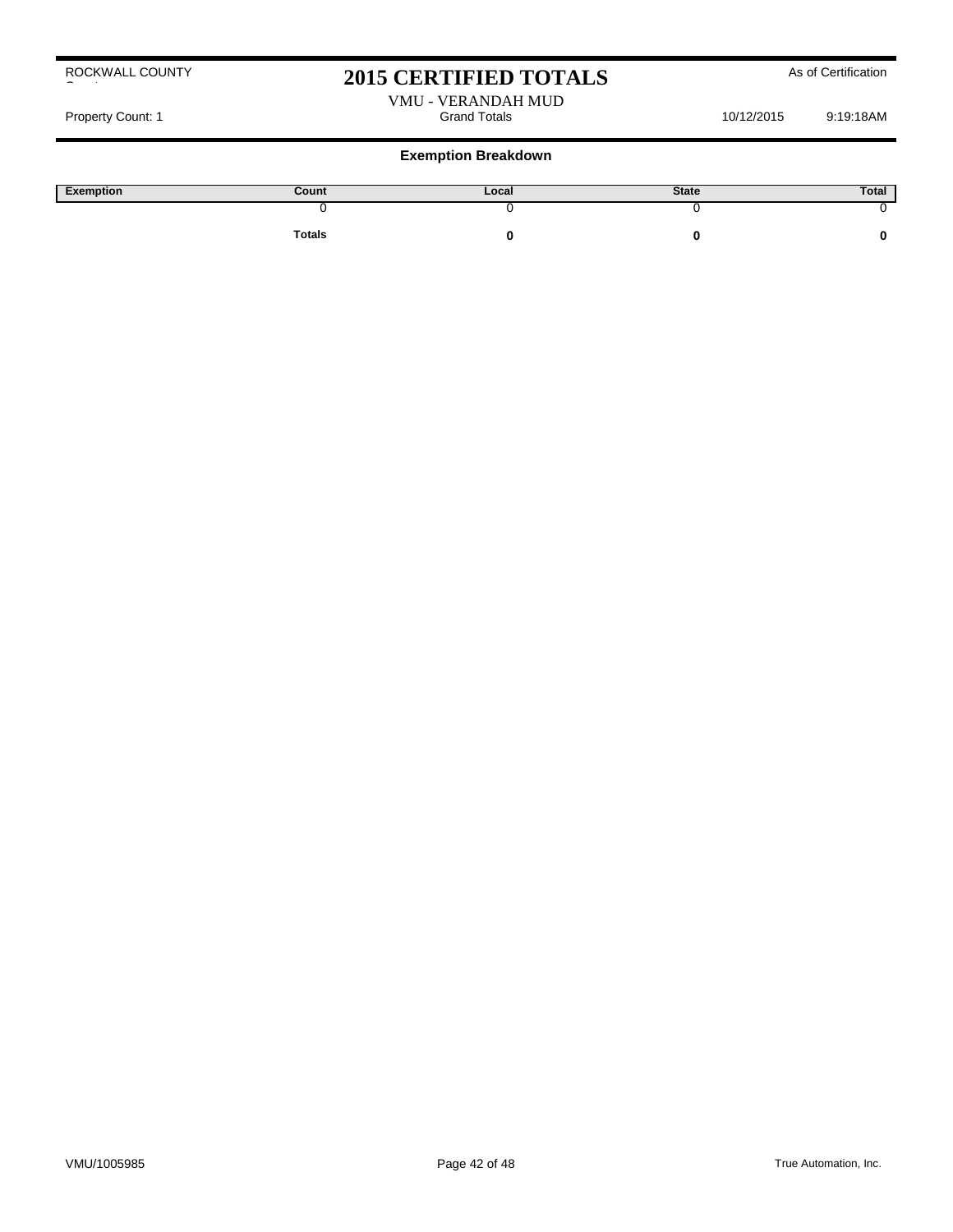# 2015 CERTIFIED TOTALS As of Certification

| Property Count: 1                 | WP11B - WILLIAMSBURG PUBLIC IMPROVEMENT DISTRICT #1 PHASE 1B | <b>Grand Totals</b> |                                                            | 10/12/2015 | 9:19:16AM   |
|-----------------------------------|--------------------------------------------------------------|---------------------|------------------------------------------------------------|------------|-------------|
| Land                              |                                                              | Value               |                                                            |            |             |
| Homesite:                         |                                                              | $\Omega$            |                                                            |            |             |
| Non Homesite:                     |                                                              | 1,113,800           |                                                            |            |             |
| Ag Market:                        |                                                              | 0                   |                                                            |            |             |
| <b>Timber Market:</b>             |                                                              | $\mathbf 0$         | <b>Total Land</b>                                          | $(+)$      | 1,113,800   |
| Improvement                       |                                                              | Value               |                                                            |            |             |
| Homesite:                         |                                                              | 0                   |                                                            |            |             |
| Non Homesite:                     |                                                              | 0                   | <b>Total Improvements</b>                                  | $(+)$      | $\mathbf 0$ |
| <b>Non Real</b>                   | <b>Count</b>                                                 | Value               |                                                            |            |             |
| Personal Property:                | 0                                                            | 0                   |                                                            |            |             |
| Mineral Property:                 | 0                                                            | 0                   |                                                            |            |             |
| Autos:                            | 0                                                            | 0                   | <b>Total Non Real</b>                                      | $(+)$      | $\Omega$    |
|                                   |                                                              |                     | <b>Market Value</b>                                        | $=$        | 1,113,800   |
| Ag                                | <b>Non Exempt</b>                                            | <b>Exempt</b>       |                                                            |            |             |
| <b>Total Productivity Market:</b> | 0                                                            | 0                   |                                                            |            |             |
| Ag Use:                           | 0                                                            | 0                   | <b>Productivity Loss</b>                                   | $(\cdot)$  | 0           |
| Timber Use:                       | 0                                                            | 0                   | <b>Appraised Value</b>                                     | $=$        | 1,113,800   |
| Productivity Loss:                | $\Omega$                                                     | 0                   |                                                            |            |             |
|                                   |                                                              |                     | <b>Homestead Cap</b>                                       | $(-)$      | 0           |
|                                   |                                                              |                     | <b>Assessed Value</b>                                      | $=$        | 1,113,800   |
|                                   |                                                              |                     | <b>Total Exemptions Amount</b><br>(Breakdown on Next Page) | $(\cdot)$  | $\mathbf 0$ |
|                                   |                                                              |                     | <b>Net Taxable</b>                                         | $=$        | 1,113,800   |

#### APPROXIMATE TOTAL LEVY = NET TAXABLE \* (TAX RATE / 100)  $0.00 = 1,113,800 * (0.000000 / 100)$

| Tax Increment Finance Value: |      |
|------------------------------|------|
| Tax Increment Finance Levy:  | 0.00 |

 $\overline{a}$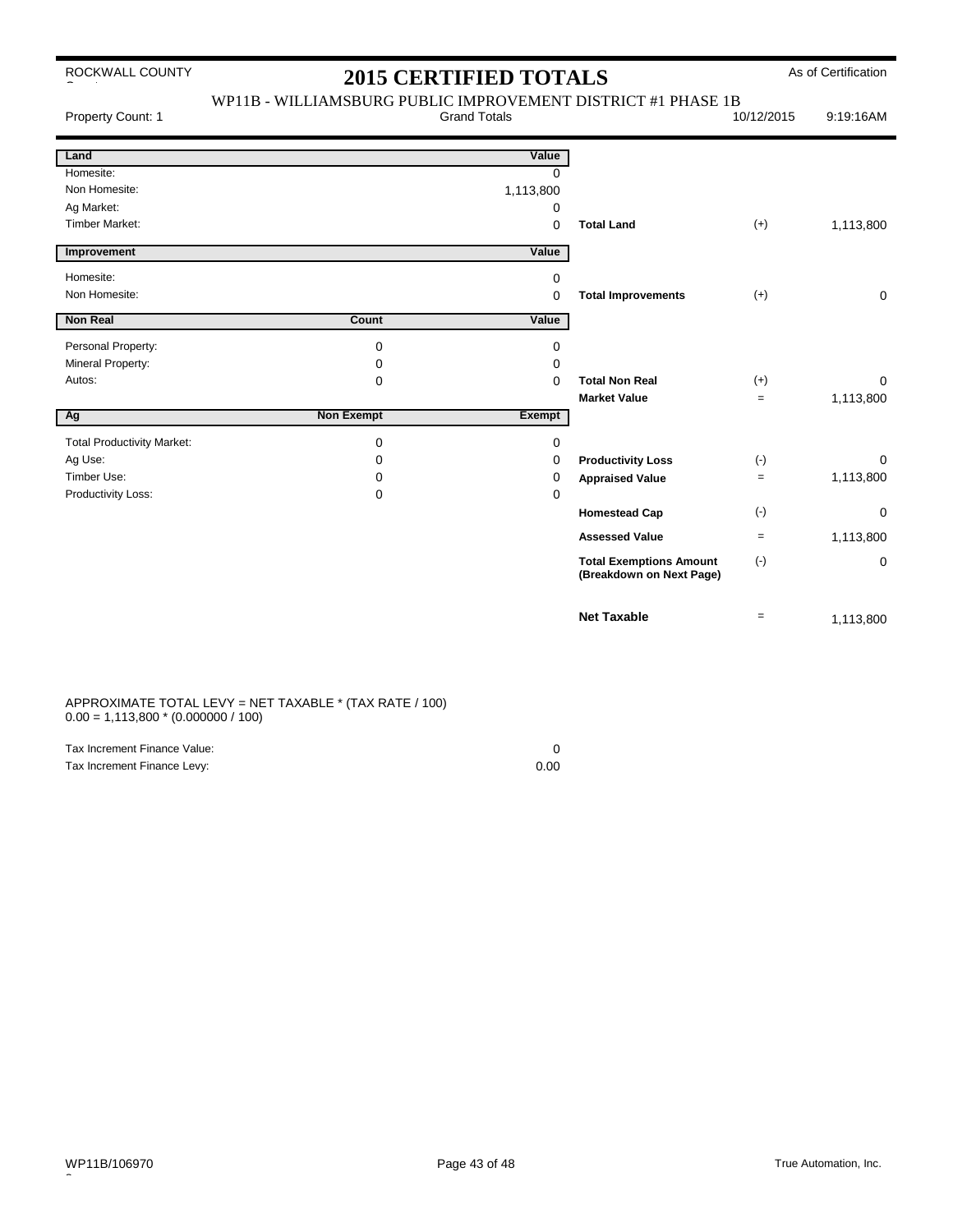# 2015 CERTIFIED TOTALS As of Certification

# WP11B - WILLIAMSBURG PUBLIC IMPROVEMENT DISTRICT #1 PHASE 1B<br>10/12/2015

Property Count: 1 and Totals Count: 1 and Totals 10/12/2015 9:19:18AM

**Exemption Breakdown**

| Exemption | Count         | Local | <b>State</b> | Total |
|-----------|---------------|-------|--------------|-------|
|           |               |       |              |       |
|           | <b>Totals</b> |       |              |       |

 $\overline{a}$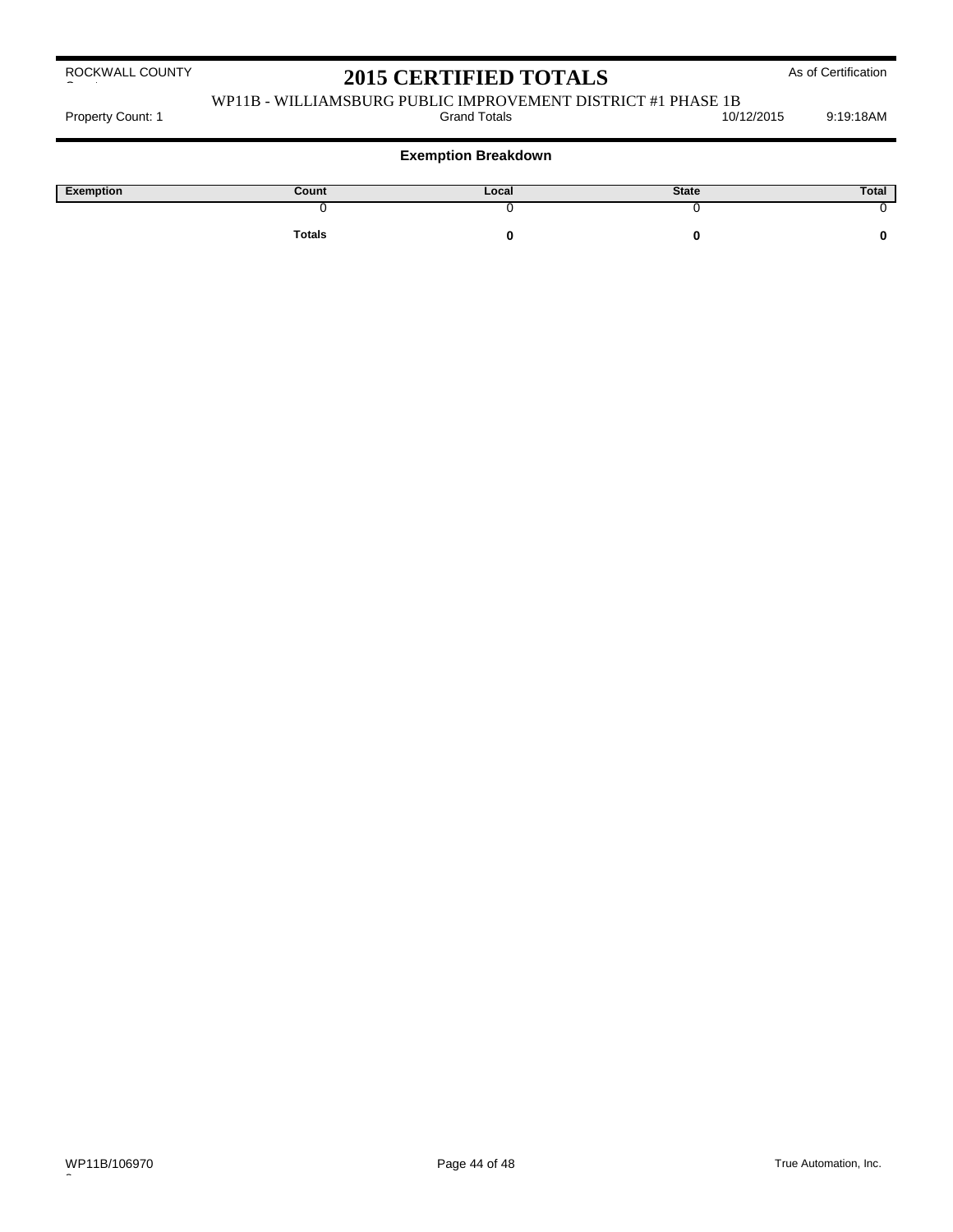| ROCKWALL COUNTY                   | <b>2015 CERTIFIED TOTALS</b>                        |            |                                                            | As of Certification |            |
|-----------------------------------|-----------------------------------------------------|------------|------------------------------------------------------------|---------------------|------------|
| Property Count: 288               | WPD - WM PUBLIC IMP DIST NO1<br><b>Grand Totals</b> |            | 10/12/2015                                                 | 9:19:16AM           |            |
| Land                              |                                                     | Value      |                                                            |                     |            |
| Homesite:                         |                                                     | 10,330,000 |                                                            |                     |            |
| Non Homesite:                     |                                                     | 940,000    |                                                            |                     |            |
| Ag Market:                        |                                                     | 0          |                                                            |                     |            |
| <b>Timber Market:</b>             |                                                     | 0          | <b>Total Land</b>                                          | $(+)$               | 11,270,000 |
| Improvement                       |                                                     | Value      |                                                            |                     |            |
| Homesite:                         |                                                     | 50,655,568 |                                                            |                     |            |
| Non Homesite:                     |                                                     | $\Omega$   | <b>Total Improvements</b>                                  | $(+)$               | 50,655,568 |
| <b>Non Real</b>                   | Count                                               | Value      |                                                            |                     |            |
| Personal Property:                | 0                                                   | 0          |                                                            |                     |            |
| Mineral Property:                 | 0                                                   | 0          |                                                            |                     |            |
| Autos:                            | 0                                                   | 0          | <b>Total Non Real</b>                                      | $(+)$               | 0          |
|                                   |                                                     |            | <b>Market Value</b>                                        | $\equiv$            | 61,925,568 |
| Ag                                | <b>Non Exempt</b>                                   | Exempt     |                                                            |                     |            |
| <b>Total Productivity Market:</b> | 0                                                   | 0          |                                                            |                     |            |
| Ag Use:                           | $\Omega$                                            | 0          | <b>Productivity Loss</b>                                   | $(-)$               | 0          |
| Timber Use:                       | 0                                                   | 0          | <b>Appraised Value</b>                                     | $=$                 | 61,925,568 |
| Productivity Loss:                | 0                                                   | 0          |                                                            |                     |            |
|                                   |                                                     |            | <b>Homestead Cap</b>                                       | $(-)$               | 115,436    |
|                                   |                                                     |            | <b>Assessed Value</b>                                      | $\equiv$            | 61,810,132 |
|                                   |                                                     |            | <b>Total Exemptions Amount</b><br>(Breakdown on Next Page) | $(-)$               | 109,500    |
|                                   |                                                     |            | <b>Net Taxable</b>                                         | $\equiv$            | 61,700,632 |

#### APPROXIMATE TOTAL LEVY = NET TAXABLE \* (TAX RATE / 100)  $0.00 = 61,700,632 * (0.000000 / 100)$

| Tax Increment Finance Value: |      |
|------------------------------|------|
| Tax Increment Finance Levy:  | 0.00 |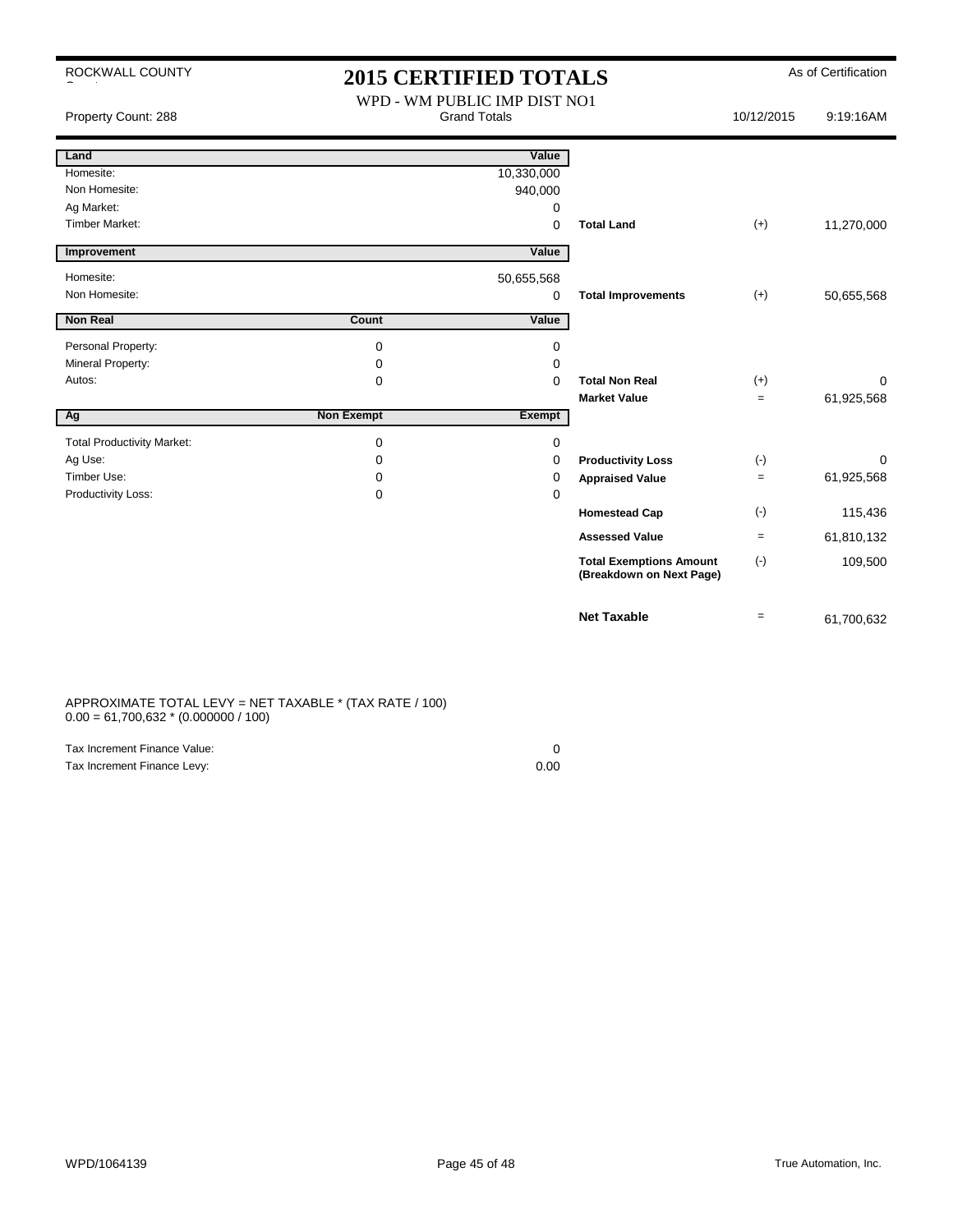# 2015 CERTIFIED TOTALS As of Certification

WPD - WM PUBLIC IMP DIST NO1<br>Grand Totals Property Count: 288 **Property Count: 288** Crand Totals **Grand Totals** 10/12/2015 9:19:18AM

| <b>Exemption</b> | Count         | Local | <b>State</b> | Total   |
|------------------|---------------|-------|--------------|---------|
| DV <sub>1</sub>  |               |       | 17,000       | 17,000  |
| DV <sub>2</sub>  |               |       | 22,500       | 22,500  |
| DV3              |               | u     | 22,000       | 22,000  |
| DV4              | 4             | v     | 48,000       | 48,000  |
|                  | <b>Totals</b> | 0     | 109,500      | 109,500 |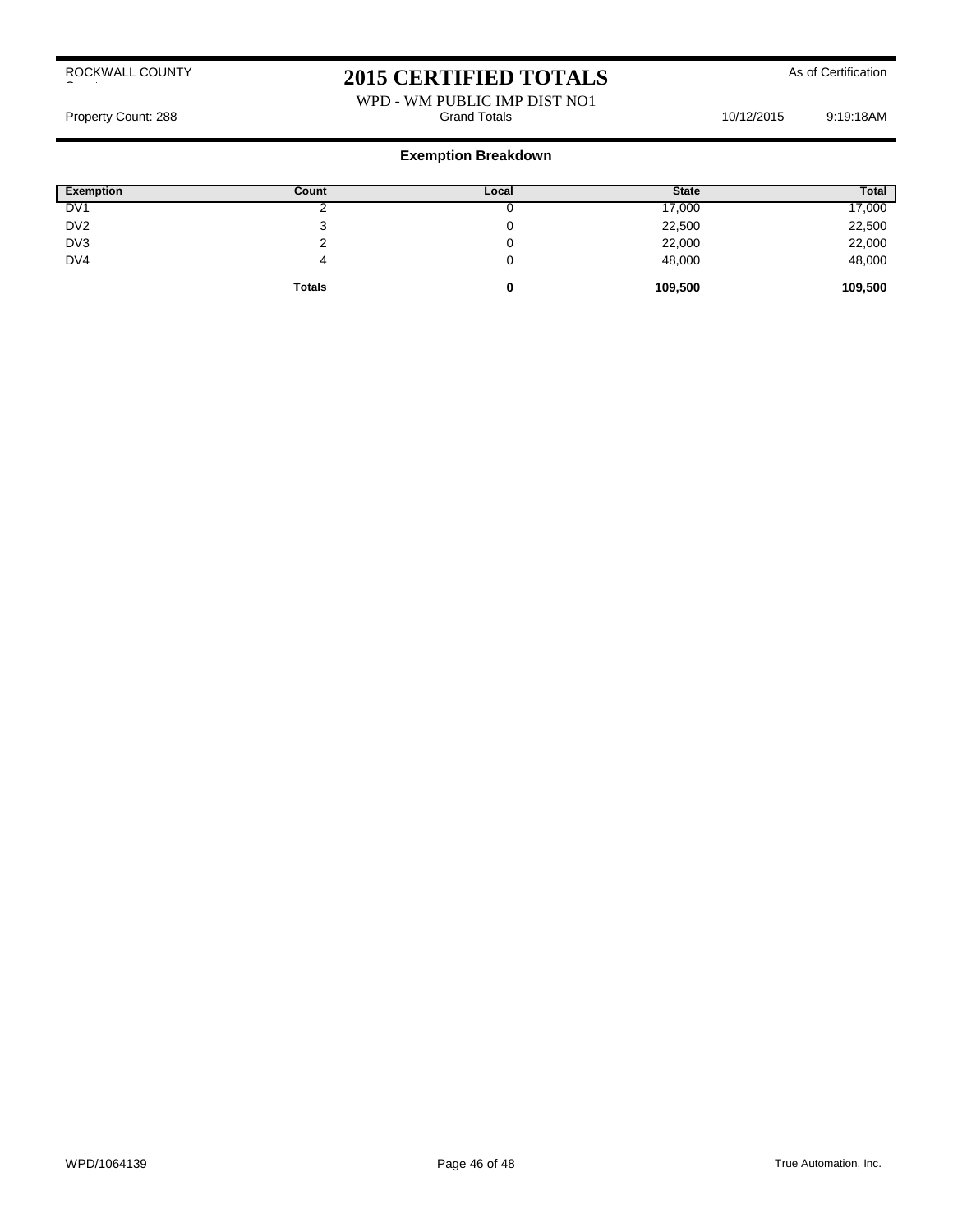|  | ROCKWALL COUNTY |
|--|-----------------|
|  |                 |

## As of Certification **2015 CERTIFIED TOTALS**

| Property Count: 88                | WPD2 - WILLIAMSBURG PID 2 PHASE 1C<br><b>Grand Totals</b> |             | 10/12/2015                                                 | 9:19:16AM         |             |
|-----------------------------------|-----------------------------------------------------------|-------------|------------------------------------------------------------|-------------------|-------------|
| Land                              |                                                           | Value       |                                                            |                   |             |
| Homesite:                         |                                                           | 1,640,000   |                                                            |                   |             |
| Non Homesite:                     |                                                           | 1,290,200   |                                                            |                   |             |
| Ag Market:                        |                                                           | 0           |                                                            |                   |             |
| <b>Timber Market:</b>             |                                                           | $\mathbf 0$ | <b>Total Land</b>                                          | $(+)$             | 2,930,200   |
| Improvement                       |                                                           | Value       |                                                            |                   |             |
| Homesite:                         |                                                           | 6,672,182   |                                                            |                   |             |
| Non Homesite:                     |                                                           | 0           | <b>Total Improvements</b>                                  | $(+)$             | 6,672,182   |
| <b>Non Real</b>                   | Count                                                     | Value       |                                                            |                   |             |
| Personal Property:                | 0                                                         | 0           |                                                            |                   |             |
| Mineral Property:                 | 0                                                         | 0           |                                                            |                   |             |
| Autos:                            | 0                                                         | $\mathbf 0$ | <b>Total Non Real</b>                                      | $(+)$             | 0           |
|                                   |                                                           |             | <b>Market Value</b>                                        | $=$               | 9,602,382   |
| Ag                                | <b>Non Exempt</b>                                         | Exempt      |                                                            |                   |             |
| <b>Total Productivity Market:</b> | 0                                                         | 0           |                                                            |                   |             |
| Ag Use:                           | 0                                                         | 0           | <b>Productivity Loss</b>                                   | $(-)$             | 0           |
| Timber Use:                       | 0                                                         | $\Omega$    | <b>Appraised Value</b>                                     | $\equiv$          | 9,602,382   |
| Productivity Loss:                | 0                                                         | 0           |                                                            |                   |             |
|                                   |                                                           |             | <b>Homestead Cap</b>                                       | $(-)$             | $\mathbf 0$ |
|                                   |                                                           |             | <b>Assessed Value</b>                                      | $\qquad \qquad =$ | 9,602,382   |
|                                   |                                                           |             | <b>Total Exemptions Amount</b><br>(Breakdown on Next Page) | $(-)$             | 0           |
|                                   |                                                           |             | <b>Net Taxable</b>                                         | $=$               | 9,602,382   |

#### APPROXIMATE TOTAL LEVY = NET TAXABLE \* (TAX RATE / 100)  $0.00 = 9{,}602{,}382 * (0.000000 / 100)$

| Tax Increment Finance Value: |      |
|------------------------------|------|
| Tax Increment Finance Levy:  | 0.00 |